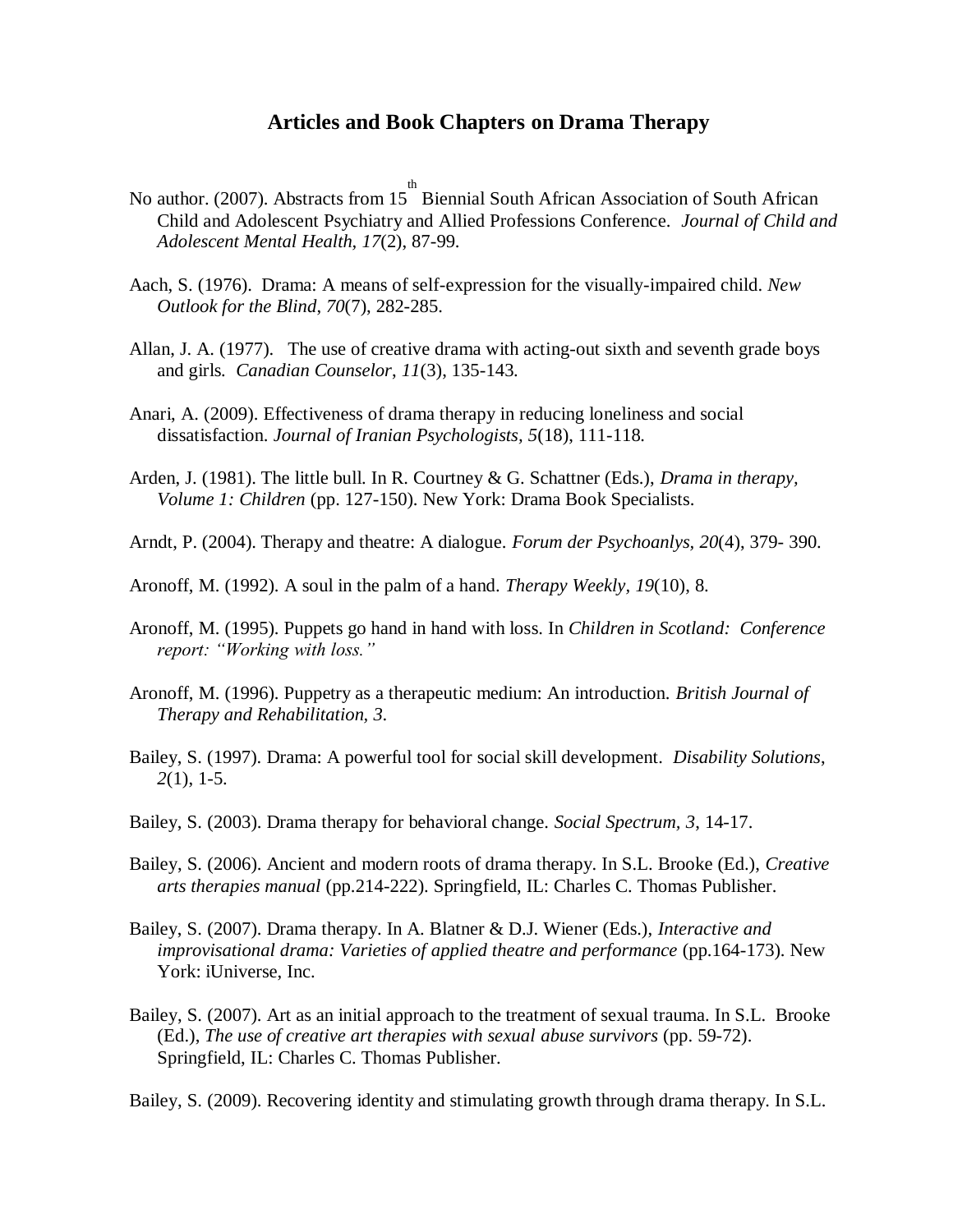Brooke (Ed.), *The use of the creative therapies with chemical dependency issues* (pp. 204- 217). Springfield, IL: Charles C. Thomas Publisher.

- Bailey, S. (2009). Theoretical reasons and practical applications of drama therapy with clients on the autism spectrum. In S.L. Brooke (Ed.), *The use of the creative therapies with autism spectrum disorders* (pp.303-318)*.* Springfield, IL: Charles C. Thomas Publisher.
- Bailey, S. (2010). Drama therapy. In K. Siri & T. Lyons (Eds.), *Cutting Edge Therapies for Autism 2010-2011.* NY: Skyhorse Publishing.
- Bailey, S. (2010). Performance in drama therapy. In D.R. Johnson & R. Emunah (Eds.), *Current approaches in drama therapy, 2nd ed.* (pp. 374-392). Springfield, IL: Charles C. Thomas Publisher.
- Baim, C. (2007). Drama in prisons. In A. Blatner & D.J. Wiener (Eds.), *Interactive and improvisational drama: Varieties of applied theatre and performance* (pp. 205-216). New York: iUniverse, Inc.
- Bannister, A. (1995). Images and action: Dramatherapy and psychodrama with sexually abused adolescents. In S. Jennings (Ed.), *Dramatherapy with children and adolescents* (pp. 169- 186). New York: Routledge.
- Barham, M. (2009). Social theatre in Palestine. In S. Jennings (Ed.), *Dramatherapy and social theatre: Necessary Dialogues.* New York: Routledge.
- Barsky, M., & Mozenter, G. (1976). The use of creative drama in a children's group*. International Journal of Group Psychotherapy*, *26*(1), 105-114.
- Barratt, G., & Segal, B. (1996). Rivalry, competition and transference in a children's group*. Group Analysis*, *29*(1), 23-35.
- Basso, R. (1991). A structured fantasy group experience in a children's diabetic education program. *Patient Education and Counseling, 18*(3), 243-251.
- Beauregard, M., & Moore, D. (2011). Creative approaches to working with gender variant and sexual minority boys. In C. Haen (Ed.), *Engaging boys in treatment: Creative approaches to the therapy process.* New York: Routledge.
- Beland, R. (2004). Teaching aging content to university-level non-gerontology majors. *Educational Gerontology, 30*(7) 627-634.
- Bentley, E. (1997). Theatre and therapy. In W. Anderson (Ed.), *Therapy and the arts: Tools of consciousness* (pp.29-50). New York: Harper & Row.
- Bergman, J. (1995). Life, the life event and theatre  $-A$  personal narrative in the use of drama therapy with sex offenders. In B.K. Schwartz & H.R. Cellini (Eds.), *The sex offender: Corrections, treatment and legal practice* (pp. 1-24). Kingston, NJ: Civic Research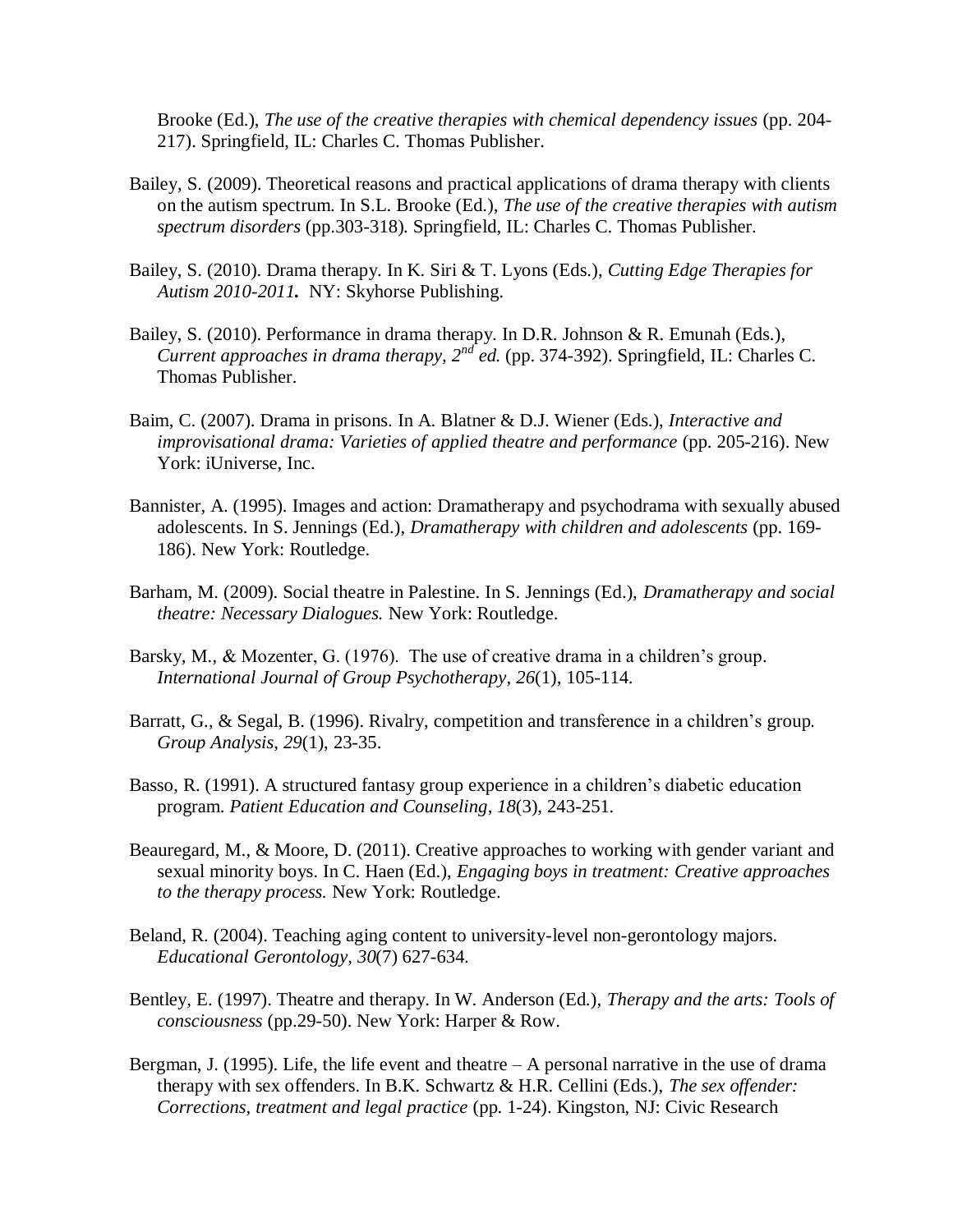Institute.

- Bergman, J. (2001). Using drama therapy to uncover genuineness and deception in civilly committed sexual offenders. In A. Schlank (Ed.), *The sexual predator, Vol. 2: Legal issues, clinical issues, and special populations.* Kingston, NJ: U.S. Civic Research Institute.
- Bergman, J. (2010). The Berman drama therapy approach: Creating therapeutic communities in prisons. In D.R. Johnson & R. Emunah (Eds.), *Current approaches in drama therapy, 2nd ed.* (pp.330-354). Springfield, IL: Charles C. Thomas Publisher.
- Bergman, J., & Creeden, K. (2011). Attachment is a verb: Experiential treatment for addressing self-regulation and relationship issues in boys with sexual behavior difficulties. In C. Haen (Ed.), *Engaging boys in treatment: Creative approaches to the therapy process.* New York: Routledge.
- Bergman, J., & Hewish, S. (1996). The violent illusion. In M. Liebmann (Ed.), *Arts approaches to conflict* (92-117). London: Jessica Kingsley Publishers.
- Bergman, J., & Hewish, S. (1996). Pin point The precise fit of drama therapy and cognitive restructuring, in creative therapies and programs in corrections. *Correctional Issues.* Maryland: American Correctional Association.
- Berglund, S., & James, M. (1995). Trauma and the living theatre. *Creative Lifelines for Survivors: Exploring the Links between Creativity and Healing, 1*(2), 3-6.
- Bernardi, C. (2009). On the dramaturgy of communities. In S. Jennings (Ed.), *Dramatherapy and social theatre: Necessary Dialogues.* New York: Routledge.
- Bielanska, A., Cechnicki, A., & Budzyna-Dawidowski, P. (1991). Drama therapy as a means of rehabilitation for schizophrenic patients: Our impressions*. American Journal of Psychotherapy*, *45*(4), 566-575.
- Bielanska, A., & Cechnicki, A. (2008). Drama therapy in a community treatment programme. In J. Gale, A. Realpe, & E. Pedriali (Eds.), *Therapeutic communities for psychosis: Philosophy, history and clinical practice.* The International Society for the Psychological Treatments of the Schizophrenias and Other Psychoses book series (pp. 224-229). New York: Routledge.
- Bikales, V.W. (1949). Drama therapy at Winter Veterans Administration Hospital: A preliminary report. *Bulletin of the Menninger Clinic, 13*, 127-133.
- Bikales, V.W., Ebert, G. Weil, R., & Howe, L.P. (1952). The effects of leadership upon morale in a group therapeutic setting. *Bulletin of the Menninger Clinic, 16*, 202- 210.
- Birgden, A. (2004). Therapeutic jurisprudence and responsivity: Finding the will and the way in offender rehabilitation. *Psychology, Crime and Law, 10*(3), 283-295.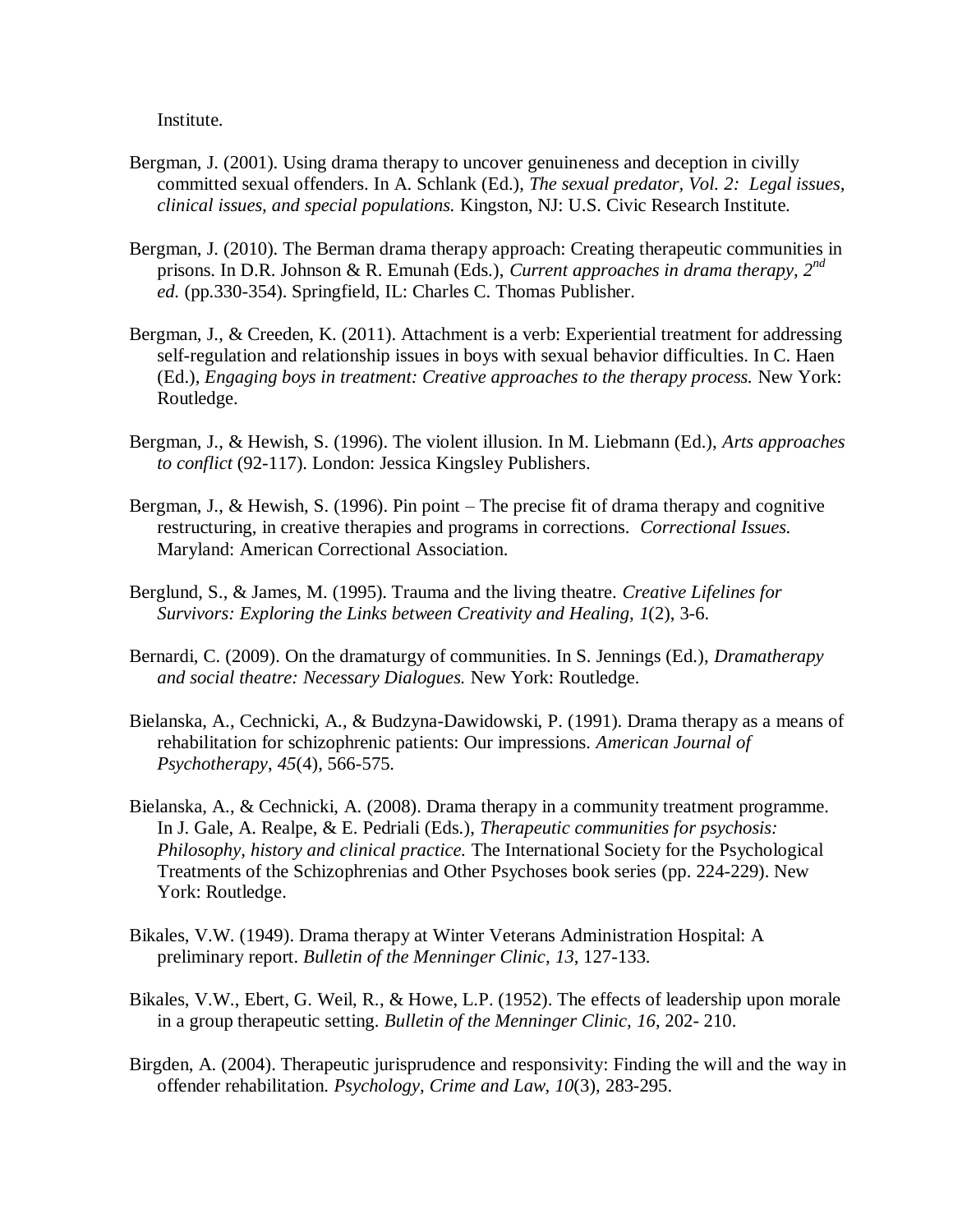- Blacker, J. Watson, A., & Beech, A.R. (2008). A combined drama based and CBT approach to working with self-reported anger aggression. *Criminal Behaviour and Mental Health, 18*(2), 129-137.
- Bloch, S. (2007). Reflections: A teen issues improv troupe. In A. Blatner & D.J. Wiener (Eds.), *Interactive and improvisational drama: Varieties of applied theatre and performance* (pp. 56-65). New York: iUniverse, Inc.
- Blumberg, M.L. (1981). Drama: An outlet for mental and physical handicaps. In R. Courtney & G. Schattner (Eds.), *Drama in therapy, Volume 2: Adults* (pp. 101-110). New York: Drama Book Specialists.
- Brand, D. (1987, November 9). In Massachusetts: Theater therapy*. Time*, 12-16.
- Braithwaite, T.W. (1998). Intercultural dance, theatre and music as facilitators in creative arts therapy: A metacognitive experience. In D. Dokter (Ed.), *Arts therapists, refugees and migrants: Reaching across borders* (pp.191-205). London: Jessica Kingsley Publishers.
- Braithwaite, T.W. (2009). Trinidad's *Camboulay* street dance play and the carnivalesque placebo: A neurotheological interface between social theatre and post traumatic slave syndrome. In S. Jennings (Ed.), *Dramatherapy and social theatre: Necessary Dialogues.* New York: Routledge.
- Bratton, S.C., et al (1999). Group puppetry. In D.S. Sweeney et al (Eds.), *The handbook of group play therapy: How to do it, how it works, whom its best for.* San Francisco: Jossey-Bass.
- Breslin, J.B. (2009). Playing our part: Using the DIR model® to help define the drama therapist in role. In S.L. Brooke (Ed.), *The use of the creative therapies with autism spectrum disorders* (pp.335-350)*.* Springfield, IL: Charles C. Thomas Publisher.
- Brett, T., Maux, C. Quayla, M, &. Reiss, D. (1998). Dramatherapy for mentally disordered offenders: Changes in levels of anger. *Criminal Behavior and Mental Health*, 8(2), 139-153.
- Bromfield, R. (1995). The use of puppets in play therapy*. Child and Adolescent Social Work Journal, 12*(6), 435-444.
- Brookes, J.M. (1975). Producing *Marat/Sade*: Theater in a psychiatric hospital. *Hospital and Community Psychiatry, 26*(7), 429-435.
- Brunside, I. (1995). Themes and props: Adjuncts for reminiscence therapy groups. In B. Haight et al. (Eds.), *The art and science of reminiscing: Theory, research, methods and applications* (pp. 153-163). Philadelphia: Taylor & Francis.
- Buchanan, D. R. (1984). Moreno's social atom: A diagnostic and treatment tool for exploring interpersonal relationships*. The Arts in Psychotherapy, 11*, 155-164.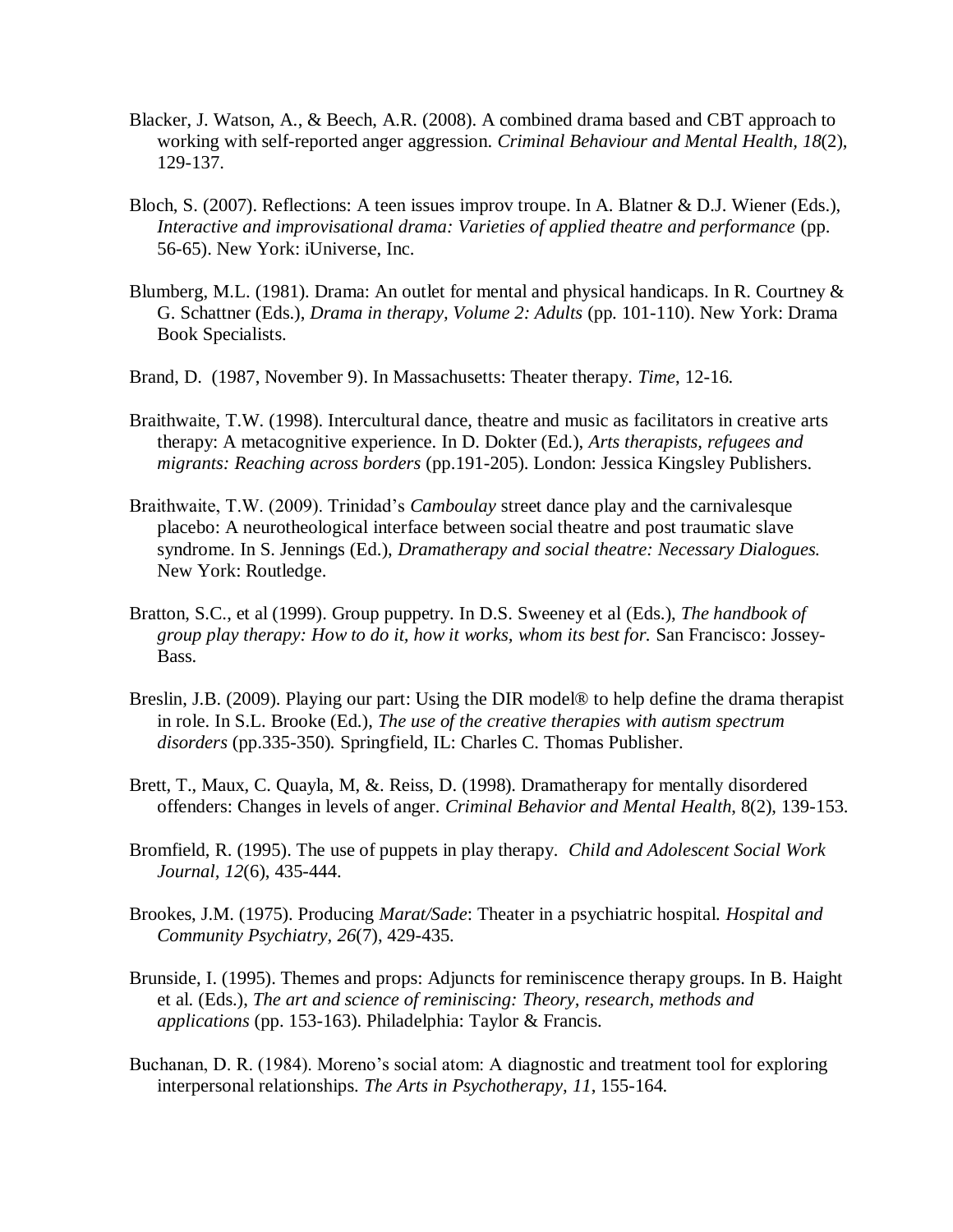- Burleigh, L.R., & Beutler, L.E. (1996). A critical analysis of two creative arts therapies. *The Arts in Psychotherapy, 23*(5), 275-381.
- Burns, M. (2006). Cultivating a presence in a community through applied theatre. In A. Blatner & D.J. Wiener (Eds.), *Interactive and improvisational drama: Varieties of applied theatre and performance* (pp.66-76). New York: iUniverse, Inc.
- Burton, C. (1986). Peekaboo to "all the all the outs in free": Hide-and-seek as a creative structure in drama therapy. *The Arts in Psychotherapy*, *13*(2), 129-136.
- Bush, C. S. (1978). Creative drama and language experiences: Effective clinical techniques. *Language, Speech and Hearing Services in the Schools*, *9*(4), 254- 258.
- Carter, R., & Mason P. (1998). The selection and use of puppets in counseling. *Professional School Counseling, 1*(5), 50-53.
- Casson, J. (1996). Archetypal splitting: Drama therapy and psychodrama*. The Arts in Psychotherapy*, *23*(4), 307-309.
- Casson, J. (2006). The five story self structure on the Communicube. *Counseling Psychology Review, 21*(2), 3-11.
- Casson, J. (2009). Seventeenth century theatre therapy: Six Jacobean plays. In S. Jennings (Ed.), *Dramatherapy and social theatre: Necessary Dialogues.* New York: Routledge.
- Cattanach, A. (1992). Playtherapy and dramatherapy with young children who have been abused. In S. Jennings (Ed.), *Dramatherapy: Theory and practice, Volume 2.* New York: Routledge.
- Cattanach, A. (1993). The developmental model of dramatherapy. In S. Jennings et al (Eds.), *The handbook of dramatherapy.* New York: Routledge.
- Cattanach, A. (1993). Dramatic play with children: The interface of dramatherapy and play therapy. In S. Jennings et al (Eds.), *The handbook of dramatherapy.* London: Routledge.
- Cattanach, A. (1995). The use of dramatherapy and playtherapy to help de-brief after the trauma of sexual abuse. In A. Gersie (Ed.), *Dramatic approaches to brief therapy* (pp.177- 187)*.* London: Jessica Kingsley Publishers.
- Cattanach, A. (1995). Drama and play therapy with young children. *The Arts in Psychotherapy, 22*(3), 223-228.
- Cattanach, A. (2005). Co-working with adoptive parents to support family attachments. In C.Haen & A.M. Weber (Eds.). *Clinical applications of drama therapy in child and adolescent treatment* (pp. 227-244). New York: Routledge.

Cattanach, A. (2006). Narrative play therapy. In C.E. Shaefer & H.G. Kaduson (Eds.),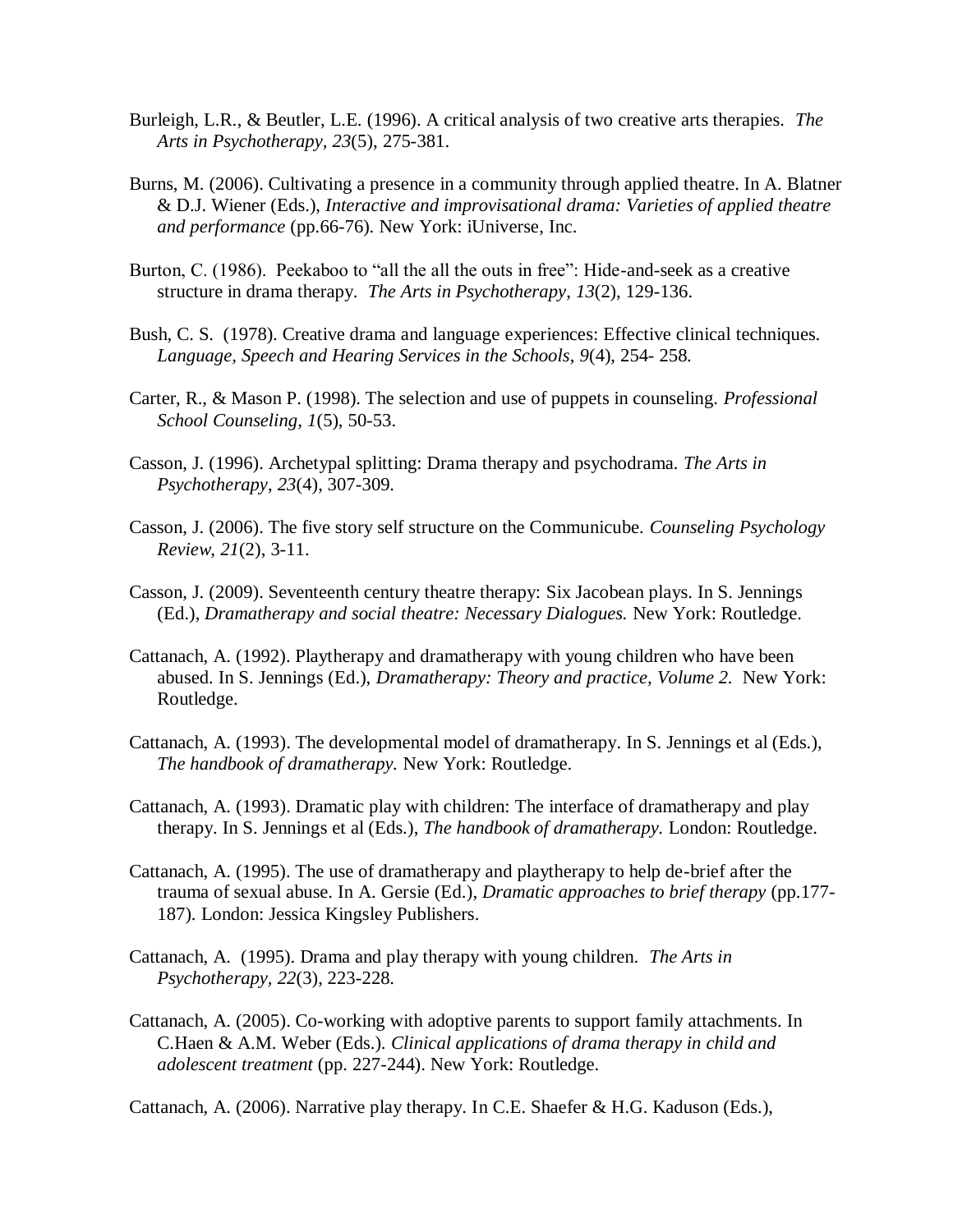*Contemporary play therapy: Theory, research and practice* (pp. 82-99). New York: Guilford Press.

- Cattanach, A. (2007). Brief narrative play therapy with refugees. In N.B. Webb (Ed.), *Play therapy with children in crisis: Individual, group, and family treatment (pp. 426-442). New* York: Guilford Press.
- Cattanach, A. (2008). Working creatively with children and their families after trauma: The restoried life. In C.A. Malchiodi (Ed.), *Creative interventions with traumatized children* (pp. 211-224). New York: Guilford Press.
- Cechnicki, A., & Bielanska, A. (2009). Understanding and treatment of people suffering from schizophrenia in Krakow. *Archives of Psychiatry and Psychotherapy, 11*(3), 17-25.
- Chabukswar, A. (2009). Making, breaking, and making again: Theatre in search of healing in India. In S. Jennings (Ed.), *Dramatherapy and social theatre: Necessary Dialogues.*  London: Routledge.
- Chasen, L.R. (2005). Spectacle and ensemble in group dramatherapy treatment for children with ADHD and related neurological syndromes. In C.Haen & A.M. Weber (Eds.). *Clinical applications of drama therapy in child and adolescent treatment* (pp.153-170). New York: Routledge.
- Chesner, A. (1993). An integrated model of dramatherapy and its application with adults with learning disabilities. In S. Jennings et al (Eds.), *The handbook of dramatherapy.* London: Routledge.
- Chesner, A. (1993). Dramatherapy and psychodrama: Similarities and differences. In S. Jennings et al (Eds.), *The handbook of dramatherapy.* New York: Routledge.
- Chesner, A. (2001). Playback theatre and group communication. In A. Chesner & H. Hahn (Eds.), *Creative advances in groupwork.* London: Jessica Kingsley Publishers.
- Chipman, L. (2010). Expanding the frame: Self portrait photography in dramatherapy with a young adult living with cancer. In P. Jones (Ed.), *Drama as therapy, Volume 2: Clinical work and research into practice* (pp. 105-125). New York: Routledge.
- Christie, D., Hood, D., & Griffin, A. (2006). Thinking, feeling, and moving: Drama and movement therapy as an adjunct to a multidisciplinary rehabilitation approach for chronic plain in two adolescent girls. *Clinical Child Psychology and Psychiatry, 11*(4), 569-577.
- Christensen, J. (2009). Making space inside: The experience of dramatherapy within a schoolbased student support unit. In V. Karkou (Ed.), *Arts therapies in schools: Research and practice.* London: Jessica Kingsley Publishers.
- Christofferson, B. (2005). Performance creation as a mode of self-care: A participatory study of caregivers and the prevention of burnout. In C. Le Navenec & L. Bridges. (Eds.), *Creating*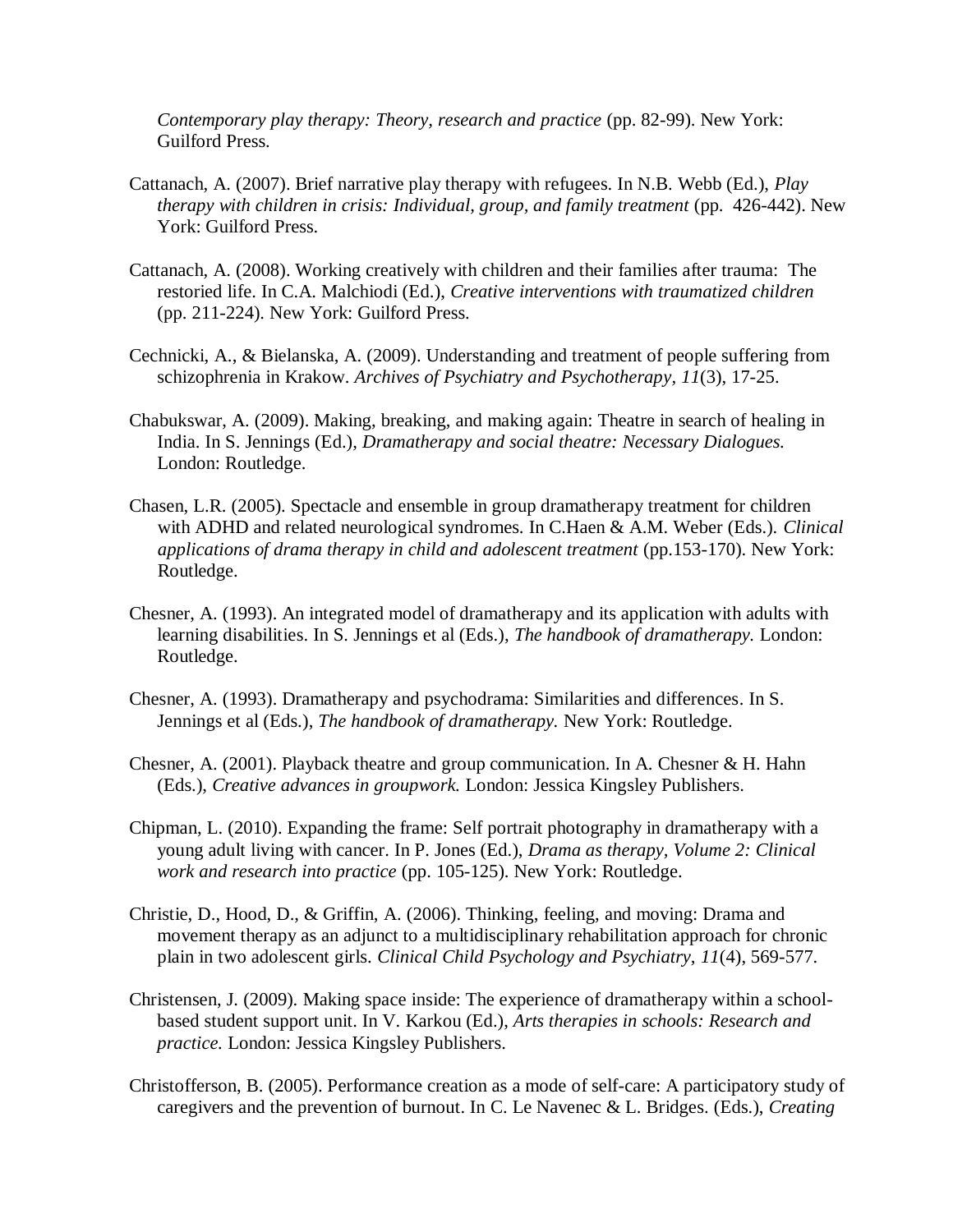*connections between nursing care and the creative arts therapies: Expanding the concept of holistic care.* Springfield, IL: Charles C. Thomas Publisher.

- Cohen, H. U. (1985). Conflicting values in creating theatre with the developmentally disabled: A study of Theatre Unlimited*. The Arts in Psychotherapy*, *12*, 3-10.
- Cook, L.G. (1981) Sociodrama: Alternative training in corrections, *Corrections Today,* March-April*.*
- Cook, L.G. (1980). Sociodrama: Alternative training in corrections, *Proceedings of the one hundred and tenth annual congress of correction,* 261-267, San Diego.
- Cossa, M. (1992). Acting out: A pilot project in drama therapy with adolescents. *The Arts in Psychotherapy*, *19*(1), 53-55.
- Cossa, M. (2003). Taming puberty: Using psychodrama, sociodrama, and sociometry with adolescent groups. In J. Gershoni (Ed.), *Psychodrama in the 21<sup>st</sup> century: Clinical and education applications* (pp. 135-150). New York: Springer Publishing.
- Cossa, M. (2010). The "H" in "HIV" stands for "human": Action approaches to an ongoing global crisis. In E. Leveton (Ed.), *Healing collective trauma using sociodrama and drama therapy* (pp.81-102). New York: Springer Publishing Company.
- Cossa, M., & Burden, K. (2007). Actingout: An interactive youth drama group. In A. Blatner & D.J. Wiener (Eds.), *Interactive and improvisational drama: Varieties of applied theatre and performance* (pp. 260-270). New York: iUniverse, Inc.
- Count van Manon, G. (2003). Drama imagery processes as socialization: An interdisciplinary perspective. *Journal of Mental Imagery, 27*(1-2), 42-87.
- Courtney, R. (1981). The universal theatre: Background to drama therapy. In R. Courtney & G. Schattner (Eds.), *Drama in therapy, Volume II: Adults* (pp. 1-12). New York: Drama Book Specialists.
- Couroucli-Robertson, K. (1992). Cultural differences and similarities in drama therapy. *The Arts in Psychotherapy*, *19*(2), 117-121.
- Couroucli-Robertson, K. (2001). Brief drama therapy of an immigrant adolescent with a speech impediment. *The Arts in Psychotherapy, 28*(5), 289-297.
- Courtney, R. (1989). Dictionary of developmental drama The use of terminology in educational drama, theater education, creative dramatics, children's theater, drama therapy, and related areas. *British Journal of Aesthetic, 29*(1), 79-81.
- Cox, M. (1992). The place of metaphor in psychotherapy supervision: Creative tensions between forensic psychotherapy and dramatherapy. In S. Jennings (Ed.), *Dramatherapy:*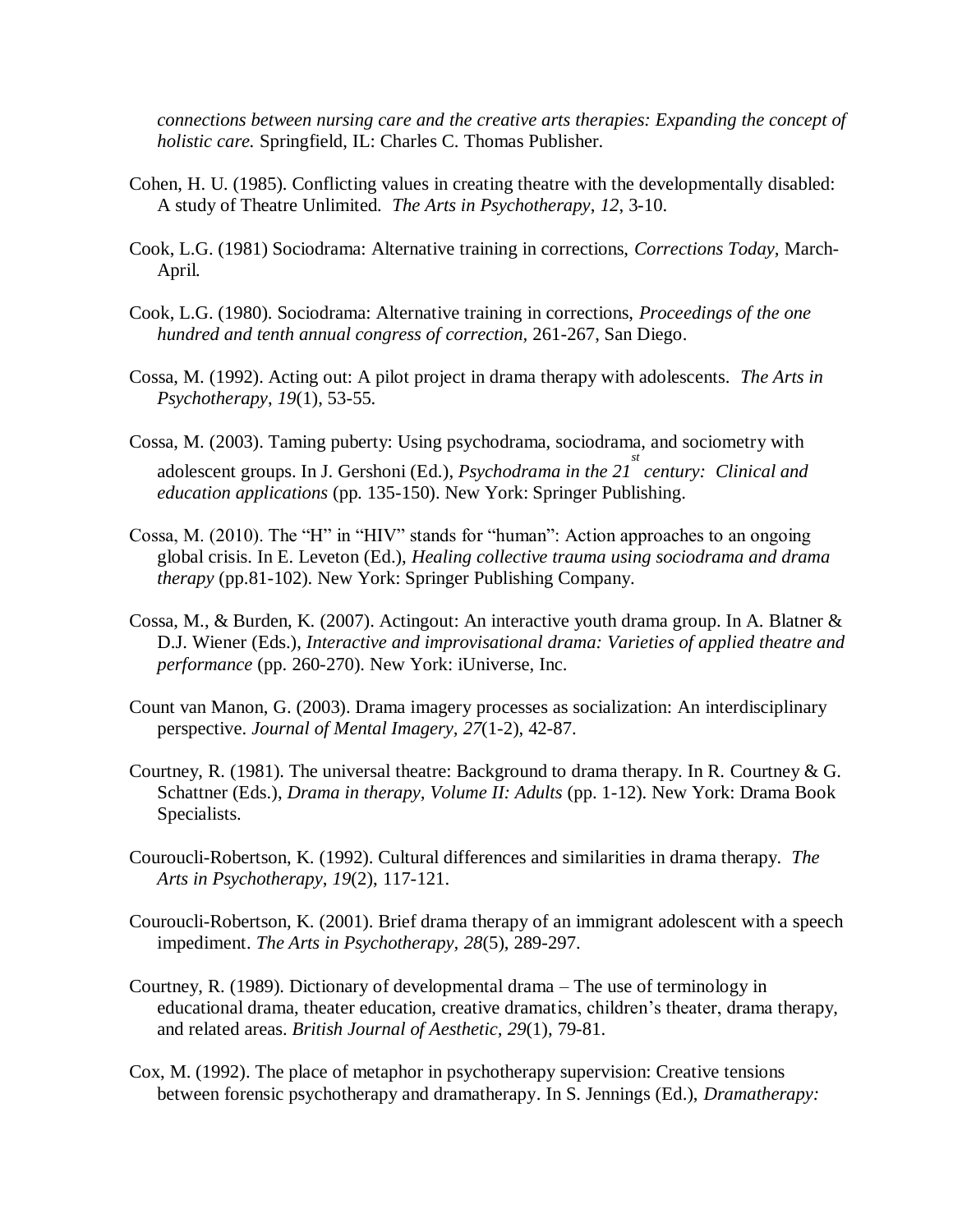*Theories and Practice, Vol. 2.* New York: Routledge.

- Crenshaw, D.A., & Foreacre, C. (2001). Play therapy in a residential treatment center. In A.A. Drewes, L. Carey, & C.E. Schaefer (Eds.), *School-based play therapy* (pp.139-162). Hoboken, NJ: Wiley.
- Curtis, A.M. (1999). Communicating with bereaved children: A drama therapy approach. *Illness, Crisis, and Loss, 7*(2), 183-190.
- Curtis, A.M. (2000). The power of humor. *Trauma Lines,* Fall, 1, 5.
- Curtis, A.M. (2001). "Schtick happens" The power of humor, Part II. *Trauma Lines*, Winter, 7-8.
- Dadsetan, P., Anari, A., & Sedghpour, B. S. (2008). Social anxiety disorders and drama therapy. *Journal of Iranian Psychologists, 4*(14), 115-123.
- Davies, D. G. (1984). Utilization of creative drama with hearing-impaired youth. *Volta Review, 86*(2), 106-113.
- Davis, B. W. (1985). The impact of creative drama training on psychological states of older adults: An exploratory study*. Gerontologist*, *25*(3), 315-321.
- Davis, B. W. (1987). Some roots and relatives of creative drama as an enrichment activity for older adults. *Educational Gerontology, 13*(4), 297-306.
- Davis, J. (1981). Drama and the Deaf. In R. Courtney & G. Schattner (Eds.), *Drama in therapy, Volume 1: Children* (pp. 175-196). New York: Drama Book Specialists.
- David, E., & McCattie, L. (2009). Conscious breathing in drama therapy. In R. Azoulay & J.V. Loewy (Eds.). *Music, the breath and health: Advances in integrative music therapy* (pp. 277-282). New York, NY, US: Satchnote Press.
- Dayton, T. (2007). Emotional repair through action methods: The use of psychodrama, sociometry, psychodramatic journaling and experiential group therapy with adolescents. In V.A. Camilleri (Ed.), *Healing the inner city child: Creative arts therapies with youth at risk.* London: Jessica Kingsley Publishers.
- Dent-Brown, K., & Wang, M. (2004). Pessimism and failure in 6-part stories: Indicators of borderline personality disorder? *The Arts in Psychotherapy, 31*(5), 321-333.
- Dermody, S. (1995). Families and the story of change. In S. Jennings (Ed.), *Dramatherapy with children and adolescents* (pp. 210-232). New York: Routledge.
- Diamond-Raab, L.,& Orrell-Valente, J.K. (2002). Art therapy, psychodrama, and verbal therapy: An integrative model of group therapy in the treatment of adolescents with anorexia nervosa and bulimia nervosa. *Child & Adolescent Psychiatric Clinics of North*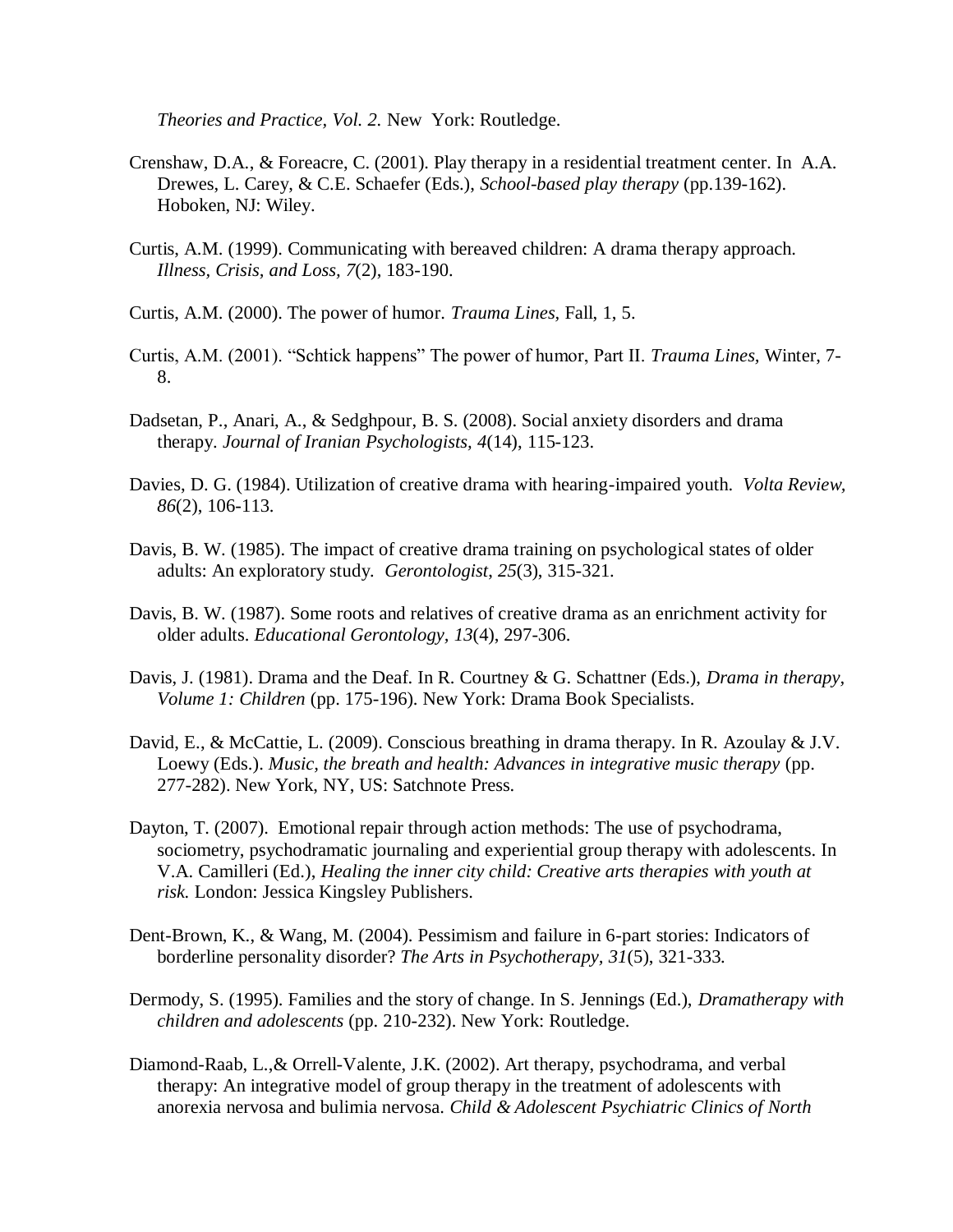*America, 11*(2), 343-364.

- Dintino, C., & Johnson, D.R. (1996). Playing the perpetrator: Gender dynamics in developmental drama therapy. In S. Jennings (Ed.), *Dramatherapy: Theory and practice, Vol. 3* (pp. 205-220). New York: Routledge.
- Dokter, D. (1995). Being together briefly. One-on-one brief dramatherapy with clients hospitalized for chronic or reactive depression. In A. Gersie (Ed.), *Dramatic approaches to brief therapy* (pp.188-200)*.* London: Jessica Kingsley Publishers.
- Dokter, D. (1998). Being a migrant, working with migrants: Issues of identity and embodiment. In D. Dokter (Ed.), *Arts therapists, refugees and migrants: Reaching across borders*  (pp.145-154). London: Jessica Kingsley Publishers.
- Dokter, D. (2010). Embodying difference: To join or not to join the dance. In P. Jones (Ed.), *Drama as therapy, Volume 2: Clinical work and research into practice,* (pp. 208-233). New York: Routledge.
- Donovan, J. (1995). Group narrative function in brief dramatherapy. In A. Gersie (Ed.), *Dramatic approaches to brief therapy* (pp.113-124)*.* London: Jessica Kingsley Publishers.
- Doyle, C. (1998). A self psychology theory of role in drama therapy. *The Arts in Psychotherapy, 25*(4), 223-235.
- Doyle, C. (2005). Aikido and drama therapy with families and children. In C.Haen & A.M. Weber (Eds.), *Clinical applications of drama therapy in child and adolescent treatment* (207-226). New York: Routledge.
- Dunne, L. (2007). Drama therapy with sexual abuse survivors with substance abuse issues. In S.L. Brooke (Ed.), *The use of creative arts therapies with sexual abuse survivors* (pp. 261- 279). Springfield, IL: Charles C. Thomas Publisher.
- Dunne, L. (2009). "I just need four weeks" Individual drama therapy and the alcoholic. In S.L. Brooke (Ed.), *The use of the creative therapies with chemical dependency issues* (pp. 218-238). Springfield, IL: Charles C. Thomas Publisher.
- Dunne, L. (2009). Playing for real: Drama therapy, autism and an eight-year-old boy. In S.L. Brooke (Ed.), *The use of the creative therapies with autism spectrum disorders* (pp.319- 334)*.* Springfield, IL: Charles C. Thomas Publisher.
- Dunne, P.B. (1988). Drama therapy techniques in one-on-one treatment with disturbed children and adolescents*. The Arts in Psychotherapy, 15*(2), 139-149.
- Dunne, P.B. (1997). Catch the Little Fish. In Smith & Nyland (Eds.), *Narrative therapies with children and adolescents* (pp. 71-110). New York: Guilford Press.

Dunne, P.B. (2003). Narradrama: An narrative action approach with groups. In D. Wiener & L.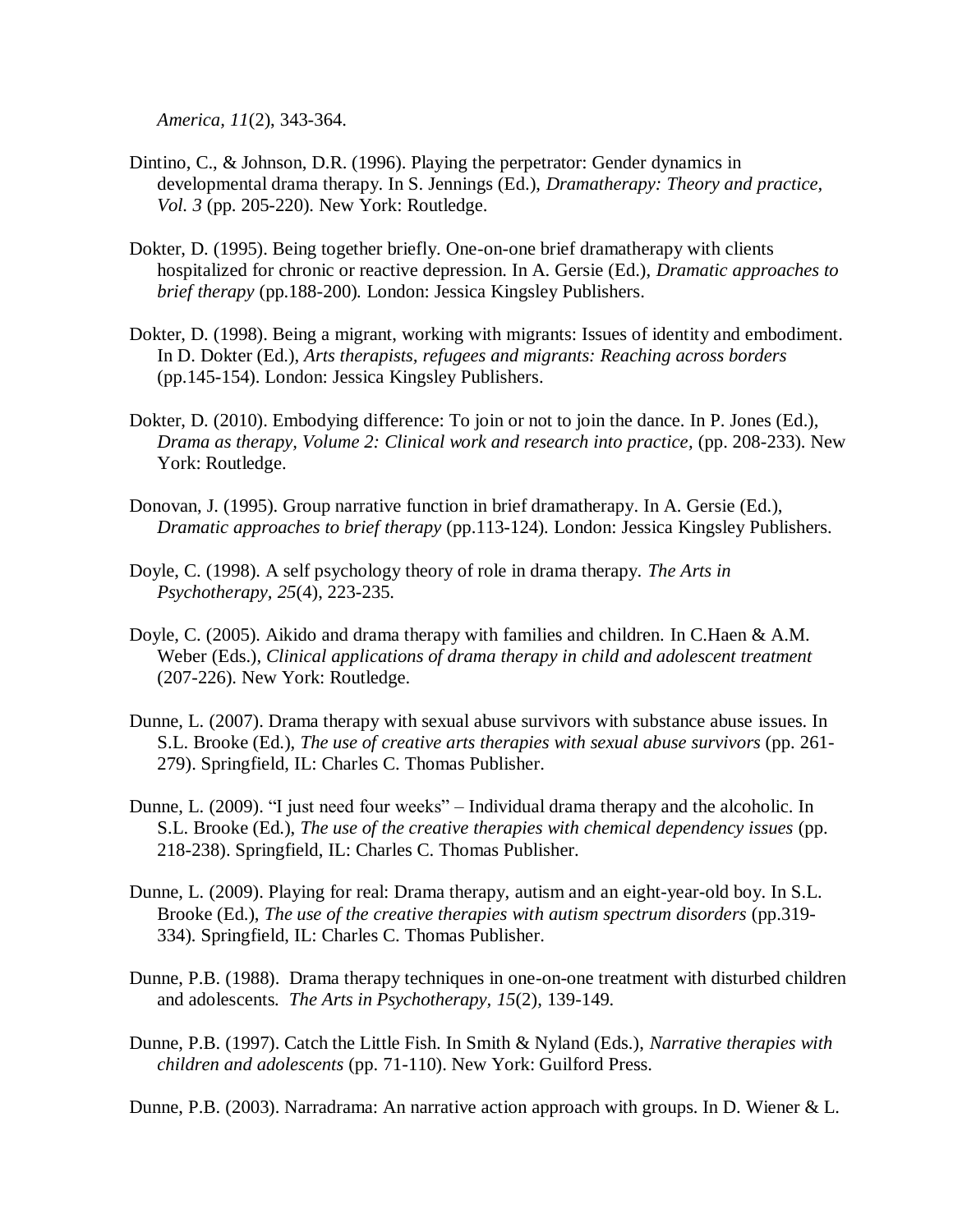Oxford (Eds.), *Action therapies with families and groups* (pp. 229-265). Washington, DC: APA.

- Dunne, P.B. (2010). Narradrama with marginalized groups: Uncovering strengths, knowledges, and possibilities. In E. Leveton (Ed.), *Healing collective trauma using sociodrama and drama therapy* (pp.25-54). New York: Springer Publishing Company.
- Dunne, P.B. (2010). Narradrama: A narrative approach to drama therapy. In D.R. Johnson & R. Emunah (Eds.), *Current approaches in drama therapy*,  $2^{nd}$  *ed.* (pp. 172-204). Springfield, IL: Charles C. Thomas Publisher.
- Dutton, S.E. (2001). Urban youth development Broadway style: Using theatre and group work as vehicles for positive youth development. *Social Work in Groups, 23*(4), 39-58.
- Eliaz, E. (1992) The concept of dramatic transference*. The Arts in Psychotherapy, 19*(5), 333- 346.
- Eliaz, E., & Flashman A. (1994). Road signs: Elements of transference in drama therapy: Case study. *The Arts in Psychotherapy, 21*(1), 59-73.
- Emunah, R. (1983). Drama therapy with adult psychiatric patients. *The Arts in Psychotherapy, 10*(2), 77-84.
- Emunah, R. (1985). Drama therapy and adolescent resistance. *The Arts in Psychotherapy*, *12*(2), 71-79.
- Emunah, R. (1985). Introduction. *Theatrical performance in drama therapy: Productions with psychiatric patients.* National Association for Drama Therapy: Monograph Number One.
- Emunah, R. (1990). Expression and expansion in adolescence: The significance of creative arts therapy*. The Arts in Psychotherapy, 17*(2), 101-107.
- Emunah, R. (1995). Five progressive phases in dramatherapy and their implications in brief dramatherapy. In A. Gersie (Ed.), *Dramatic approaches to brief therapy* (pp. 29-44). London: Jessica Kingsley Publishers
- Emunah, R. (1995). From adolescent trauma to adolescent drama: Group drama therapy with emotionally disturbed youth. In S. Jennings (Ed.), *Dramatherapy with children and adolescents* (pp. 150-168). New York: Routledge.
- Emunah, R. (1997). Drama therapy and psychodrama: An integrated model. *International Journal of Action Methods,* 108-134*.*
- Emunah, R. (1999). Drama therapy in action. In D. Wiener (Ed.), *Beyond talk therapy* (pp.99- 124). Washington, DC: APA Publications.

Emunah, R. (2005). Drama therapy and adolescent resistance. In C.Haen & A.M. Weber (Eds.).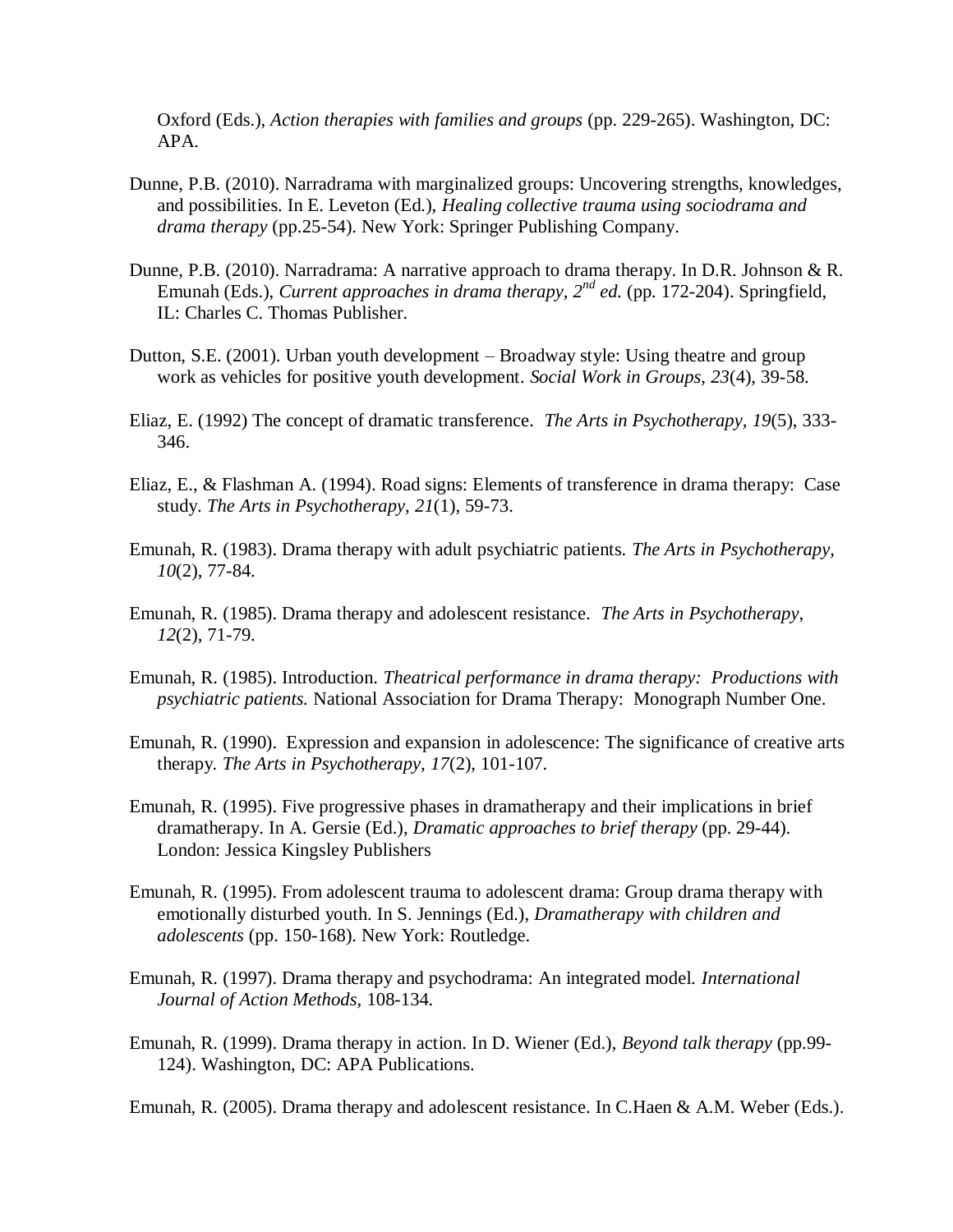*Clinical applications of drama therapy in child and adolescent treatment* (pp. 107-121). New York: Routledge.

- Emunah, R. (2010). The integrative five phase model of drama therapy. In D.R. Johnson & R. Emunah (Eds.), *Current approaches in drama therapy*,  $2^{nd}$  *ed.* (pp.37-64). Springfield, IL: Charles C. Thomas Publisher.
- Emunah, R., & Johnson, D.R. (1983). The impact of theatrical performance on the self-images of psychiatric patients. *The Arts in Psychotherapy*, *10*, 233-239.
- Evans, D., Ackerman, S., & Tripp, J. (2009). Where professional actors are too 'good': The RAP (respect and protect) project. In S. Jennings (Ed.), *Dramatherapy and social theatre: Necessary Dialogues.* London: Routledge.
- Fann, A. (1981). Drama and the underprivileged mind. In R. Courtney & G. Schattner (Eds.), *Drama in therapy, Volume 2: Adults* (pp. 277-294). New York: Drama Book Specialists.
- Feldman D., Sussman Jones, F., & Ward, E. (2010). The Enact method of employing drama therapy in schools. In D.R. Johnson & R. Emunah (Eds.), *Current approaches in drama therapy, 2nd ed.* (pp. 284-307). Springfield, IL: Charles C. Thomas Publisher.
- Fink, S. O. (1990). Approaches to emotion in psychotherapy and theatre: Implications for drama therapy. *The Arts in Psychotherapy*, *17*(1), 5-18.
- Finneran, L. R., Unruh, D., & Bartscher, B. (1997). The therapeutic classroom: A cooperative effort between Lawrence Public Schools and Bert Nash Community Mental Health Center. *Continuum: The Journal of the Association for Ambulatory Behavioral Healthcare*, *4*(2), 153-174.
- Fisher, E.P. (1992). The impact of play on development A metaanalysis. *Play and Culture, 5*(2), 159-181.
- Fontana, D., & Valente, L. (1993) Drama therapy and the theory of psychological reversals. *The Arts in Psychotherapy*, *20*(2), 133-142.
- Ford, G. (2001). Playback theatre. In H.G. Kaduson & C.E. Schaefer (Eds.), *101 more favorite play therapy techniques* (pp. 390-394). Lanham, MD: Jason Aronson.
- Forrester, A.M., & Johnson, D.R. (1995). The role of dramatherapy on an extremely short term inpatient psychiatric unit. In A. Gersie (Ed.), *Dramatic approaches to brief therapy* (pp. 125-138). London: Jessica Kingsley Publishers.
- Forrester, A. M. (2000). Role-playing and dramatic improvisation as an assessment tool. *The Arts in Psychotherapy, 27*(4), 235-243.
- Furman, L. (1988). Theatre as therapy: The distancing effect applied to audience. *The Arts in Psychotherapy, 15*(3), 245-249.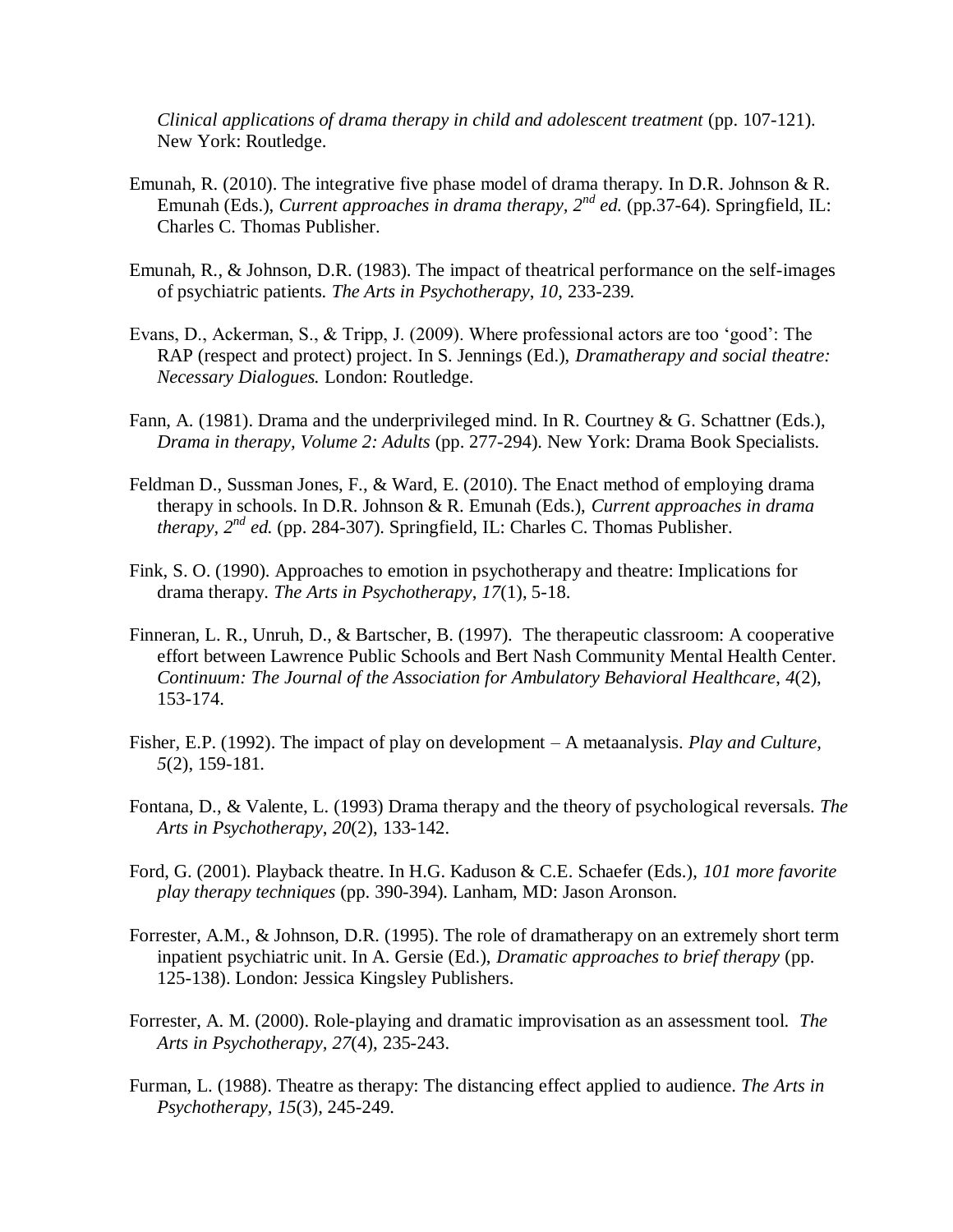- Gallo-Lopez, L. (2005). Drama therapy in the treatment of children with sexual behavior problems. In C.Haen & A.M. Weber (Eds.), *Clinical applications of drama therapy in child and adolescent treatment* (pp.137-152). New York: Routledge.
- Gallo-Lopez, L. (2005). Drama therapy with adolescents. In L. Gallo-Lopez & C.E. Schaefer (Eds.), *Play therapy with adolescents.* Lanham, MD: Jason Aronson.
- Gallo-Lopez, L. (2006). A creative play therapy approach to the group treatment of young sexually abused children. In H.G. Kaduson & C.E. Schaefer (Eds.), *Short- term play therapy for children, 2 n ed.* (pp. 245-272). New York: Guilford Press.
- Gallo-Lopez, L. (2007). Beyond survival: Play and creative therapy with adolescents who have been sexually abused. In S.L. Brooke (Ed.), *The use of creative arts therapies with sexual abuse survivors* (pp.170-170). Springfield, IL: Charles C. Thomas Publisher.
- Galway, K.C. (2009). Drama therapy in the treatment of autism spectrum disorders: Enhancing social and relationship skills through a developmental paradigm. In S.L. Brooke (Ed.), *The use of the creative therapies with autism spectrum disorders* (pp.351-370)*.* Springfield, IL: Charles C. Thomas Publisher.
- Galway, K.C. Hurd, K., & Johnson, D. (2003). Developmental transformations in group therapy with homeless people with a mental illness. In D. Wiener & L. Oxford (Eds.), *Action therapy with families and groups* (pp. 135-162). Washington, DC: APA.
- Garcia, A. (2010). Healing with action methods on the world stage. In E. Leveton (Ed.), *Healing collective trauma using sociodrama and drama therapy* (pp.3-24). New York: Springer Publishing Company.
- Gardner, R.A. (1981). Dramatized storytelling in child psychotherapy. In R. Courtney & G. Schattner (Eds.), *Drama in therapy, Volume 1: Children* (pp. 211-236). New York: Drama Book Specialists.
- Gardner-Hynd, N. (2010). Dramatherapy, learning disabilities and acute mental health. In P. Jones (Ed.), *Drama as therapy, Volume 2: Clinical work and research into practice* (pp. 172-188). New York: Routledge.
- Geissinger, A. (1996). Authentic sound movement and drama: An interview with Penny Lewis. *A Moving Journal.* Providence, *3*(1).
- Gerity, L. (2006). Art and community building from the puppet and mask maker's perspective. In F. Kaplan (Ed.), *Art therapy and social action*. London: Jessica Kingsley Publishers.
- Gersie, A. (1995). Arts therapies practice in inner-city slums: Beyond the installation of hope. *Arts in Psychotherapy, 22*(3), 207-216.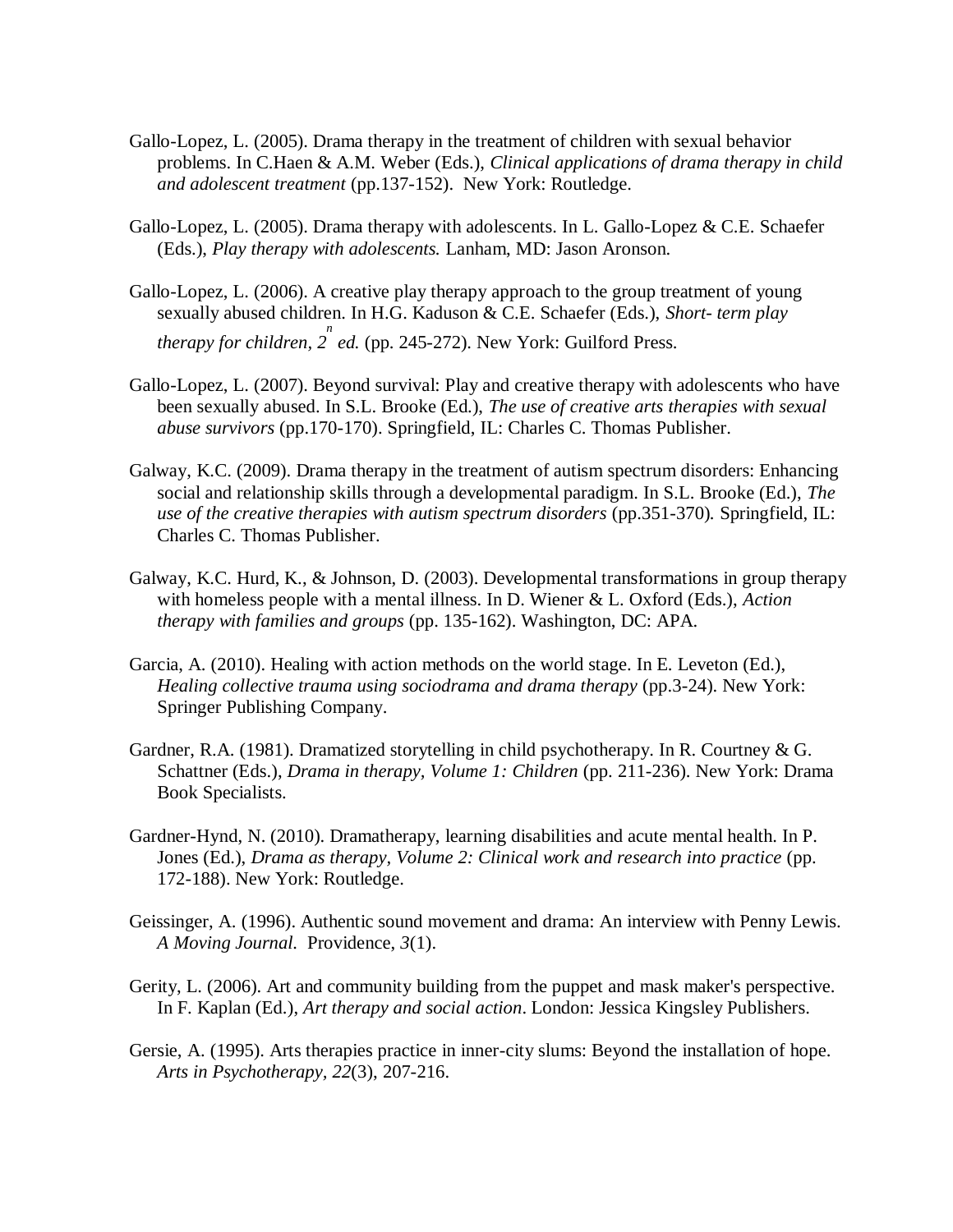- Gerson, M.J. (2001). The drama of couples therapy. *Journal of Psychotherapy Integration, 11*(3), 333-347.
- Gheorghe, C. (2008). The sacred and the profane food: ritual and compulsion in eating disorders - Existential drama therapy with adolescents and their families. In S.L. Brooke (Ed.), *Creative therapies and eating disorders.* Springfield, IL: Charles C. Thomas Publisher.
- Gheorghe, C. (2009). Surviving the freedom of choosing our feelings: Existential drama therapy and addictive behavior. In S.L. Brooke (Ed.), *The use of the creative therapies with chemical dependency issues* (pp.239-255). Springfield, IL: Charles C. Thomas Publisher.
- Ghiaci, G., & Richardson, J. T. (1980). The affects of dramatic play upon cognitive structure and development*. Journal of Genetic Psychology, 136*(1), 77-83.
- Gibson, W., & Brookes, J.M. (1976). The drama group. In J. Erickson (Ed.), *Activity, recovery, and growth.* New York: W.W. Norton.
- Glaser, B. (2004). Ancient traditions within a new drama therapy method: Shamanism and Developmental Transformations. *The Arts in Psychotherapy, 31*(2), 77-88.
- Glass, J. (2006). Working toward aesthetic distance: Drama therapy for adult victims of trauma. In L. Carey (Ed.), *Expressive and creative arts methods for trauma survivors* (pp. 57-71). London: Jessica Kingsley Publishers.
- Gluck, J. (2007). Insight improvisation. In A. Blatner & D.J. Wiener (Eds.), *Interactive and improvisational drama: Varieties of applied theatre and performance* (pp. 184-195). New York: iUniverse, Inc.
- Gluck J. & Rubenstein T. (2007). Applied drama in business. In A. Blatner & D.J. Wiener (Eds.), *Interactive and improvisational drama: Varieties of applied theatre and performance* (pp. 130-140). New York: iUniverse, Inc.
- Gomes, R. C., & Count Van Manen, G. (1984). Family life laboratory: The uses of creative dramatic processes in a university social sciences setting. *Journal of Mental Imagery,* 8 (1), 109-115 and reprinted in (2003). *Journal of Mental Imagery, 27*(1-2), 88-93.
- Goodrich, J., & Goodrich, W. (1986). Drama therapy with a learning disabled, personality disordered adolescent. *The Arts in Psychotherapy*, *13*(4), 285-291.
- Gordon, R. (1981). Humanizing offenders through acting therapy. In R. Courtney  $\& G$ . Schattner (Eds.), *Drama in therapy, Volume 2: Adults* (pp. 309-326). New York: Drama Book Specialists.
- Graham-Poole, J. (2002). The creative arts: What role do they play? In S. Shannon (Ed.). *Handbook of complementary and alternative therapies in mental health* (pp. 475-495). San Diego: Academie Press.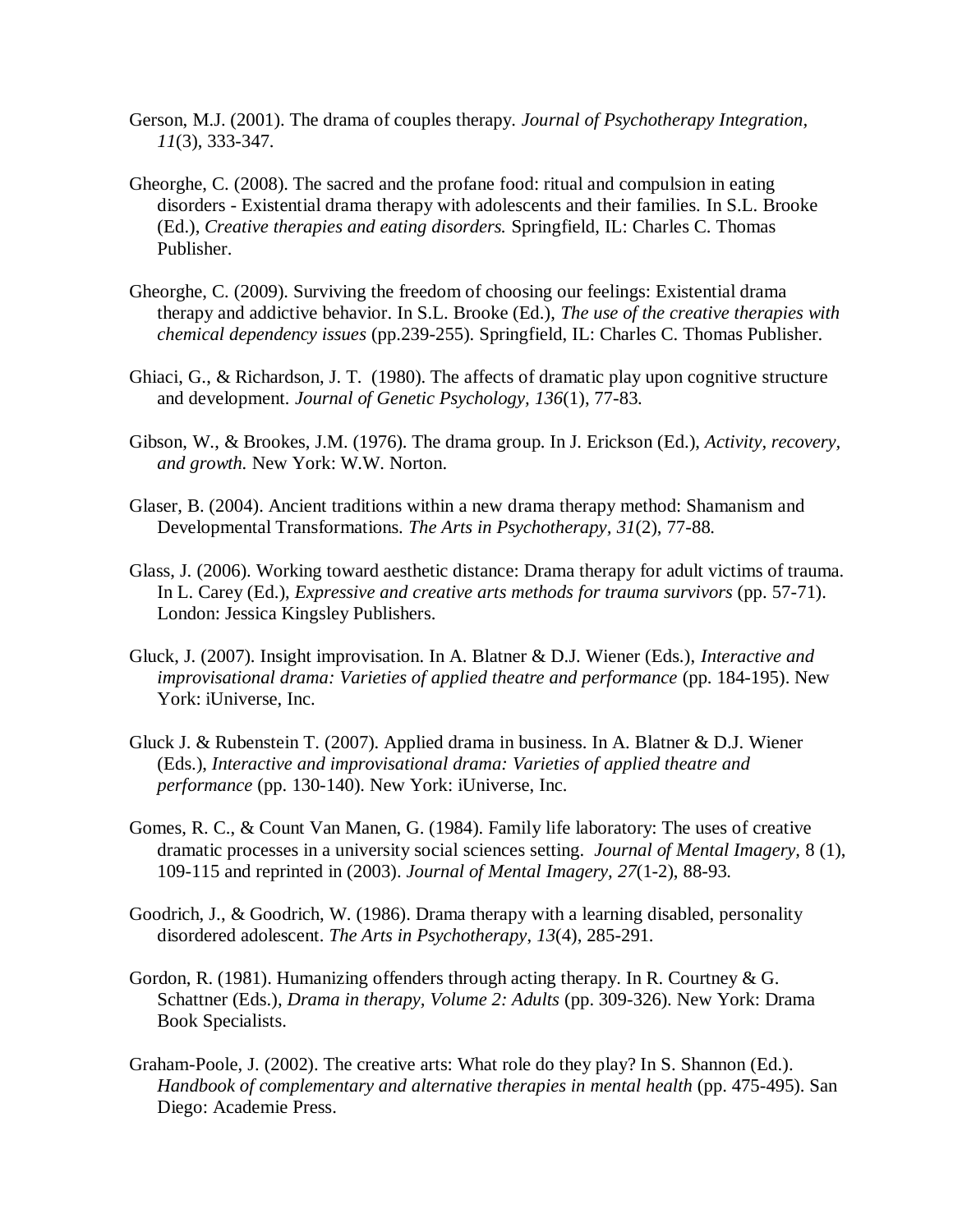- Grainger, R. (1987). Evaluation of drama therapy. In D. Milne (Ed.), *Evaluating mental health practice: Methods and applications* (pp. 154-162). New York: Croom Helm.
- Grainger, R. (1992). Dramatherapy and thought disorder. In S. Jennings (Ed.), *Dramatherapy: Theory and practice, Volume 2.* London: Routledge.
- Grainger, R. (1996). Artistic expression and the embodiment of social constructions. *The Arts in Psychotherapy, 23*(2), 137-140.
- Grainger, R. (2008). Dramatherapy and cognitive readjustment. *Counseling Psychology Review*, *23*(3), 40-46.
- Grainger, R. (2009). Talking to actors. In S. Jennings (Ed.), *Dramatherapy and social theatre: Necessary Dialogues.* London: Routledge.
- Gray, B. (1997). This is the story of wicked: Community drama theatre with at-risk Aboriginal Australian youth. *The Arts in Psychotherapy*, *24*(3), 275-279.
- Grayer, E.D. (2005). The story of Alex An improvisational drama. *Clinical Social Work Journal, 33*(1), 21-36.
- Gregoric, M., & Gregoric, L. (1981). Sociodrama: Video in Social Action. In J.L. Fryrear & B. Fleshman (Eds.), *Videotherapy in mental health* (pp. 244-256). Springfield, IL: Charles C. Thomas Publisher.
- Green, M.Y. (1995). When art imitates life A look at art and drama therapy. *Public Welfare, 53*(2), 34-43.
- Grimshaw, D. (1995). Shall I be mother? The development of the role of the dramatherapist and reflections on transference/countertransference. In S. Jennings (Ed.), *Dramatherapy with children and adolescents* (pp. 187-209). New York: Routledge.
- Hackney, P. W. (1986). Education of the visually handicapped gifted: A program description*. Education of the Visually Handicapped, 18*(2), 85-95.
- Haen, C. (2005). Rebuilding security: Group therapy with children affected by September 11. *International Journal of Group Psychotherapy, 55*(3), 391-414.
- Haen, C. (2005). Group drama therapy in a children's inpatient psychiatric setting. In C.Haen & A.M. Weber (Eds.). *Clinical applications of drama therapy in child and adolescent treatment* (pp.189-206). New York: Routledge.
- Haen, C. (2007). Make me wanna holler: Dramatic encounters with boys from the inner city. In V.A. Camilleri (Ed.), *Healing the inner city child: Creative arts therapies with youth at risk.* London: Jessica Kingsley Publishers.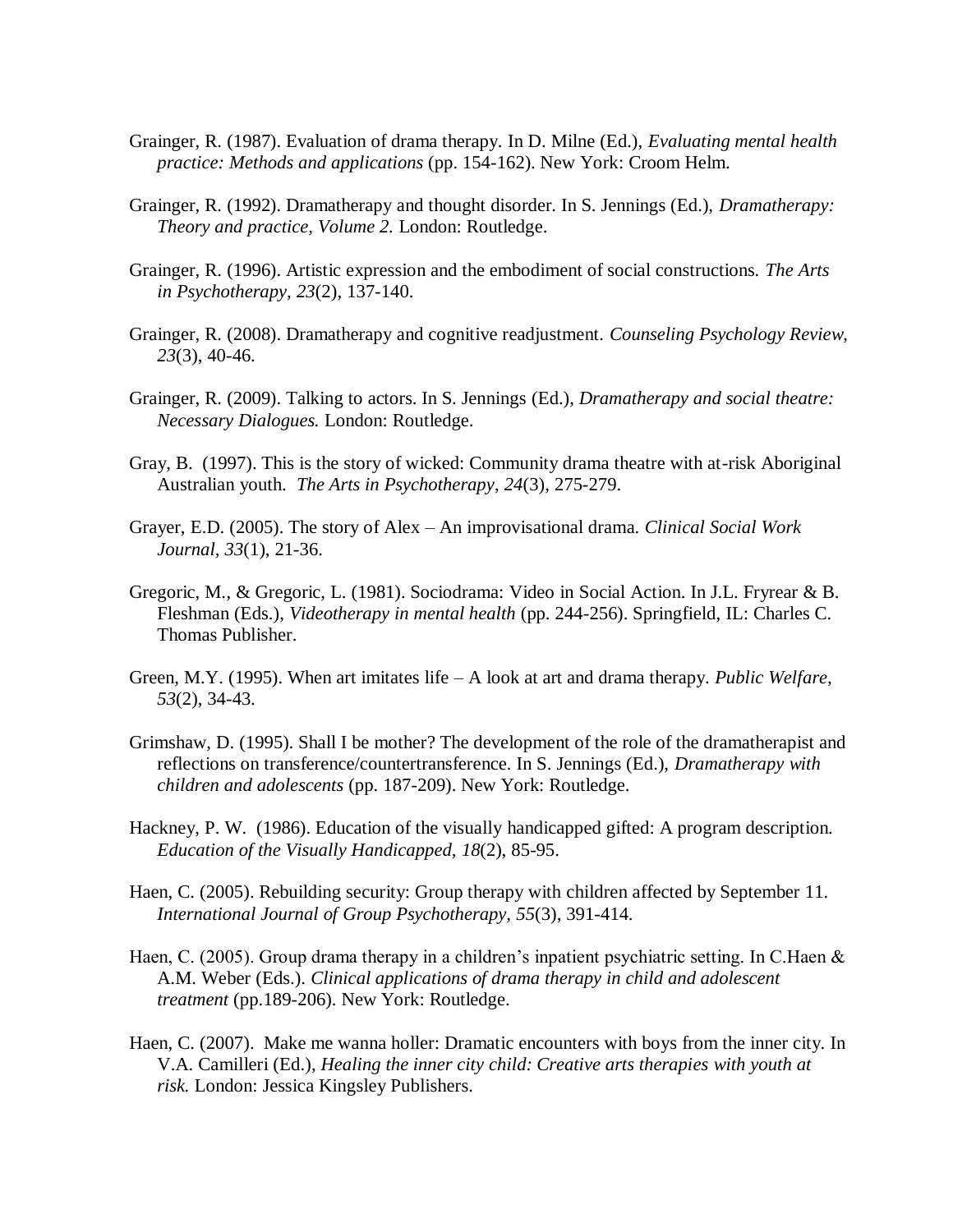- Haen, C. (2007). Fear to tread: Play and drama therapy in the treatment of boys who have been sexually abused. In S.L. Brooke (Ed.), *The use of creative arts therapies with sexual abuse survivors* (pp. 235-249). Springfield, IL: Charles C. Thomas, Publisher.
- Haen, C. (2008). Vanquishing monsters: Drama therapy for treating childhood trauma in the group setting. In C.A. Malchiodi (Ed.), *Creative interventions with traumatized children*  (pp. 225-246). New York: Guilford Press.
- Haen, C. (2011). The therapeutic use of superheroes in the treatment of boys. In C. Haen (Ed.), *Engaging boys in treatment: Creative approaches to the therapy process*. New York: Routledge.
- Haen, C., & Brannon, K. (2002). Superheroes, monsters, and babies: Roles of strength, destruction, and vulnerability for emotionally disturbed boys. *The Arts in Psychotherapy, 29*, 31-40.
- Haen, C., & Weber, A.M. (2009). Beyond retribution: Working through revenge fantasies with traumatized young people. *The Arts in Psychotherapy, 36*(2), 84-93.
- Haen, C., & Weil, M. (2010). Group therapy on the edge: Adolescence, creativity, and group work. *Group,* 3*4*(1), 37-52.
- Hanec, B. (2004). Mesmerizing violent offenders with a slice of life: Drama and reflexivity in the treatment of men who abuse their spouses. In T. Strong & D. *Furthering talk: Advances in discursive therapies* (pp. 199-215). New York: Kluwer Academic/Plenum Publishers.
- Harvey, S.A. (1990). Dynamic play therapy: An integrative expressive arts approach to the family therapy of young children. *The Arts in Psychotherapy*, *17*(3), 239-246.
- Harvey, S.A. (1991). Creating a family: An integrated expressive approach to adoption*. The Arts in Psychotherapy, 18*(3), 213-222.
- Harvey, S.A. (1993). Ann: Dynamic play therapy with ritual abuse. In T. Kottman & C. Shaefer (Eds.), *Play therapy in action: A case book for practitioners.* New Jersey: Jason Aronson.
- Harvey, S.A. (1994a). Dynamic play therapy: Expressive play intervention with families. In D.O'Connor & S. Schaefer (Eds.), *Handbook of play therapy: Volume two, Advances and innovations.* New York: John Wiley & Sons.
- Harvey, S.A. (1994b). Dynamic play therapy: Creating attachments. In B. James (Ed.), *Handbook for treatment of attachment-trauma problems in children.* New York: Lexington Books.
- Harvey, S.A. (1994c). Dynamic play therapy: An integrated expressive arts approach to family treatment of infants and toddlers. *Zero to three, 15*, 11-17.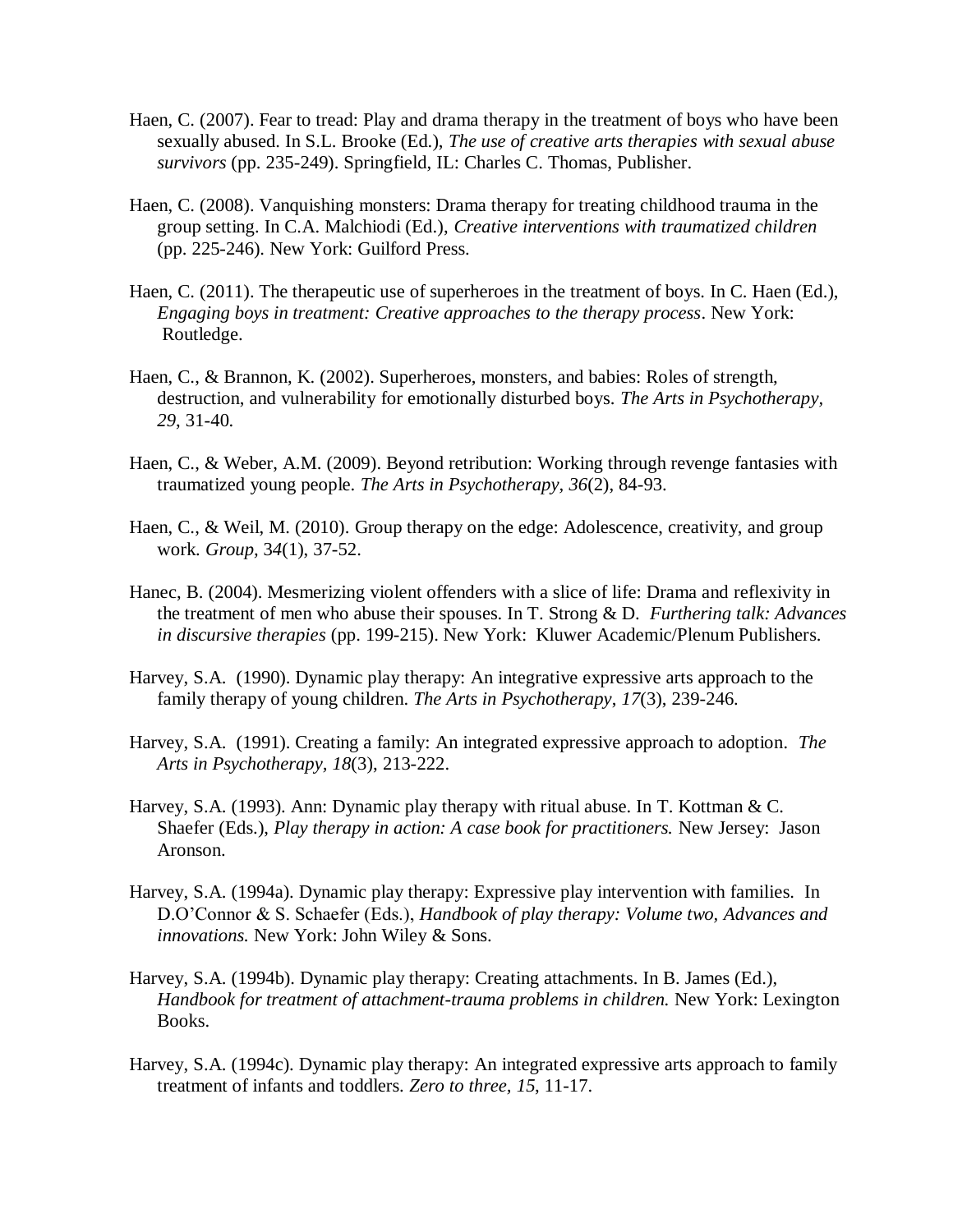- Harvey, S.A. (1995). Sandra: The case of an adopted sexually abused child. In F. Levy (Ed.), *Dance and other expressive arts therapies: When words are not enough.* New York: Routledge.
- Harvey, S.A. (1997). Dynamic play therapy: A creative arts approach. In K. O'Connor & L. Braverman (Eds.), *Play therapy theory and practice: A comparative presentation.* NY: John Wiley & Sons.
- Harvey, S.A. (2001). Volcano. In H.G. Kaduson & C.E. Schaefer (Eds.), *101 more favorite play therapy techniques* (pp. 188-192). Lanham, MD: Jason Aronson.
- Harvey, S.A. (2003). Dynamic play therapy with adoptive families. In D. Betts (Ed.), *Creative arts therapies approaches in adoption and foster care* pp.77-96)*.* Springfield, IL: Charles C. Thomas, Publisher.
- Harvey, S.A. (2005). Stories from the islands: Drama therapy with bullies and their victims. In C.Haen & A.M. Weber (Eds.), *Clinical applications of drama therapy in child and adolescent treatment* (pp.245-260). New York: Routledge.
- Harvey, S.A. (2006). Dynamic play therapy. In C.E. Schaefer & H.G. Kaduson (Eds.), *Contemporary play therapy: Theory, research, and practice* (pp. 55-81). New York: Guilford Press.
- Harvey, S.A. (2011). Physical play with boys of all ages. In C. Haen (Ed.), *Engaging boys in treatment: Creative approaches to the therapy process.* New York: Routledge.
- Harvey, S.A., & Kelly, E. C. (1993). Evaluation of the quality of parent-child relationships: A longitudinal case study. *The Arts in Psychotherapy*, *20*(5), 387-395.
- Haste, E., & McKenna, P. (2010). Clinical effectiveness of dramatherapy in the recovery from severe neuro-trauma. In P. Jones (Ed.), *Drama as therapy, Volume 2: Clinical work and research into practice* (pp. 84-104). New York: Routledge.
- Herman, L. (1997). Good enough fairy tales for resolving sexual abuse trauma*. The Arts in Psychotherapy*, *24*(5), 439-445.
- Hickling, F.W. (1989). Sociodrama in the rehabilitation of chronic mentally ill patients. *Hospital and Community Psychiatry, 40*(4), 402-206.
- Hickson, A. (2009). Social theatre: A theatre of empowerment to address bullying in schools. In S. Jennings (Ed.). *Dramatherapy and social theatre: Necessary Dialogues.* London: Routledge.
- Hickling, F.W. (2004). Popular theatre as psychotherapy. *Interventions: International Journal of Post Colonial Studies, 6*(1), 45-56.

Hiltunen, S. M. S. (1988). Initial therapeutic applications of Noh Theatre in drama therapy*.*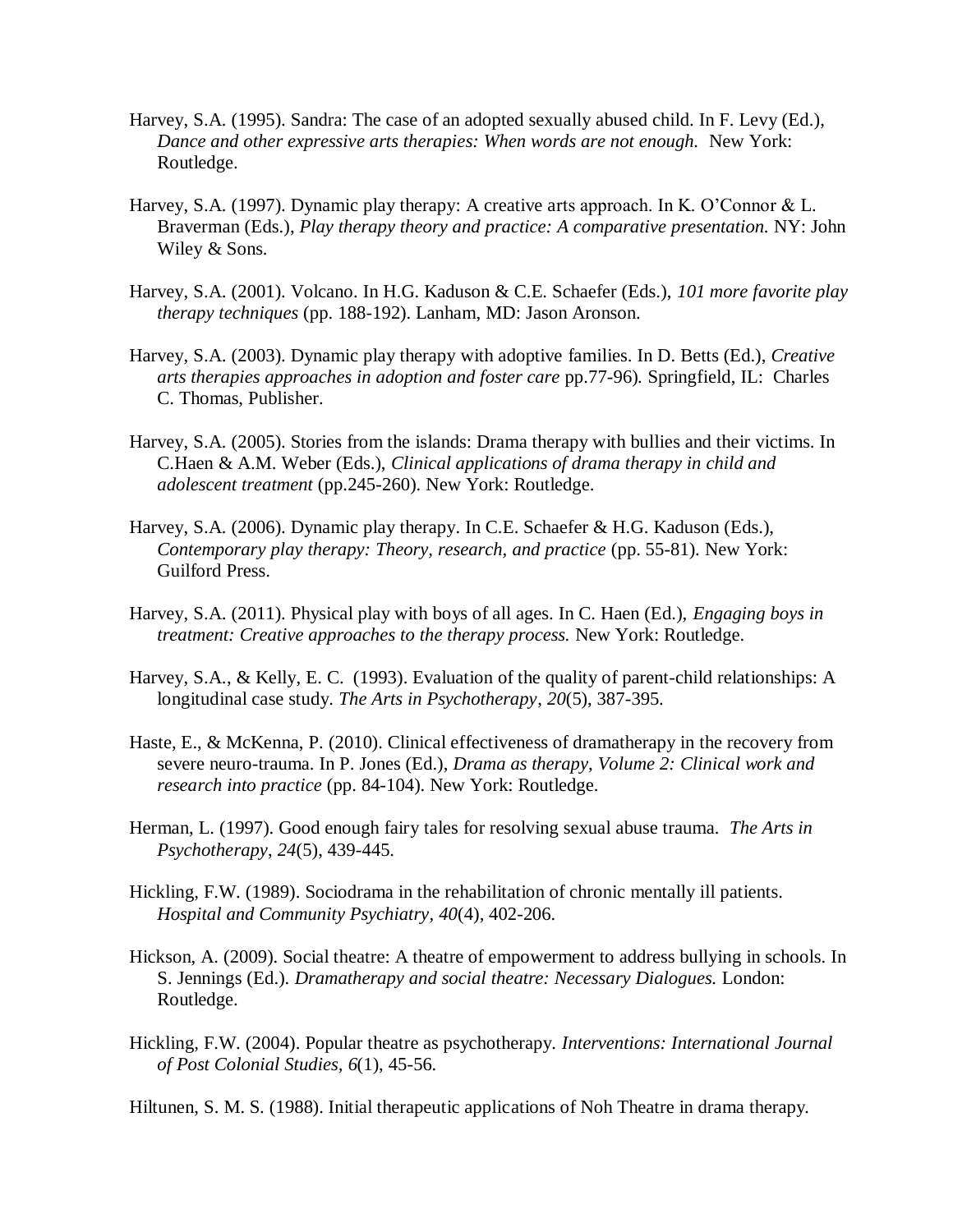*Journal of Transpersonal Psychology*, *20*(1), 71-79.

- Hiltunen, S. M. S. (1989). The effects of art/drama therapy experiences on rigidity, body concept and mental maturity in graphic thinking of adolescents with mental retardation. *Art Therapy*, 18-25.
- Hiltunen, S.M. S. (2001). Seven stages of womanhood: A contemporary healing ritual from the Finnish mythology of the Kalevala. *Journal of Transpersonal Psychology, 33*(2), 113-129.
- Hiltunen, S. M. S. (2005). Transpersonal functions of masks in NohKiDo™. *The International Journal of Transpersonal Studies. 23*, 50-64.
- Hindmarch, T. (2005). Eating disorders: A psychodrama approach. In T. Hindmarch (Ed.), *Eating disorders: A multi-professional approach.* New York: Wiley.
- Hodermarksa, M. (2009). Perfume: A meditation on the countertransferential drama with babies who smell bad. *The Arts in Psychotherapy, 36*(1), 39-46.
- Hodermarska, M., & Scott-Moncrieff, S. (2007). Operatic play: A drama and music therapy collaboration. In V.A. Camilleri (Ed.), *Healing the inner city child: Creative arts therapies with youth at risk.* London: Jessica Kingsley Publishers.
- Hollins, S. (2001). Psychotherapeutic methods. In A. Dosen & K. Day (Eds.), *Treating mental illness and behavior disorders in children and adults with mental retardation* (pp. 27-44). Washington, DC: APA.
- Holt, D. (1992). Enactment, therapy and behaviour. In S. Jennings (Ed.), *Dramatherapy: Theories and Practice, Vol. 2.* London: Routledge.
- Horowitz E.B., Kowalski, J., & Anderberg, U.M. (2010). [Theater for, by and with fibromyalgia](http://csaweb111v.csa.com.er.lib.k-state.edu/ids70/view_record.php?id=2&recnum=16&log=from_res&SID=2krd1ml025thfkf51or5ip0uk0)  [patients—Evaluation of emotional expression using video interpretation.](http://csaweb111v.csa.com.er.lib.k-state.edu/ids70/view_record.php?id=2&recnum=16&log=from_res&SID=2krd1ml025thfkf51or5ip0uk0) *The Arts in Psychotherapy*, *37*(1), 13-19.
- Huddleston, R. (1989). Drama with elderly people. *British Journal of Occupational Therapy*, *52*(8), 298-300.
- Irwin, E.C. (1971). Why play? *The Publication: Children in Contemporary Society, 5*(2), 15- 17.
- Irwin, E.C. (1975). Facilitating children's language development through play. *The Speech Teacher, 24*(1), 15-23.
- Irwin, E.C. (1975). Drama in education: Drama in therapy. *The Publication: Children in Contemporary Society*, *8*(12), 34-39.

Irwin, E.C. (1975). Dramatic play and therapy. *Children's Theatre Review, 24*(3). 8-10.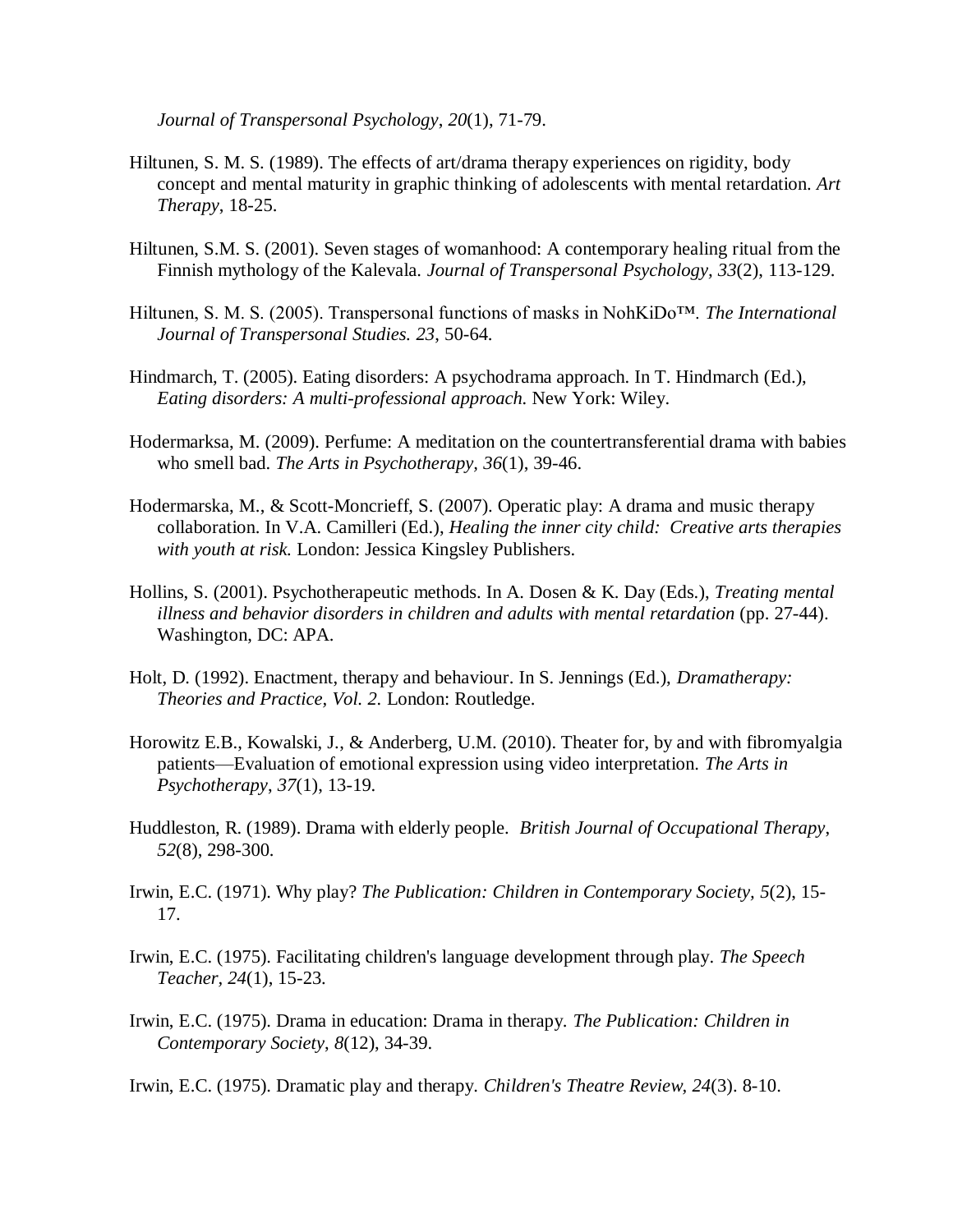- Irwin, E.C. (1976). Play in psychotherapy. *The Publication: Children in Contemporary Society, 9*(3), 75-79.
- Irwin, E. C. (1977). Play, fantasy, and symbols: Drama with emotionally disturbed children. *American Journal of Psychotherapy, 31*(3), 426-436.
- Irwin, E.C. (1978). Expressive therapy with a communicationally handicapped deaf adolescent. *Arts for the Handicapped: Why?* (pp.12-29). Washington, DC: National Committee: Arts for the Handicapped.
- Irwin, E.C. (1978). Observational guide for drama activities. In J. Carlson (Ed.), *Counseling in the elementary and middle schools. A pragmatic approach.* William C. Brown Company.
- Irwin, E.C. (1979). Drama therapy with the handicapped. In A. Shaw & C.S. Stevens (Eds.), *Drama, theatre and the handicapped* (pp. 21-30). Washington, DC: American Theatre Association.
- Irwin, E.C. (1980). The projective value of puppets. In R. Herink (Ed.), *Psychotherapy handbook.* NY: New American Library.
- Irwin, E.C. (n.d.) Learning to play: Playing to learn. In S. Stoner (Ed.), *Arts resources and training guide.* Washington, DC: National Committee, Arts for the Handicapped.
- Irwin, E.C. (1981). Play, fantasy, and symbols: Drama with emotionally disturbed children. In R. Courtney & G. Schattner (Eds.), *Drama in therapy, Volume 1: Children* (pp. 111-126). New York: Drama Book Specialists.
- Irwin, E.C. (1982). Enlarging the psychodynamic picture through dramatic play techniques. In K. O'Laughlin & E. Nickerson (Eds.), *Helping through action: Readings on actionoriented therapies* (pp.53-59). Amherst: Human Resource Development Press.
- Irwin, E.C. (1983). The diagnostic and therapeutic use of pretend play*.* In Schaefer, C.E. & O'Connor, K.J. (Eds.), *Handbook of Play Therapy* (pp.148-173). New York: John Wiley & Sons.
- Irwin, E.C. (1983). Enlarging the psychodynamic picture through dramatic play techniques. In K. O'Laughlin & E. Nickerson (Eds.), *Helping through action: Readings on action-oriented therapies* (pp. 53-59). Amherst: Human Resource Development Press.
- Irwin, E.C. (1984). The role of the arts in mental health. *Design for the Arts in Education, 86*(1), 43-47.
- Irwin, E.C. (1985). Externalizing and improvising imagery through drama therapy: A psychoanalytic view. *Journal of Mental Imagery, 9*(4), 33-42.
- Irwin, E.C. (1985). Puppets in therapy: An assessment procedure. *Journal of Psychotherapy, 34*(3) 289-400.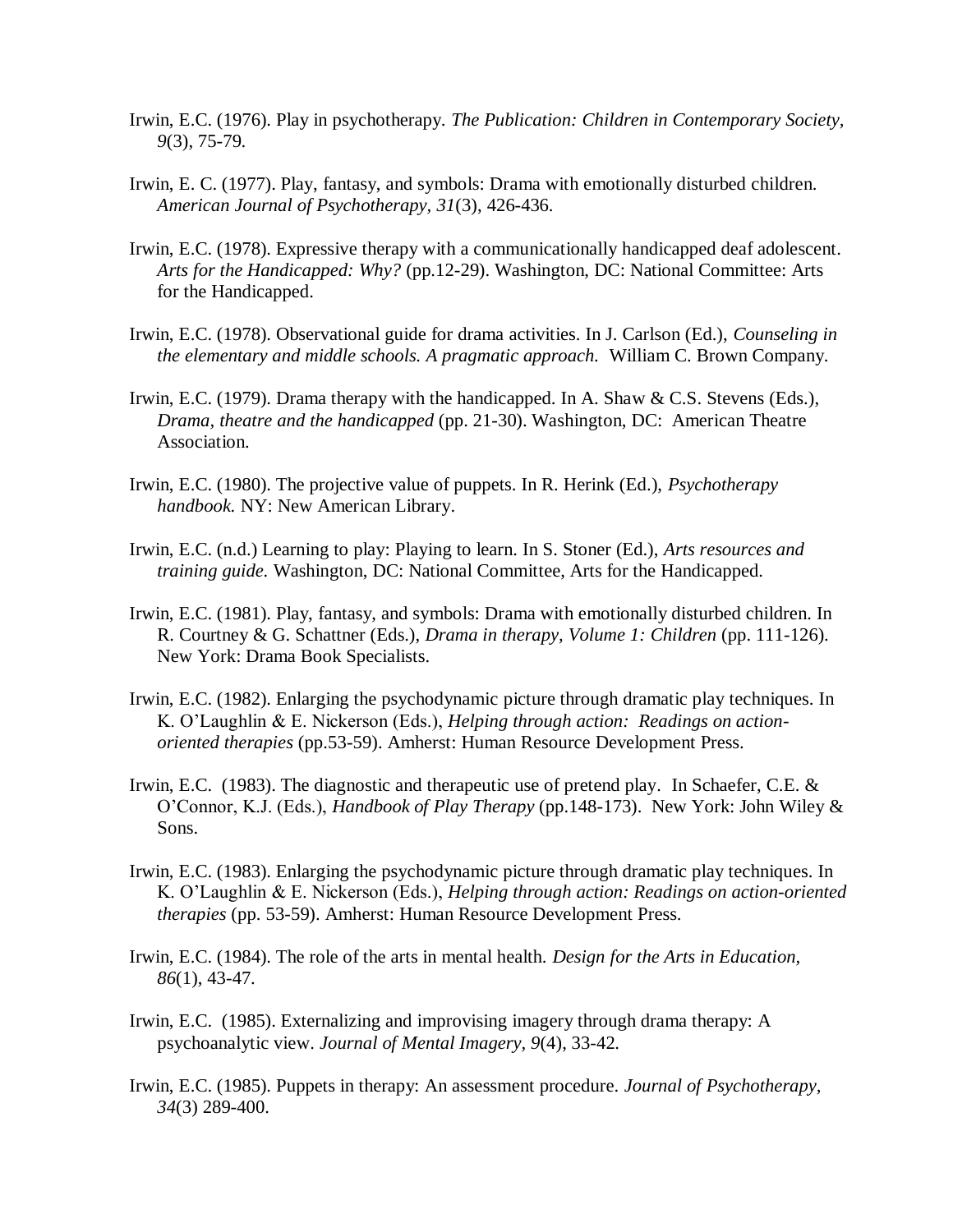- Irwin, E. C. (1986). On being and becoming a therapist. *The Arts in Psychotherapy, 13*, 191- 195.
- Irwin, E. C. (1986). Drama therapy in diagnosis and treatment. *Child Welfare, 65*(4), 347-357.
- Irwin, E. C. (1987). Drama: The play's the thing. *Elementary School Guidance and Counseling, 21*(4), 247-283.
- Irwin, E.C. (1988). Arts therapy and healing. *The Arts in Psychotherapy, 15*, 293-295.
- Irwin, E.C. (1988). Further thoughts on understandings. *The Arts in Psychotherapy, 15*, 307- 308.
- Irwin, E.C. (1991). The use of a puppet interview to understand children. In C.E. Schaefer, K. Gitllin, & A. Sandgrund (Eds.), *Play diagnosis and assessment* (pp.617-635). New York: John Wiley & Sons.
- Irwin, E.C. (1993). Using puppets for assessment. In C.E. Shaefer (Ed.), *Play therapy techniques.* Northvale, NJ: Jason Aronson.
- Irwin, E.C. (1998). Child dramatic play as viewed from two perspectives: Ego psychology and object relations. *Journal of Clinical Psychoanalysis, 7*, 505-533.
- Irwin, E.C. (2000). The use of a puppet interview to understand children. In C.E. Schaefer, K. Gitlins, & A. Sandgrund (Eds.), *Play diagnosis and assessment, 2nd Ed.* (pp.682-703).*.* NY: John Wiley & Sons.
- Irwin, E.C. (2002). Using puppets for assessment. In C.E. Schaefer & D. Cangelosi (Eds.), *Play therapy techniques, 2nd Ed.* (pp. 101-113). Northvale, NJ: Jason Aronson, Inc.
- Irwin, E.C. (2005). Facilitating play with non-players: A developmental perspective. In C.Haen & A.M. Weber (Eds.), *Clinical applications of drama therapy in child and adolescent treatment* (pp. 3-24). New York: Routledge.
- Irwin, E.C. (2006). Peter: A study of cumulative trauma: From "robot" to "regular guy." In L. Carey (Ed.), *Expressive and creative arts methods for trauma survivors* (pp. 93-113). London: Jessica Kingsley Publishers.
- Irwin, E.C. (2010). Psychoanalytic approach to drama therapy. In D.R. Johnson & R. Emunah (Eds.), *Current approaches in drama therapy, 2nd ed.* (pp. 235-251). Springfield, IL: Charles C. Thomas Publisher.
- Irwin, E.C., Baker, N., & Bloom, L. (1976). Fantasy, play and language: Expressive therapy with communication handicapped children. *Journal of Childhood Communication Disorders, 1*(2), 99-115.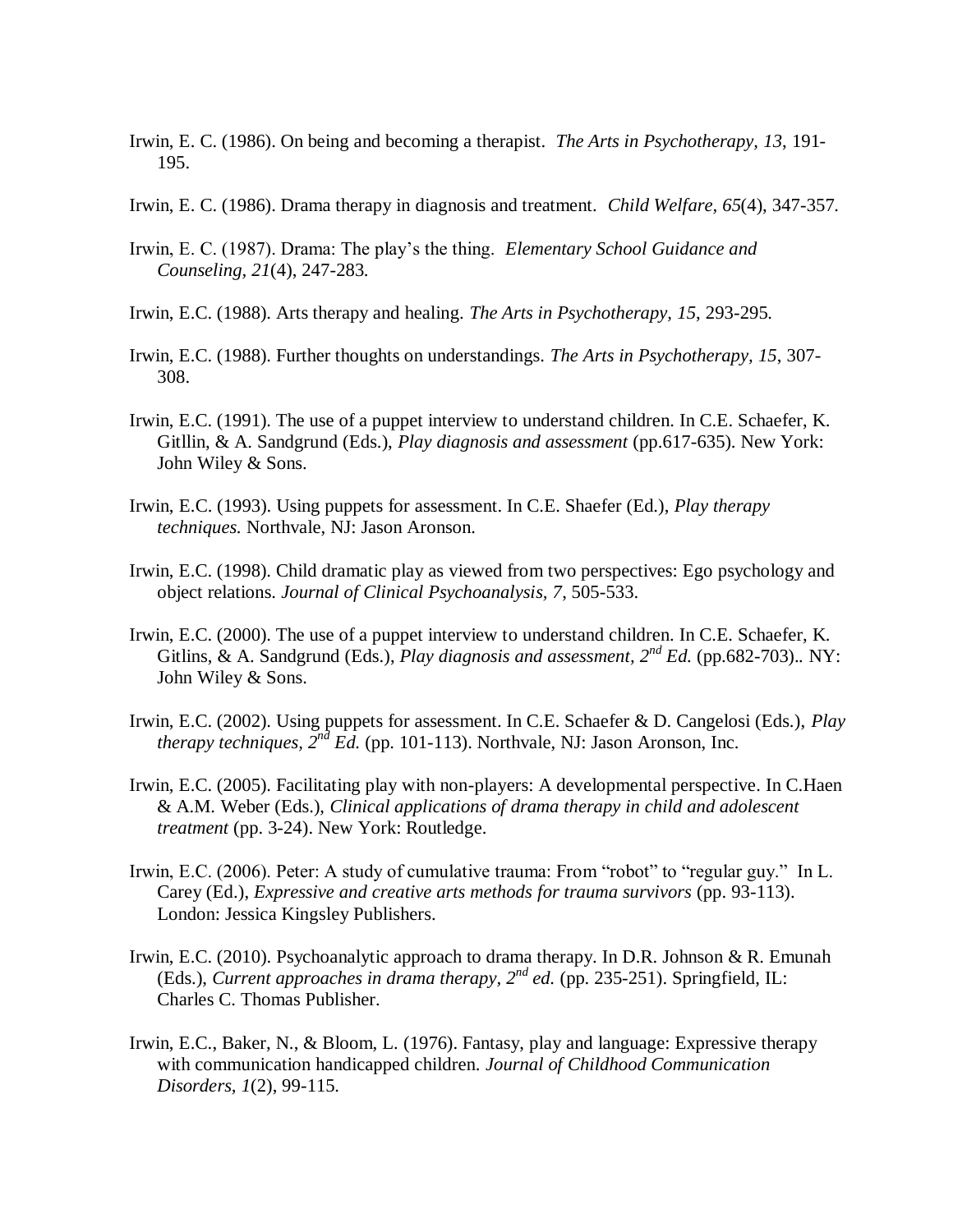- Irwin, E.C., & Curry N.E. (1993). Role play. In C.E. Schaefer (Ed.), *The therapeutic powers of play* (pp. 168-187). Northvale, NJ: Jason Aronson, Inc.
- Irwin, E.C., & Frank, M. (1977). Facilitating the play process with learning disabled children. *Academic Therapy*, *1*(4), 435-444.
- Irwin, E.C., & Frank, M. (1980). Facilitating the play process with learning disabled children. In R. Strom (Ed.), *Child Development: Growing through play.* New York: Brooks Cole Publishing Company.
- Irwin, E.C., & Kovacs, A. (1979). Analysis of children's drawings and stories. *Journal of the Association for the Care of Children in Hospitals, 8*(2), 39-45.
- Irwin, E. C., Levy, P., & Shapiro, M. I. (1972). Assessment of drama therapy in a child guidance setting. *Group Psychotherapy and Psychodrama*, *25*(3), 105-116.
- Irwin, E.C., & Malloy, E.P. (1975). Family puppet interview. *Family Process, 14*(2), 179-191.
- Irwin, E.C., & Malloy, E.P. (1980). Family puppet interview In J.G. Howells (Ed.), *Advances in family psychiatry, Vol. 1* (pp.191-203). New York: International Universities Press.
- Irwin, E. C., & McWilliams, B.J (1974). Play therapy for children with cleft palate. *Children Today, 3*, 18-22.
- Irwin, E.C., & Perla, R. (1978). Expressive therapy with a communicationally handicapped deaf adolescent. In *Arts for the handicapped: Why?* (pp.23-29). Washington, DC: National Committee: Arts for the Handicapped.
- Irwin, E. C., & Rubin, J. A. (1976). Art and drama interviews: Decoding symbolic messages. *Art Psychotherapy*, *3*, 169-175.
- Irwin, E.C., & Rubin, J.A. (1976). Understanding play interviews. *The Publication: Children in Contemporary Society, 9*(2), 5-10.
- Irwin, E. C., Rubin, J. A., & Shapiro, M. I. (1975). Art and drama: Partners in therapy. *American Journal of Psychotherapy, 24*(1), 107-116. Also In R. Courtney & G. Schattner (Eds.), *Drama in therapy, Volume 1: Children* (pp. 197-210). New York: Drama Book Specialists.
- Irwin, E.C., & Shapiro, M. (1975). Puppetry as a diagnostic and therapeutic tool. In I. Jakab (Ed.), *Transcultural aspects of Art: Art and psychiatry,* Vol. 4 (pp.86-94). Basel: Karger Press.
- Jacobse, A. (1995). The use of dramatherapy in the treatment of eating disorders: A developing Dutch method. In D. Dokter (Ed.), *Arts therapies and clients with eating disorders: Fragile board* (pp. 124-143)*.* London: Jessica Kingsley Publishers.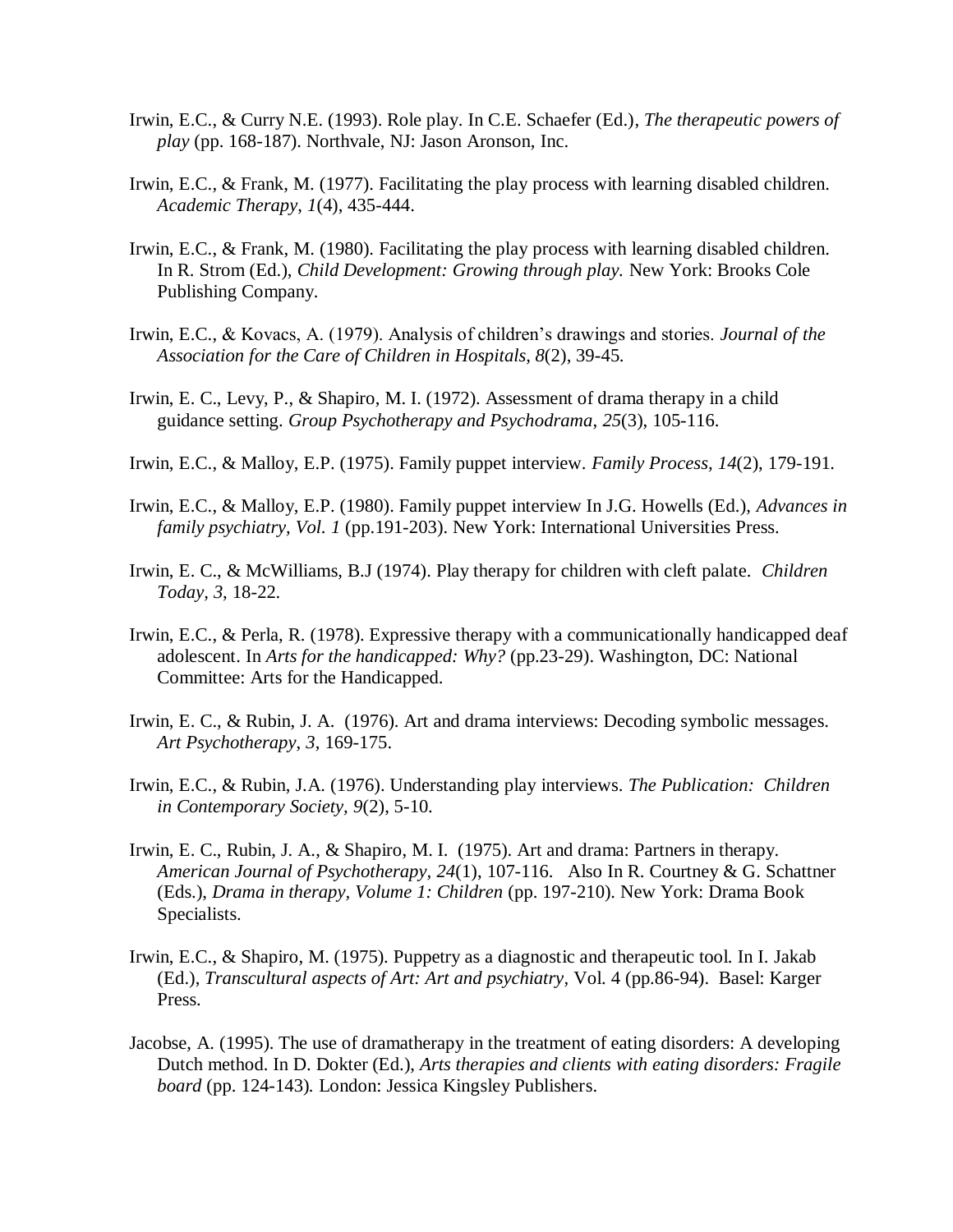- [Jagetic, N.](http://csaweb115v.csa.com.er.lib.ksu.edu/ids70/p_search_form.php?field=au&query=jagetic+nada&log=literal&SID=b9f840c90cfd6aa0f90b2b62ae90e5b6), [Breitenfeld, D.](http://csaweb115v.csa.com.er.lib.ksu.edu/ids70/p_search_form.php?field=au&query=breitenfeld+darko&log=literal&SID=b9f840c90cfd6aa0f90b2b62ae90e5b6), [Matošic, A.](http://csaweb115v.csa.com.er.lib.ksu.edu/ids70/p_search_form.php?field=au&query=matosic+ana&log=literal&SID=b9f840c90cfd6aa0f90b2b62ae90e5b6), [Breitenfeld, T.](http://csaweb115v.csa.com.er.lib.ksu.edu/ids70/p_search_form.php?field=au&query=breitenfeld+tomislav&log=literal&SID=b9f840c90cfd6aa0f90b2b62ae90e5b6), [Mikula, I.](http://csaweb115v.csa.com.er.lib.ksu.edu/ids70/p_search_form.php?field=au&query=mikula+ivan&log=literal&SID=b9f840c90cfd6aa0f90b2b62ae90e5b6), & [Golub, I.](http://csaweb115v.csa.com.er.lib.ksu.edu/ids70/p_search_form.php?field=au&query=golub+izidor&log=literal&SID=b9f840c90cfd6aa0f90b2b62ae90e5b6) (2007). [Recreative-cultural treatment in alchology.](http://csaweb115v.csa.com.er.lib.ksu.edu/ids70/view_record.php?id=2&recnum=11&log=from_res&SID=b9f840c90cfd6aa0f90b2b62ae90e5b6) *Alcoholism: Journal on Alcoholism and Related Addictions. 43*(1), 51-55.
- James, M., & Johnson, D.R. (1996). Drama therapy for the treatment of affective expression in post-traumatic stress disorder. In D. Nathanson (Ed.), *Knowing feeling: Affect, script, and psychotherapy* (pp.303-326). New York: W.W. Norton.
- James, M., & Johnson, D.R. (1997). Drama therapy in the treatment of combat-related posttraumatic stress disorder. *The Arts in Psychotherapy*, *23*(5), 383-395.
- Janzing, H. (1998). The use of the mask in psychotherapy. *The Arts in Psychotherapy, 23*(3), 151-157.
- Jenkins, R.L., & Beckh, E. (1993). Finger puppets and mask making. In C.E. Schaefer et al. (Eds.), *Play therapy techniques.* Northvale, NJ: Jason Aronson.
- Jennings, S. (1981). Drama therapy: Origins and the physically disabled. In R. Courtney & G. Schattner (Eds.), *Drama in therapy, Volume 1: Children* (pp. 55-76). New York: Drama Book Specialists.
- Jennings, S. (1991). Legitimate grieving? Working with infertility. In D. Papadatou & C. Papadatos (Eds.), *Children and death* (pp. 277-282). Washington, DC: Hemisphere Publishing Corp.
- Jennings, S. (1992). The nature and scope of dramatherapy: Theatre of healing. In M. Cox (Ed.), *Shakespeare comes to Broadmoor: "The actors are come hither": The performance of tragedy in a secure psychiatric hospital* (pp. 229-250). London: Jessica Kingsley Publishers.
- Jennings, S. (1993). Therapeutic journies through King Lear. In S. Jennings (Ed.), *Dramatherapy: Theory and Practice Volume 2.* New York: Routledge.
- Jennings, S. (1993). The theatre of healing: Metaphor and metaphysics in the healing process. In S. Jennings et al (Eds.), *The handbook of dramatherapy.* New York: Routledge.
- Jennings, S. (1993). What is dramatherapy? Interviews with pioneers and practitioners. In S. Jennings et al (Eds.), *The handbook of dramatherapy.* New York: Routledge.
- Jennings, S. (1994). A dramatherapy case history: An anorectic response to an incomplete "rite" of passage." In D. Dokter (Ed.), *Arts therapies and clients with eating disorders: Fragile board.* London: Jessica Kingsley Publishers.
- Jennings, S. (1995). Brief dramatherapy and preventative models of practice. In A. Gersie (Ed.), *Dramatic approaches to brief therapy* (pp.201-215)*.* London: Jessica Kingsley Publishers.

Jennings, S. (1995). A dramatherapy case history: An anorectic response to an incomplete "rite"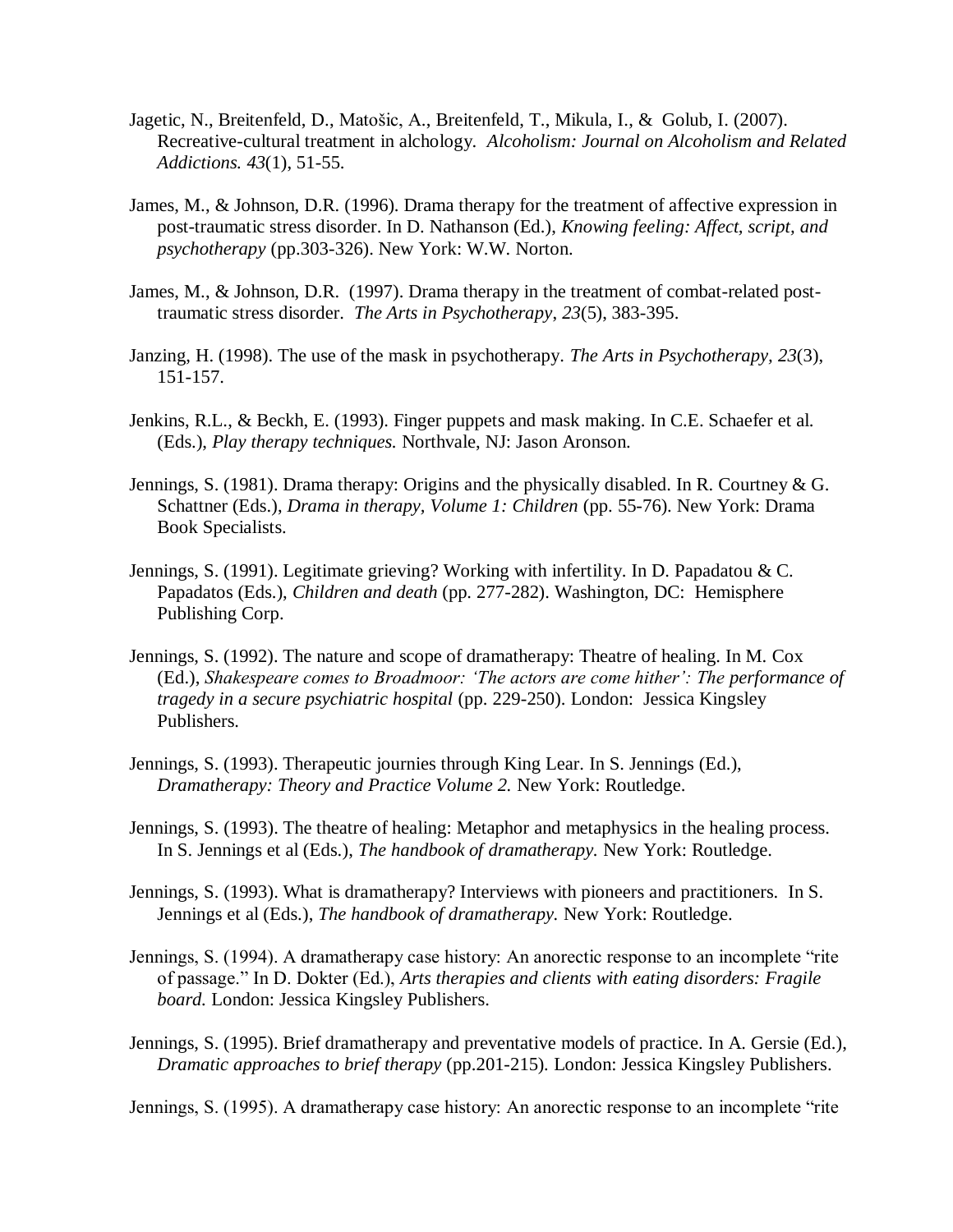of passage" In D. Dokter (Ed.), *Arts therapies and clients with eating disorders: Fragile board* (91-104). London: Jessica Kingsley Publishers.

- Jennings, S. (1995). Dramatherapy for survival: Some thoughts on transitions and choices for children and adolescents. In S. Jennings (Ed.), *Dramatherapy with children and adolescents* (pp.90-106). New York: Routledge.
- Jennings, S. (2009). "Escape into myself": Personal experience and public performance. In S. Jennings (Ed.), *Dramatherapy and social theatre: Necessary Dialogues.* New York:
- Johnson, D.R. (1979). Drama therapy. In R. Herink (Ed.), *Psychotherapy handbook.* New York: Aronson.
- Johnson, D.R. (1980). Effects of a theatre experience on hospitalized psychiatric patients. *The Arts in Psychotherapy*, *7*, 265-272.
- Johnson, D.R. (1981). Diagnostic implications of drama therapy. In G. Schattner & R. Courtney (Eds.), *Drama in therapy, Vol. : Adults* (pp. 13-34). New York: Drama Book Specialists.
- Johnson, D.R. (1981). Drama therapy and the schizophrenic condition. In G. Schattner & R. Courtney (Eds.), *Drama in therapy, Vol. 2: Adults* (pp. 47-66). New York: Drama Book Specialists.
- Johnson, D.R. (1982). Principles and techniques of drama therapy*. The Arts in Psychotherapy*, *9*(2), 83-90.
- Johnson, D.R. (1982). Developmental approaches in drama therapy*. The Arts in Psychotherapy*, *9*(3), 183-189.
- Johnson, D.R. (1984). Drama therapy. In T. Karascu (Ed.), *Manual of psychiatric therapies, Vol. 2* (pp. 767-775). Washington, DC: APA.
- Johnson, D.R. (1984). The arts and communitas. *Design, 86*, 36-39.
- Johnson, D.R. (1984). Establishing the creative arts therapies as an independent profession. *The Arts in Psychotherapy*, *11*, 209-212.
- Johnson, D.R. (1984). Representation of the internal work in catatonic schizophrenia. *Psychiatry, 47*, 299-314.
- Johnson, D.R. (1984). The field of drama therapy. *Journal of Mental Imagery*, *8*(1), 105-109.
- Johnson, D.R. (1985) Expressive group psychotherapy with the elderly  $A$  drama therapy approach. *International Journal of Group Psychotherapy. 35*, 109-127.
- Johnson, D.R. (1985). Envisioning a link among the creative arts therapies. *The Arts in Psychotherapy, 12,* 233-238.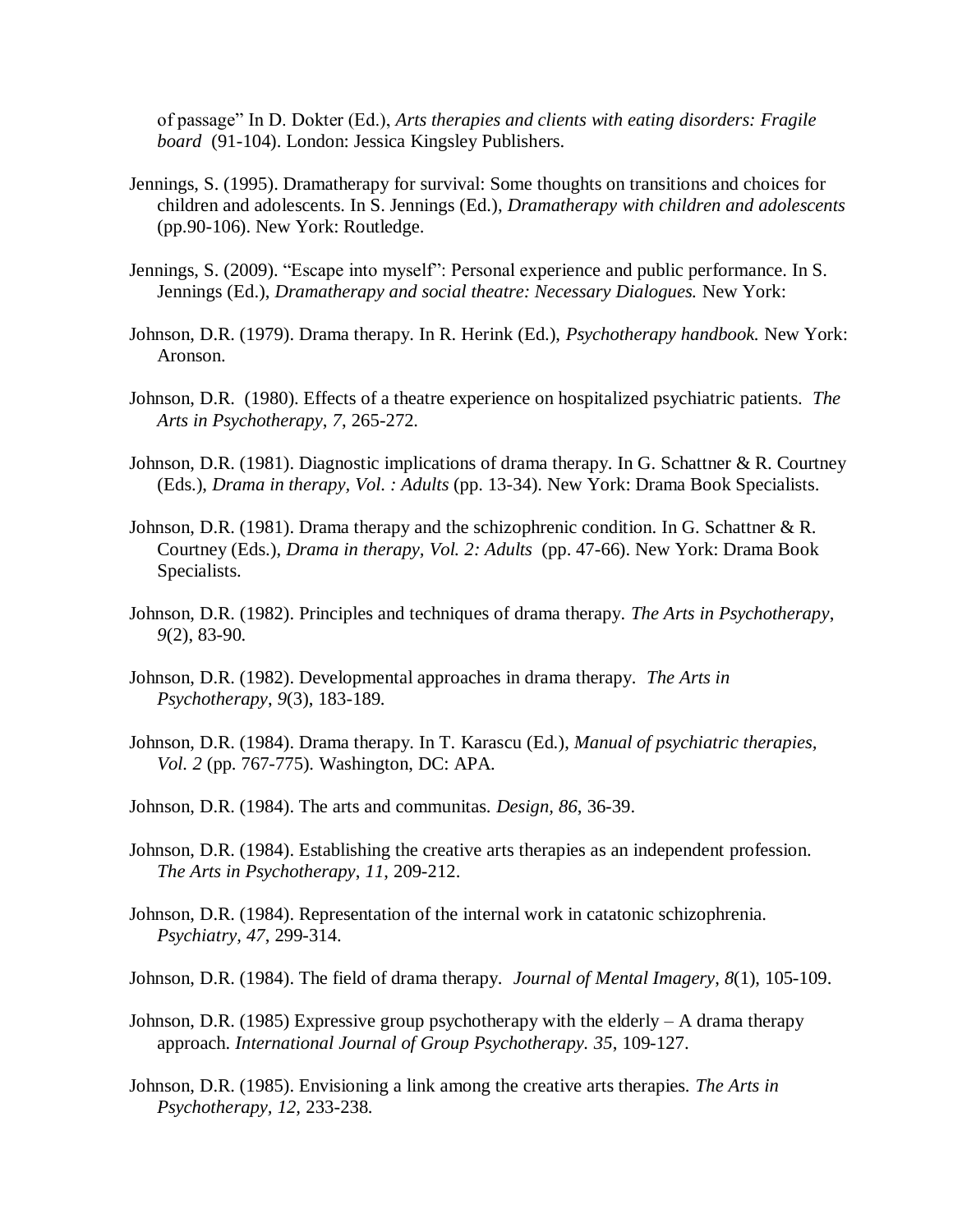- Johnson, D.R. (1986). The developmental method in drama therapy: Group treatment with the elderly. *The Arts in Psychotherapy*, *13*(1), 17-33.
- Johnson, D.R. (1987). The role of the creative arts therapies in the diagnosis and treatment of psychological trauma*. The Arts in Psychotherapy*, *14*, 7-13.
- Johnson, D.R. (1988). The diagnostic role-playing test. *The Arts in Psychotherapy*, *15*, 23-36.
- Johnson, D.R. (1989). The theatrical dimensions of psychotherapy. In A. Robbins (Ed.), *The psychoaesthetic experience* (pp. 77-92). New York: Human Sciences Press.
- Johnson, D.R. (1990). How the arts are used in therapy. In *Health and Medical Horizons* (pp. 80-91). New York: MacMillan.
- Johnson, D.R. (1991). On being one and many. *The Arts in Psychotherapy, 18,* 1-5.
- Johnson, D.R. (1991). The theory and technique of transformations in drama therapy. *The Arts in Psychotherapy*, *18*(4), 285-300.
- Johnson, D.R. (1991). Taking the next step: Forming the National Creative Arts Therapies Association. *The Arts in Psychotherapy, 18,* 387-394.
- Johnson, D.R. (1992). The dramatherapist "in role." In S. Jennings (Ed.), *Dramatherapy*: *Theories and practice, Volume 2* (pp. 112-136). New York: Routledge.
- Johnson, D.R. (1993). Marian Chace's influence on drama therapy. In S. Sandel, S. Chaiklin, & A. Lohn (Eds.), *Foundations of dance/movement therapy* (pp. 176-192). Columbia, MD: American Dance Therapy Association.
- Johnson, D.R. (1994). Shame dynamics among creative arts therapies. *The Arts in Psychotherapy, 21,* 173-178.
- Johnson, D.R. (1997). An existential model of group therapy for chronic mental conditions. *International Journal of Group Psychotherapy, 47,* 227-250.
- Johnson, D.R. (1998). On the therapeutic action of the creative arts therapies: The psychodynamic model. *The Arts in Psychotherapy, 25*(2), 85-99.
- Johnson, D.R. (2000). Creative therapies. In E.B. Foa, T.M. Keane, & M.J. Friedman (Eds.), *Effective treatments for PTSD: Practice guidelines from the International Society for Traumatic Stress Studies* (pp. 302-314). New York: Guilford.
- Johnson, D.R. (2007). British influences on developmental transformations. *Journal of the British Dramatherapy Association, 29,* 3-10.

Johnson, D.R. (2010). Performing absence: The limits of testimony in the recovery of the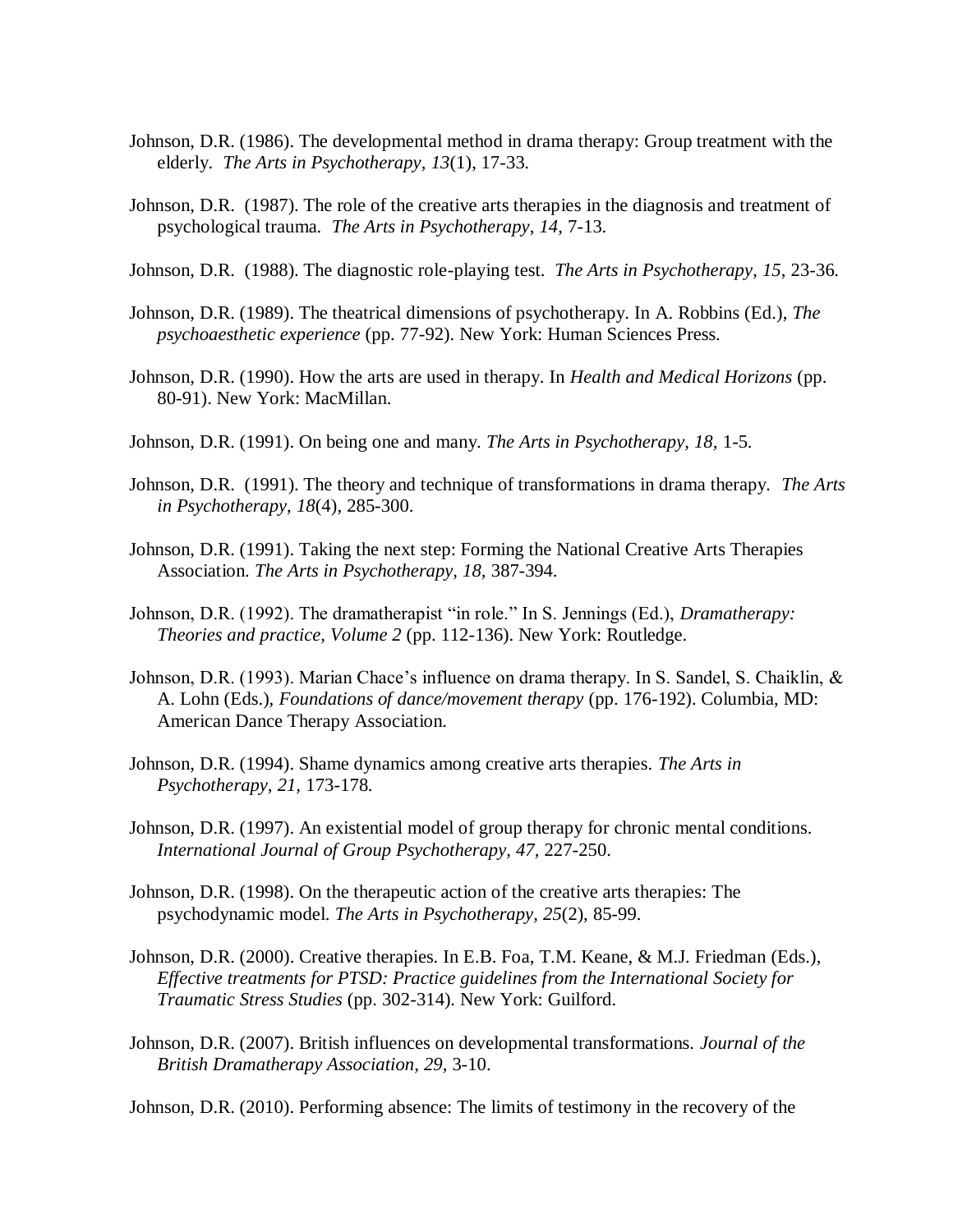combat veteran. In E. Leveton (Ed.), *Healing collective trauma using sociodrama and drama therapy* (pp.55-80). New York: Springer Publishing Company.

- Johnson, D.R. (2010). Developmental transformations: Towards the body as presence. In D.R. Johnson & R. Emunah (Eds.), *Current approaches in drama therapy, 2nd ed.* (pp. 89-116). Springfield, IL: Charles C. Thomas Publisher.
- Johnson, D.R., Agresti, A., Nies, K., & Jacob, M. (1990). Building a therapeutic community in a nursing home through specialized groups. *Clinical Gerontologist, 9,* 203-217.
- Johnson, D.R., & Eicher, V. (1990). The use of dramatic activities to facilitate dance therapy with adolescents. *The Arts in Psychotherapy, 17*, 157-164.
- Johnson, D.R., Feldman, S. Lubin, H., & Southwick, S. (1995). The use of ritual and ceremony in the treatment of post-traumatic stress disorder. *Journal of Traumatic Stress, 8,* 283-299.
- Johnson, D.R., & Forrester, A. (2004). Creative arts therapies in the treatment of incest (In Hebrew). In Z. Seligman & Z. Solomon (Eds.), *Critical and clinical perspectives on incest*  (pp.334-348). Tel Aviv: Hakibbutz Hameuchad Ltd.
- Johnson, D.R., Forrester, A., Dintino, C., James, M., & Schnee, G. (1996). Towards a poor drama therapy. *The Arts in Psychotherapy, 23*(4), 293-306.
- Johnson, D.R., & Lubin, H. (1998). Healing ceremonies*. Family Therapy Networker, 22*(5), 38-39, 64-67.
- Johnson, D.R.,& Munich, R.L. (1975). Increasing hospital-community contact through a theater program in a psychiatric hospital. *Hospital and Community, 26*(7), 435- 438.
- Johnson, D. R., & Quinlan, D. (1980). Fluid and rigid boundaries of paranoid and nonparanoid schizophrenics on a role-playing task. *Journal of Personality Assessment, 44,* 523-531.
- Johnson, D.R., & Quinlan, D. (1985). Representational boundaries in role portrayals among paranoid and nonparanoid schizophrenic patients. *Journal of Abnormal Psychology, 94,*  498-506.
- Johnson, D.R., & Quinlan, D. (1993). Can the mental representations of paranoid schizophrenics be differentiated from those of normals? *Journal of Personality Assessment, 60,* 588-601.
- Johnson, D.R., & Ryan, E. R. (1983). Freedom and discovery within the therapeutic bond. *The Arts in Psychotherapy, 10*, 3-7.
- Johnson, D.R., & Sandel, S. (1974). Indications and contraindications for dance therapy and sociodrama in a long-term psychiatric hospital. *American Dance Therapy Association Monograph, 3,* 47-65.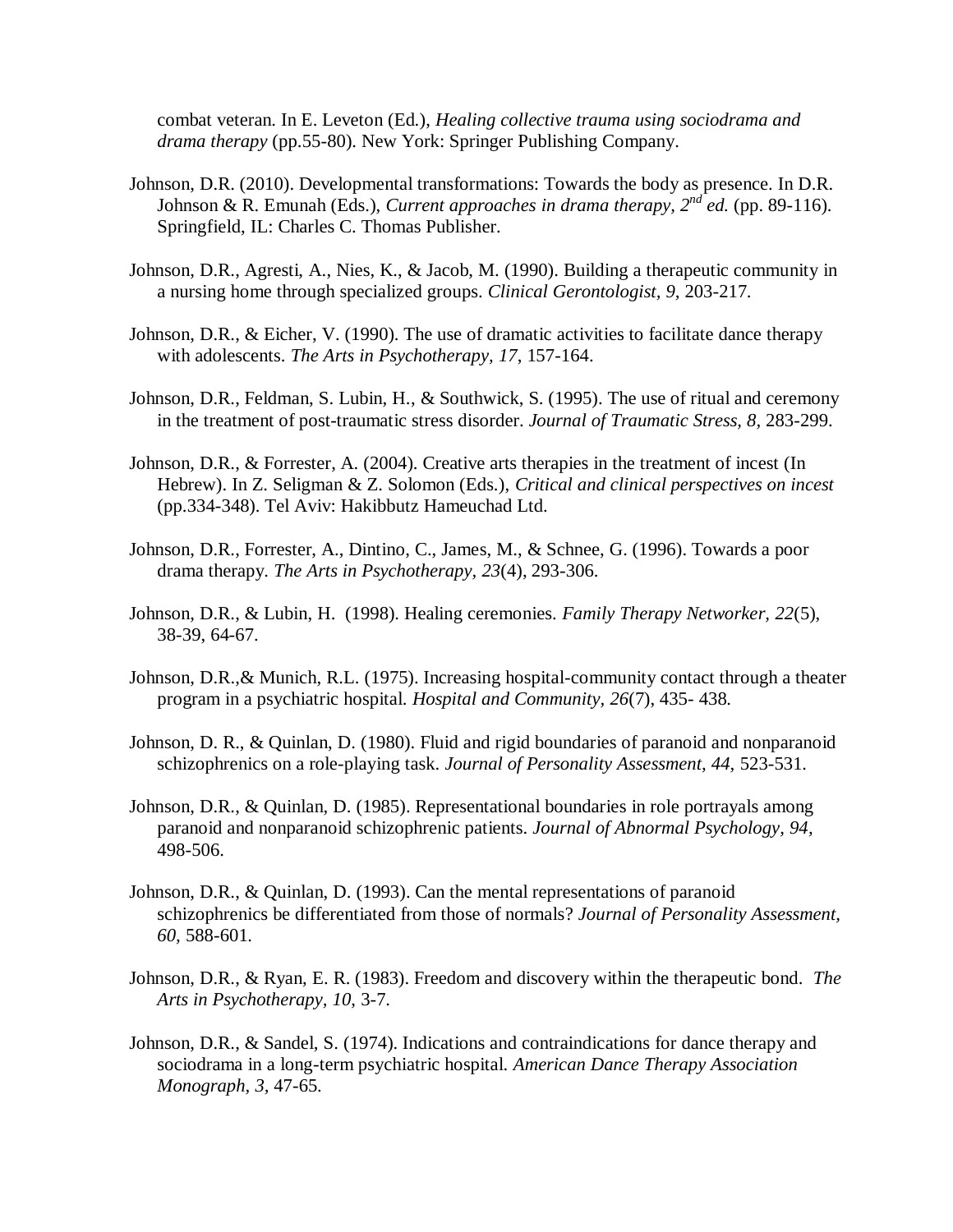- Johnson, D.R., Smith, A., & James, M. (2003). Developmental transformations in group therapy with the elderly. In C. Schaefer (Ed.), *Play therapy with adults* (pp. 78-106). New York: Wiley & Sons.
- Johnston, J. C., Healy, K. N., & Tracey-Magid, D. (1985). Drama and interpersonal problem solving: A dynamic interplay for adolescent groups*. Child Care Quarterly*, *14*(4), 238- 247.
- Jones, C. B. (1991). Creative dramatics: A way to modify aggressive behavior*. Early Childhood Development and Care*, *73*, 43-52.
- Jones, P. (1995). Time and dramatherapy. In A. Gersie (Ed.), *Dramatic approaches to brief therapy* (pp. 45-55)*.* London: Jessica Kingsley Publishers.
- Jones, P. (2008). The active self: Dramatherapy and philosophy. *The Arts in Psychotherapy, 35*(3), 224-231.
- Jones, P. (2008). Research into the core processes of drama therapy: Vignettes and conversations. *The Arts in Psychotherapy, 35*(4), 271-279.
- Jones, P. (2009). Therapists' understanding of embodiment in dramatherapy: Findings from a research approach using vignettes and aMSN messenger research conversations. *Body, Movement and Dance in Psychotherapy, 4*(2), 95-106.
- Jones, P. (2010). The nature of practice and practitioner research. In P. Jones (Ed.), *Drama as therapy, Volume 2: Clinical work and research into practice* (pp. 3-20). New York: Routledge.
- Jones, P. (2010). The social and political contexts of dramatherapy. In P. Jones (Ed.), *Drama as therapy, Volume 2: Clinical work and research into practice* (pp. 21-34). New York: Routledge.
- Keats, P.A. (2003). Constructing masks of the self in therapy. *Constructivism in the Human Sciences, 8*(1), 105-124.
- Kedem-Tahar, E., & Kellerman, P.F. (1996). Psychodrama and drama therapy: A comparison. *The Arts in Psychotherapy, 23*(1), 27-36.
- Keeling, J.A., & Rose, J.L. (2006). The adaptation of a cognitive-behavioural treatment programme for special needs sexual offenders. *British Journal of Learning Disabilities, 34*(2), 110-116.
- Kellerman, P. F. (1996). Concretization in psychodrama with somatization disorder. *The Arts in Psychotherapy,* 23 (2), 149-152.
- Kerr, C. (2000). Eugene O'Neill: An American playwright's contribution to family therapy. *The Arts in Psychotherapy, 27*(2), 115-122.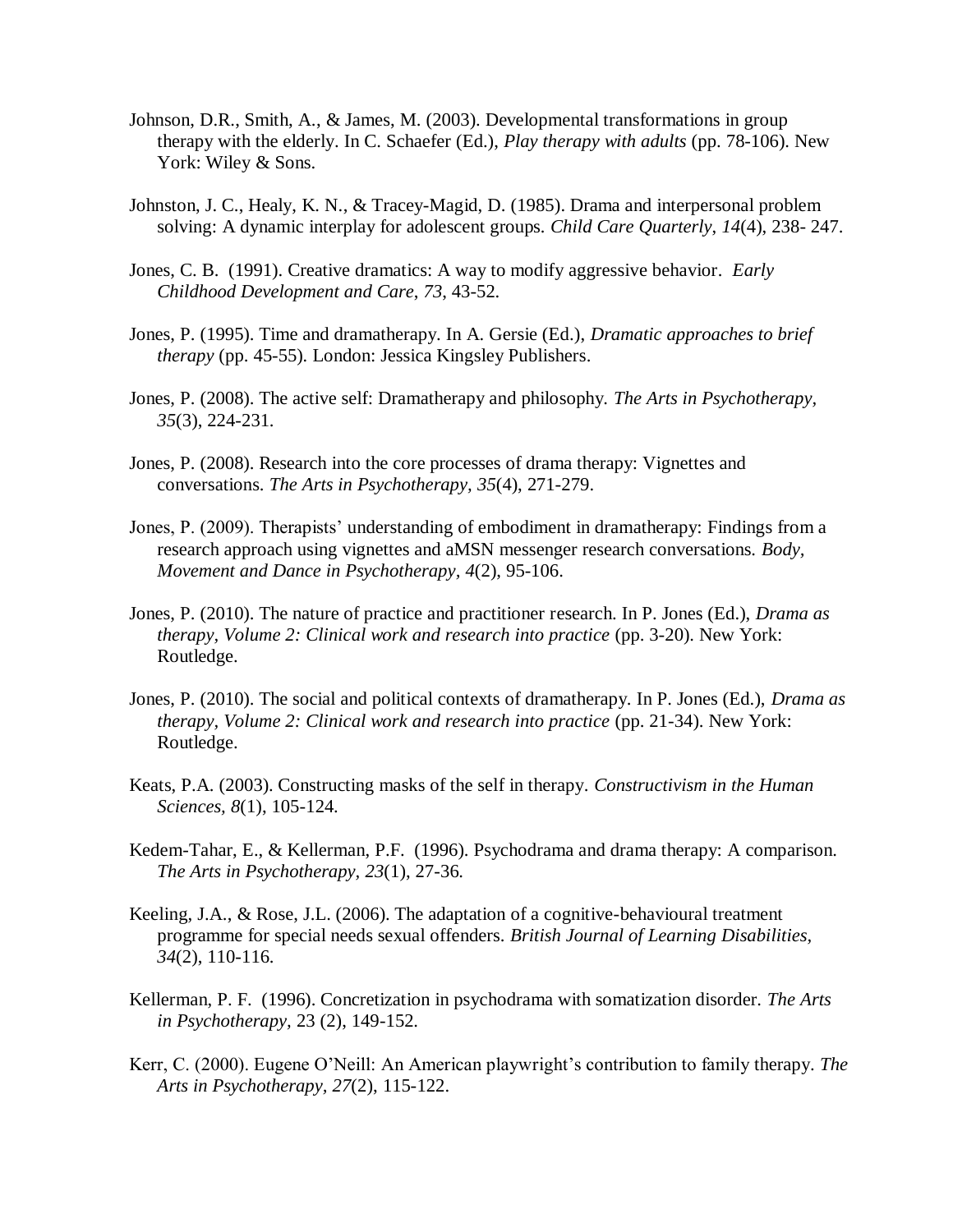- Kersner, M. (1987). Drama with mentally handicapped adults. *College of Speech Therapists Bulletin.* November.
- Kersner, M. (1989). Drama in therapy is more than acting. *Speech Therapy in Practice.* October, 8-9.
- Kidder, B. (2002). Healing through action. *Focal Point, 16*(1), 17-18.
- Kindler, R. (1997). Lonely as a cloud: Finding daffodils in the house of terror: Transference and countertransference in drama therapy with a 10 year old boy. In A. Goldberg (Ed.), *Conversations in self psychology: Progress in self psychology.* Mahway, NJ: Analytic Press.
- Kindler, R. (1997). Turning passive into active: Treatment of physically handicapped preschoolers. *Psychoanalysis and Psychotherapy, 14*(2), 323-348.
- Kindler, R. (2005). Creative co-constructions: A psychoanalytic approach to spontaneity and improvisation in the therapy of a twice forsaken child. In C.Haen & A.M. Weber (Eds.). *Clinical applications of drama therapy in child and adolescent treatment* (pp.87-106). New York: Routledge.
- Kirby, J.P., & Shu, G. (2010). Re-reconciling culture-based conflicts with "culture drama." In E. Leveton (Ed.), *Healing collective trauma using sociodrama and drama therapy* (pp.207- 234). New York: Springer Publishing Company.
- Kogen, J., & Cadenhead, E. (1981). Dramatization in the Gestalt therapy process. In R. Courtney & G. Schattner (Eds.), *Drama in therapy, Volume 2: Adults* (pp. 111-120). New York: Drama Book Specialists.
- Kolko, D.J., Luar, L., & Sturnick, D. (1989). Inpatient social-cognition skills training groups with conduct disordered and attention deficit disordered children. *Journal of Child Psychology and Psychiatry, 3*(5), 737-748.
- Koltai, J. (1981). Movement, drama, and therapy. In R. Courtney & G. Schattner (Eds.), *Drama in therapy, Volume 2: Adults* (pp. 197-212). New York: Drama Book Specialists.
- Kouttab, A. (2007). Mapping the emotional terrain of peace: Palestinians and Israelis search for common ground. *Journal of Humanistic Psychology, 47*(3), 351-360.
- Kruczek, T., & Zagelbaum, A. (2004). Increasing adolescent awareness of at-risk behaviors via psychoeducational drama. *The Arts in Psychotherapy, 31*(1), 1-10.
- Lacey, J., Michaelson, R., & Laar, C. (2007). A Safe Distance: An intermodal approach to creating a country retreat for city girls who have been abused. In V.A. Camelleri (Ed.). *Healing the inner city child: Creative arts therapies with at-risk youth.* London: Jessica Kingsley Publishers.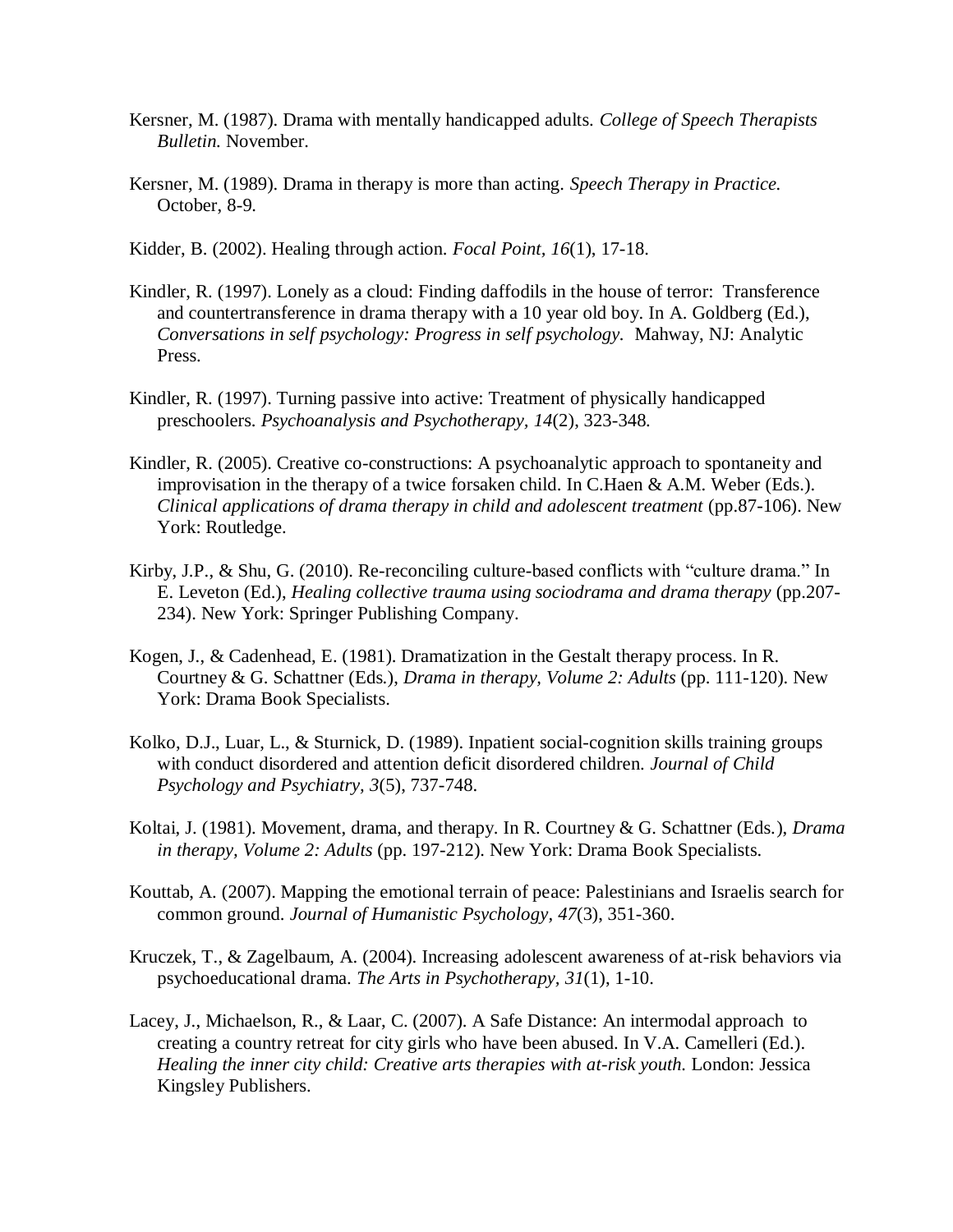- Laffoon, D., Diamond, S. Bryan, V., & Kenny, F. (2003). When the bough breaks: The STOP-GAP method in foster care. In D. Betts (Ed.), *Creative arts therapies approaches in adoption and foster care* (pp*.* 152-167). Springfield, IL: Charles C. Thomas, Publisher.
- Laffoon, D., & Kenny, F. (2010). The Stop-Gap approach to drama therapy. In D.R. Johnson & R. Emunah (Eds.), *Current approaches in drama therapy, 2nd ed.* (pp. 308-329). Springfield, IL: Charles C. Thomas Publisher.
- Lahad, M. (1992). Storymaking in assessment methods for coping with stress. In S. Jennings (Ed.), *Dramatherapy: Theories and Practice, Volume 2.* New York: Routledge.
- Lahad, M. (1995). Masking the gas mask: Brief intervention using metaphor, imagery, movement and enactment. In A. Gersie (Ed.), *Dramatic approaches to brief therapy* (pp.146-160)*.* London: Jessica Kingsley Publishers.
- Lahad, M. (1999). The use of drama therapy with crisis intervention groups following mass evacuation. *The Arts in Psychotherapy, 26*(1), 27-34.
- Lahad, M., Farhi, M., Leykin, D., & Kaplansky, N. (2010). Preliminary study of a new integrative approach in treating post traumatic stress disorder. *The Arts in Psychotherapy, 37*(5), 391-399.
- Landers, F. (2002). Dismantling violent forms of masculinity through developmental transformations. *The Arts in Psychotherapy. 29*(1), 19-29.
- Landy, R.J. (1983). The use of distancing in drama therapy. *The Arts in Psychotherapy, 10*(3), 175-185.
- Landy, R.J. (1984). Puppets, dolls, objects, masks, and make-up. *Journal of Mental Imagery, 8*(1), 79-89.
- Landy, R.J. (1985). The image of the mask: Implications for theatre and therapy*. Journal of Mental Imagery*, *9*(4), 43-56.
- Landy, R.J. (1990). The concept of role in drama therapy*. The Arts in Psychotherapy*, *17*(3), 223-230.
- Landy, R.J. (1991). The dramatic basis of role theory. *The Arts in Psychotherapy, 18*(1), 29- 41.
- Landy, R.J. (1991). A taxonomy of roles: A blueprint for the possibilities of being. *The Arts in Psychotherapy, 18*(5), 419-431.
- Landy, R.J. (1992). The case of Hansel and Gretel. *The Arts in Psychotherapy, 19*(4), 231-241.
- Landy, R.J. (1992). One-on-one: The role of the dramatherapist with individuals. In S. Jennings (Ed.), *Dramatherapy: Theories and Practice, Volume 2.* New York: Routledge.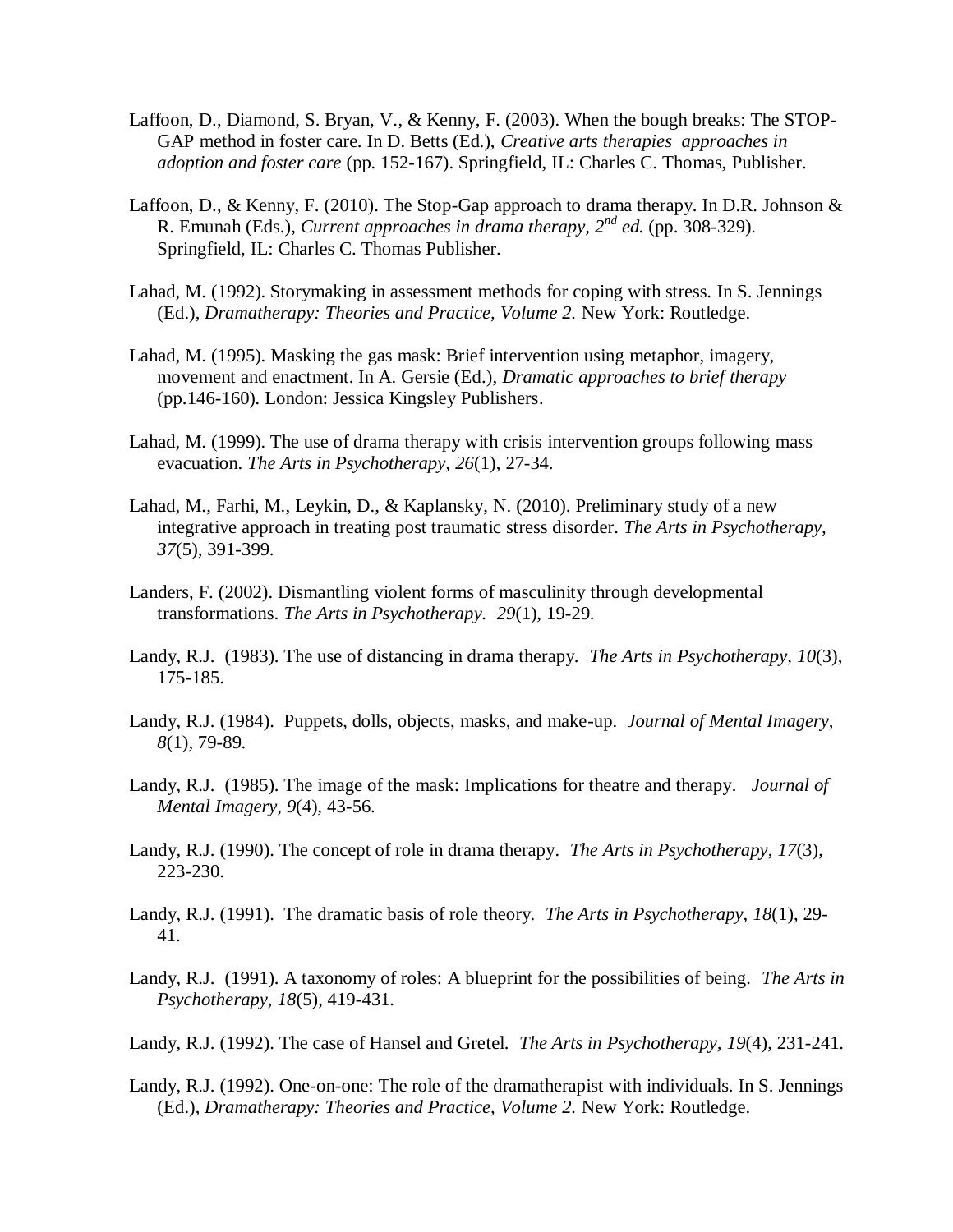- Landy, R.J. (1993). The child, the dreamer, the artist and the fool: In search of understanding the meaning of expressive therapy*. The Arts in Psychotherapy, 20*(5), 359-370.
- Landy, R.J. (1994). Three scenarios for the future of drama therapy*. The Arts in Psychotherapy, 21*(3), 179-184.
- Landy, R.J. (1995). Isolation and collaboration in the creative arts therapies: The implications of crossing borders. *The Arts in Psychotherapy*, *22*(2), 83-86.
- Landy, R.J. (1995). The dramatic world view: Reflections on the roles taken and played by young children. In S. Jennings (Ed.), *Dramatherapy with children and adolescents* (pp.7- 27). New York: Routledge.
- Landy, R.J. (1995). A short-term model of dramatherapy through the role method. In A. Gersie (Ed.), *Dramatic approaches to brief therapy* (pp.56-69)*.* London: Jessica Kingsley Publishers.
- Landy, R.J. (1996). Drama therapy and distancing: Reflections on theory and clinical application. *The Arts in Psychotherapy, 23*, 367-373.
- Landy, R.J. (1997). Drama therapy the state of the art. *The Arts in Psychotherapy*, *24*(1), 5- 15.
- Landy, R.J. (1997). Drama therapy in Taiwan. *The Arts in Psychotherapy, 24*(2), 159-172.
- Landy, R.J. (2002). Shifting through the images A drama therapist's response to the terrorist attacks of September 11, 2001. *The Arts in Psychotherapy, 29*(3), 135-142.
- Landy, R.J. (2003). Drama therapy with adults. In C.E. Schaefer (Ed.). *Play therapy with adults*  (pp. 15-33). New York: Wiley.
- Landy, R.J. (2006). The future of drama therapy. *The Arts in Psychotherapy, 33*(2), 135- 142.
- Landy, R.J. (2007). Drama therapy: Past, present, and future. *Whole person healthcare: Vol. 3: The arts and health* (pp. 143-164). CT: Praeger.
- Landy, R.J. (2010). Role theory and the role method of drama therapy. In D.R. Johnson & R. Emunah (Eds.), *Current approaches in drama therapy*,  $2^{nd}$  *ed.* (pp. 65-88). Springfield, IL: Charles C. Thomas Publisher.
- Landy, R.J., & Hadari, A. (2007). Stories of destruction and renewal: A drama therapy experience. *Journal of Humanistic Psychology, 47*(3), 413-421.
- Langley, D. (1995). Brief dramatherapy in a changing health service. In A. Gersie (Ed.), *Dramatic approaches to brief therapy* (pp.70-86)*.* London: Jessica Kingsley Publishers.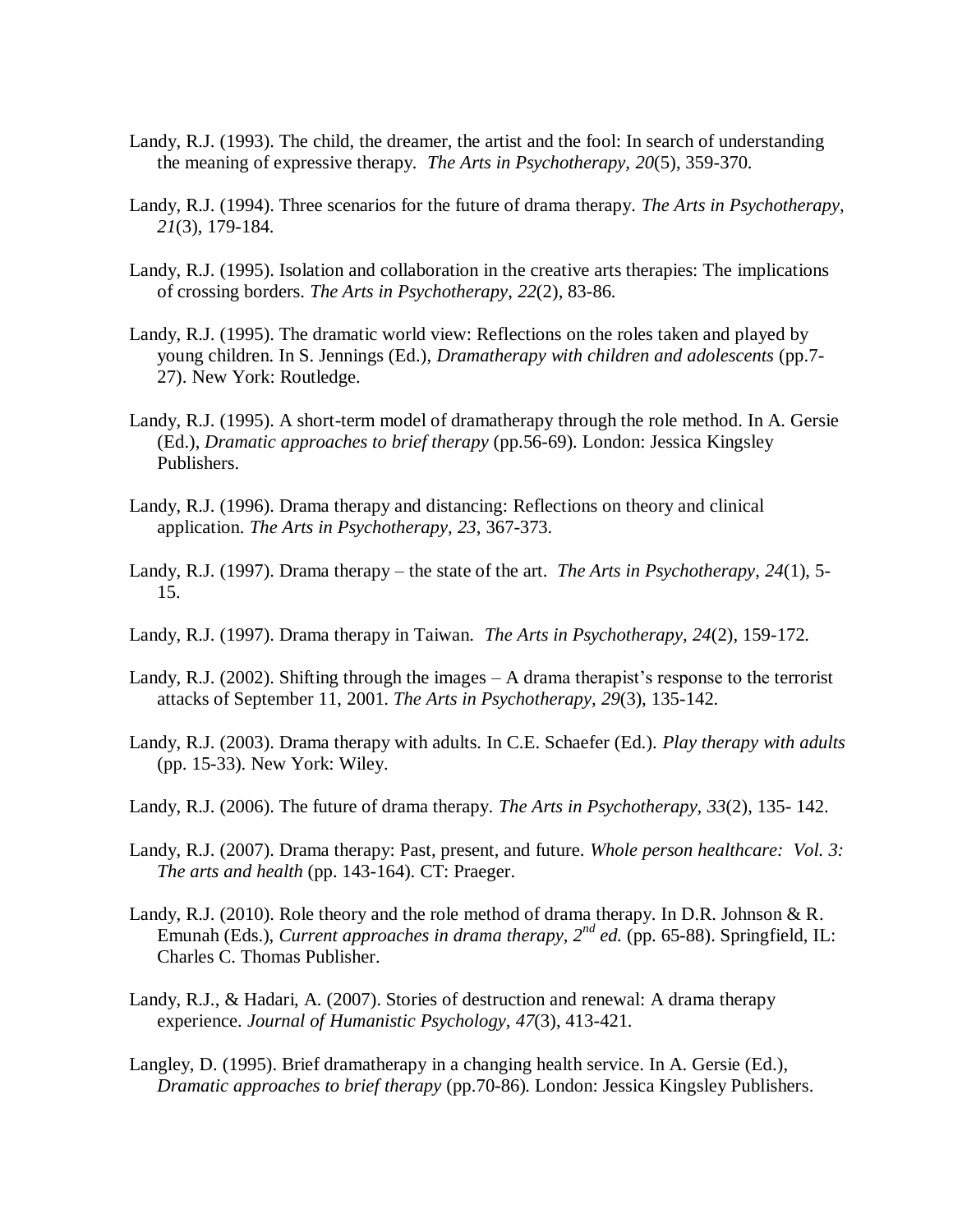- Langley, D. (1998). The relationship between psychodrama and drama therapy. In M. Karn et al. (Eds.), *The handbook of psychodrama* (pp. 263-274), New York: Routledge.
- Lawrence, S. (1981). Journal: Drama therapy with severely disturbed adults. In R. Courtney & G. Schattner (Eds.), *Drama in therapy, Volume 2: Adults* (pp. 85-100). New York: Drama Book Specialists.
- LeBlanc, K, Curtis, A.M., & Linville, S. (2004). Coping with grief and loss: Helping children heal within the classroom community. *Montessori Reporter, 28*(3), 14- 17.
- Leeder, A., & Raybin, J. (2007). Women's empowerment through drama. In A. Blatner & D.J. Wiener (Eds.), *Interactive and improvisational drama: Varieties of applied theatre and performance* (pp. 240-249). New York: iUniverse, Inc.
- Leeder, A., & Wimmer, C. (2007). Voices of pride: Drama therapy with incarcerated women. *Women and Therapy. 29*(3-4), 195-213.
- Leedy, J., & Reiter, S. (1981). Poetry in drama therapy. In R. Courtney & G. Schattner (Eds.), *Drama in therapy, Volume 2: Adults* (pp.221-242). New York: Drama Book Specialists.
- Leveton, A. Leveton, E., & Newman, M. (2010). Teaching family dynamics using sociodrama and psychodrama at Sichuan University, Chengdu, China. In E. Leveton (Ed.), *Healing collective trauma using sociodrama and drama therapy* (pp.235-256). New York: Springer Publishing Company.
- Leveton, E. (1991). The use of doubling to counter resistance in family and individual treatment*. The Arts in Psychotherapy*, *18*, 241-249.
- Leveton, E. (1995). Is it therapy or what? Boundary issues in the context of a single session therapy. In A. Gersie (Ed.), *Dramatic approaches to brief therapy* (pp. 146-160)*.* London: Jessica Kingsley Publishers.
- Leveton, E., & Volkas, A. (2010). Healing the wounds of history: Germans and Jews facing the legacy of the Holocaust. In E. Leveton (Ed.), *Healing collective trauma using sociodrama and drama therapy* (pp.127-146). New York: Springer Publishing Company.
- Lewis-Bernstein, P., Rubin, J., & Irwin, E. (1975). Play, parenting, and the arts*.* In Lewis-Bernstein, P. (Ed.), *Therapeutic Process Movement as Integration*, Columbia, MD: ADTA.
- Lewis-Bernstein, P. (1980). The union of the Gestalt concept of experiment and Jungian active imagination within a woman's mythic quest*. The Gestalt Journal, 3*(2), 36-46.
- Lewis, P. (1987). The expressive therapies in the choreography of object relations*. The Arts in Psychotherapy, 14*(4), 321-332.
- Lewis, P. (1988). The transformative process within the imaginal realm. *The Arts in Psychotherapy, 15*(3), 309-316.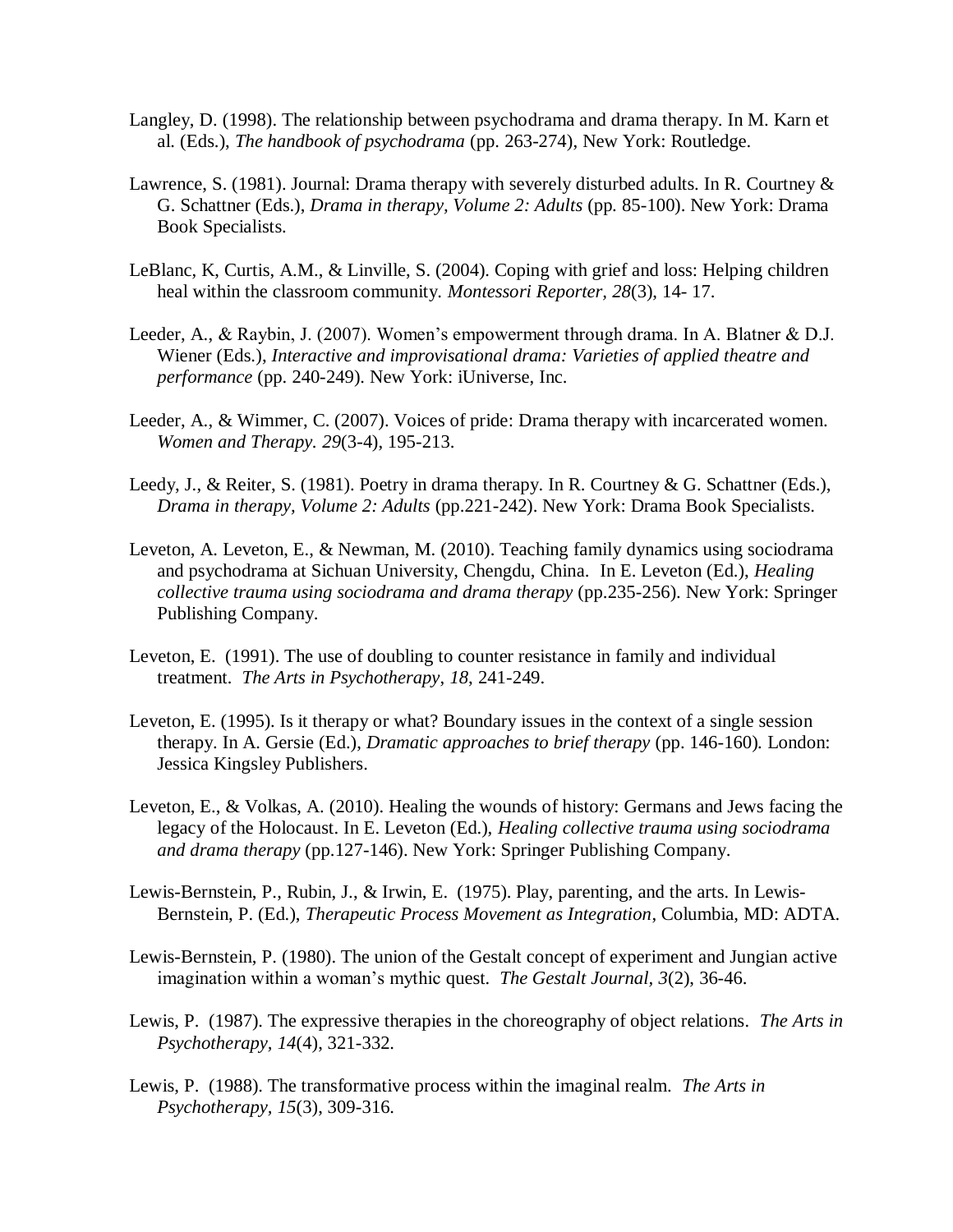- Lewis, P. (1991). Creative transformation: The alchemy of healing, individuation and spiritual consciousness*. Shadow and Light: Moving Toward Wholeness.* Columbia, MD: ADTA.
- Lewis, P. (1992). The creative arts in transference-countertransference relationships. *The Arts in Psychotherapy, 19*(5), 317-324.
- Lewis, P. (1996). Authentic sound, movement, and drama: An interactional approach*.* In M. Robbins. (Ed.), *Body Oriented Psychotherapy,* Somerville, MA: Inter. Scientific Community for Psycho-Corporal Therapies.
- Lewis, P. (1997). Multiculturalism and globalism in the arts in psychotherapy. *The Arts in Psychotherapy, 24*(2), 123-128.
- Lewis, P. (1997). Appreciating diversity, commonality, and the transcendent*. The Arts in Psychotherapy*, *24*(3), 225-226.
- Lewis, P. (1997) Transpersonal arts psychotherapy: Toward an ecumenical worldview*. The Arts in Psychotherapy, 24*(3), 243-254.
- Lewis, P. (1999) The embodied feminine: Dance and drama therapy in women's holistic health*.* In E. Olshansky (Ed.), *Woman"s Holistic Health*, Gaithersburg, MD: Aspen Publisher.
- Lewis, P. (2010). The developmental themes approach in drama therapy. In D.R. Johnson & R. Emunah (Eds.), *Current approaches in drama therapy, 2nd ed.* (pp. 252-283). Springfield, IL: Charles C. Thomas Publisher.
- Lewis Bernstein, P., Rubin, J., & Irwin, E. (1975). Play, parenting, and the arts. *Therapeutic process movement as integration.* Penny Lewis Bernstein (Ed.). Columbia: ADTA.
- Lewis, S. (1974). Creative drama in the treatment of emotionally disturbed children from six years of age to pre-adolescence. *Australian Occupational Therapy Journal*, *21*(1), 8- 22.
- Linden, S. (1997). Festival of light: A high school healing arts event celebrating the ethnic diversity of the high school community. *The Arts in Psychotherapy, 24*(3).
- Linden, S. (1997). *Aiko*: Drama therapy in the recovery process of a Japanese/Korean-American woman*. The Arts in Psychotherapy, 24*(2), 193-203.
- Linden, S. (2010). Omega transpersonal approach to drama therapy. In D.R. Johnson & R. Emunah (Eds.), *Current approaches in drama therapy, 2nd ed.* (pp. 205-234). Springfield, IL: Charles C. Thomas Publisher.
- Lindkvist, M.R. (1981). Movement and drama with autistic children. In R. Courtney  $& G$ . Schattner (Eds.), *Drama in therapy, Volume 1: Children* (pp. 95-110). New York: Drama Book Specialists.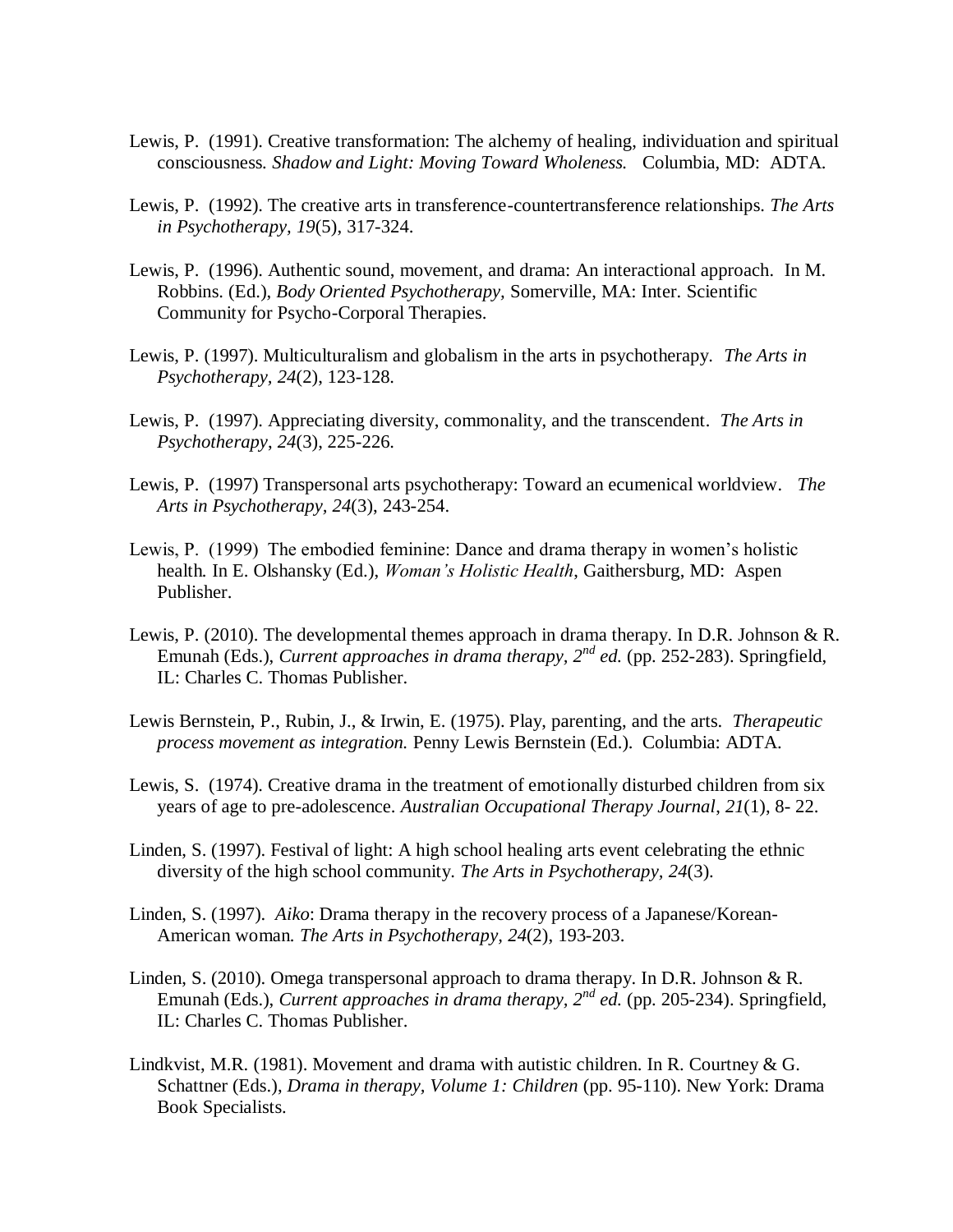- Lippe, W. A. (1992). Stanislavski's affective memory as a therapeutic tool. *Journal of Group Psychotherapy, Psychodrama, and Sociometry*, *45*(3), 102-111.
- Long, J., & Soble, L. (1999). Report: An arts-based violence prevention project for sixth grade students. *The Arts in Psychotherapy, 26*(5), 329-344.
- Long, J., & Soble, L. (2007). Art and drama therapy in three settings. In V.A. Camilleri (Ed.), *Healing the inner city child: Creative arts therapies with at-risk youth.* London: Jessica Kingsley Publishers.
- Long, K., & Weber, A.M. (2005). Through the eyes of the therapists and children: Drama therapy during and after September 11<sup>th</sup>. In C.Haen & A.M. Weber (Eds.), *Clinical applications of drama therapy in child and adolescent treatment* (pp. 261-280). New York: Routledge.
- Lowenstein, L.F. (1982). The treatment of extreme shyness in maladjusted children by implosive, counseling and conditioning approaches. *Acta Psychaitria Scandanavia, 66*, 173- 189.
- Lurie, H.J. (1981). The actress as a mental health teacher. In R. Courtney & G. Schattner (Eds.), *Drama in therapy, Volume 2: Adults* (pp. 263-276). New York: Drama Book Specialists.
- Lusebrink, V.B. (1991). A systems oriented approach to the expressive therapies The expressive therapies continuum. *The Arts in Psychotherapy, 18*(5), 295-402.
- Magill, T., & Marquis-Muradaz, J. (2009). The making of *Mickey B*, a modern adaptation of *Macbeth,* filmed in a maximum security prison in Northern Ireland. In S. Jennings (Ed.), *Dramatherapy and social theatre: Necessary Dialogues.* New York: Routledge.
- McClure, B.A., Miller, G. A., Russo, & Thomas J. (1992). Conflict within a children's group: Suggestions for facilitating its expression and resolution strategies. *School Counselor*, *39*(4), 268-272.
- MacKay, B.(1987). Uncovering buried roles through face painting and storytelling*. The Arts in Psychotherapy*, *14*(3), 201-208.
- MacKay, B. (1989). Drama therapy with female victims of assault. *The Arts in Psychotherapy, 16*(4), 293-300.
- MacKay, B. (1995). Brief dramatherapy and the collective creation. In A. Gersie (Ed.), *Dramatic approaches to brief therapy* (pp.161-176)*.* London: Jessica Kingsley Publishers.
- MacKay, B., Gold, M., & Gold, E. (1987). A pilot study in drama therapy with adolescent girls who have been sexually abused*. The Arts in Psychotherapy, 14*(1), 77-84.

Marcow-Speiser, V. (1997). Ritual in expressive therapy. In A. Robbins (Ed.), *Therapeutic*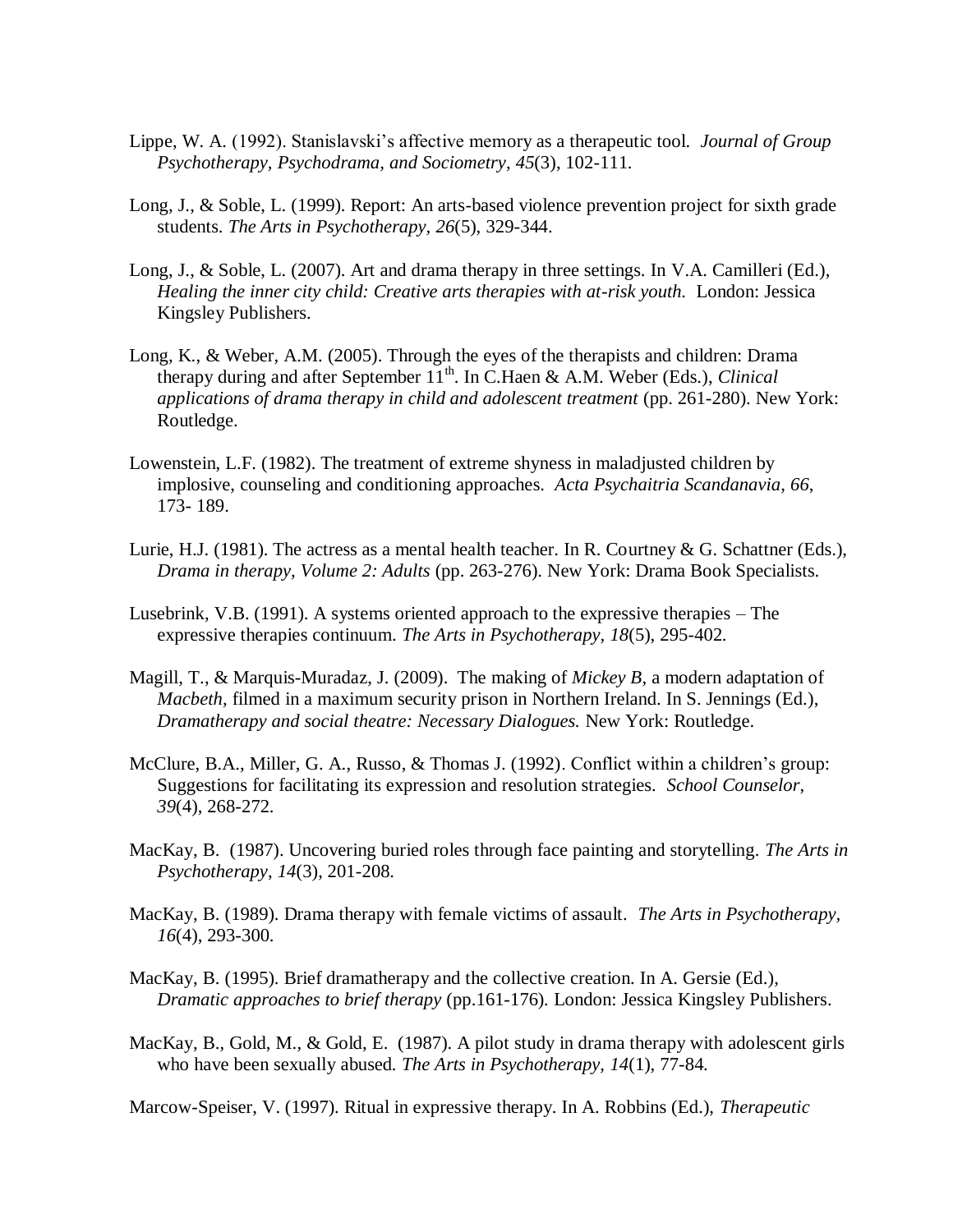*presence: Bridging expression and form.* London: Jessica Kingsley Publisher.

- Marcus, I.M. (1981). Drama therapy in costume. In R. Courtney & G. Schattner (Eds.), *Drama in therapy, Volume 1: Children* (pp. 251-266). New York: Drama Book Specialists.
- Marner, T. (1995). The role a role-play may play: Dramatherapy and the externalization of the problem. In S. Jennings (Ed.), *Dramatherapy with children and adolescents* (pp.28-39). New York: Routledge.
- Martin, S. (1981). Developmental drama for brain-damaged children. In R. Courtney & G. Schattner (Eds.), *Drama in therapy, Volume 1: Children* (pp. 151-162). New York: Drama Book Specialists.
- Mazor, J.L. (1966). Producing plays in psychiatric settings. *Bulletin of Art Therapy, 5*(4), 135- 148.
- Mazor, R. (1978). Drama as experience. *Language Arts,* 328-333.
- Mazor, R. (1982). Drama therapy for the elderly in a day care center*. Hospital and Community Psychiatry, 33*(7), 577-579.
- McKenna, P., & Hasta, E. (1999). Clinical effectiveness of dramatherapy in the recovery from neurotrauma. *Disability & Rehabilitation: An International Multidisciplinary Journal, 21*(4), 162-174.
- Meldrum, B. (1993). Historical background and overview of dramatherapy. In S. Jennings et al (Eds.), *The handbook of dramatherapy*. New York: Routledge.
- Meldrum, B. (1993). A role model of dramatherapy and its application with individuals and groups. In S. Jennings et al (Eds.), *The handbook of dramatherapy.* New York: Routledge.
- Meldrum, B. (1993). Evaluation and assessment in dramatherapy. In S. Jennings et al (Eds.), *The handbook of dramatherapy.* New York: Routledge.
- Meldrum, B. (1999). The theatre process in dramatherapy. In A. Cattanach (Ed.), *Process in the arts therapies.* London: Jessica Kingsley Publishers.
- Meyer, D.D. (2010). Drama therapy as a counseling intervention for individuals with eating disorders. Retrieved from [http://counselingoutfitters.com/vistas/vistas10/Article\\_08.pdf.](http://counselingoutfitters.com/vistas/vistas10/Article_08.pdf)
- Meyer, K. (2010). Dramatherapy with adolescents living with HIV: Story making drama and body mapping. In P. Jones (Ed.), *Drama as therapy, Volume 2: Clinical work and research into practic,* (pp. 126-151). New York: Routledge.
- Michaels, C. (1981). Geriadrama. In R. Courtney & G. Schattner (Eds.), *Drama in therapy, Volume 2: Adults* (pp. 175-196). New York: Drama Book Specialists.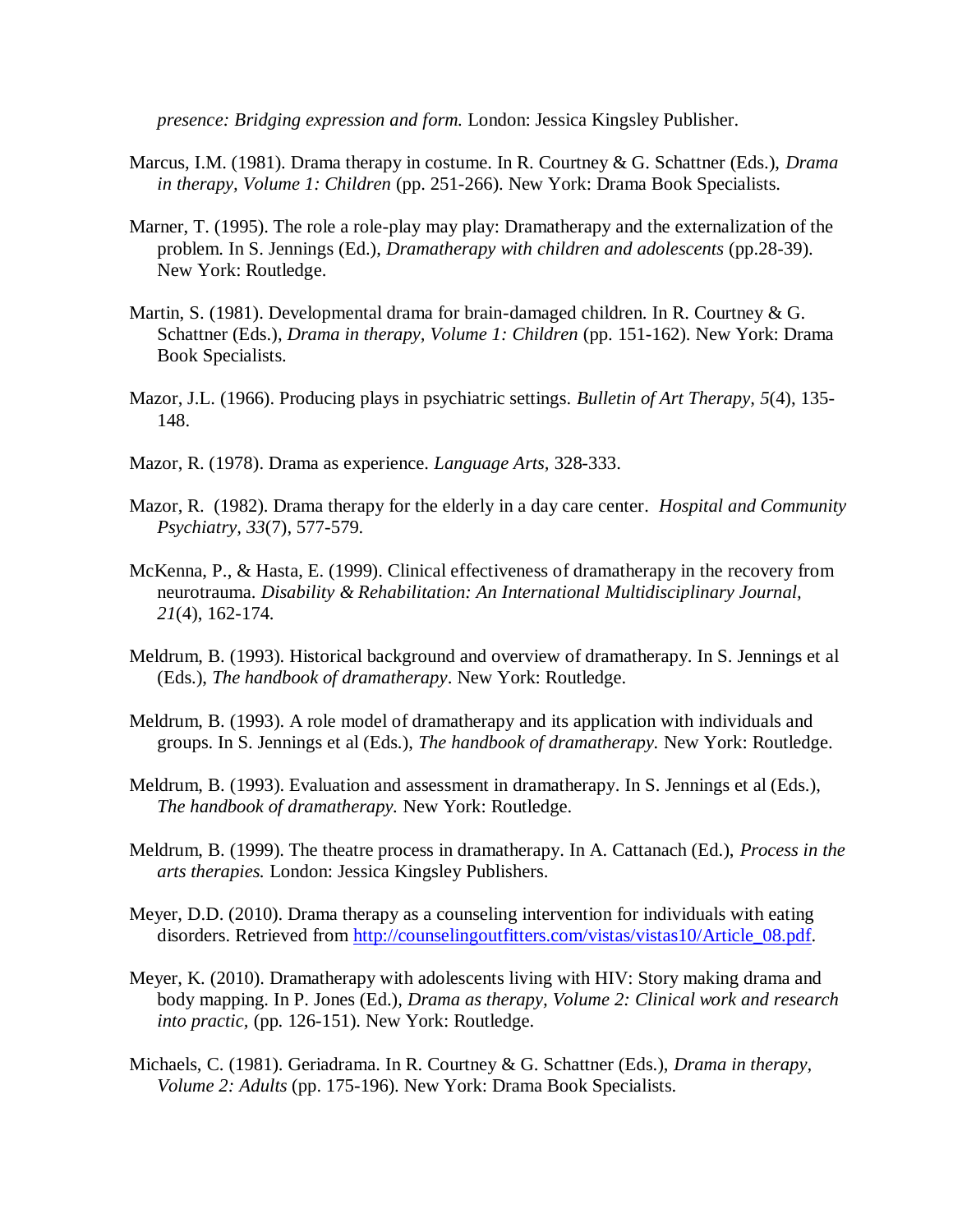- Mier, D. (n.d.) A multimodality camp for grieving families in J.E. Rogers *The art of grief: The use f expressive arts in a grief support group (Death, dying and bereavement),* pp. 199-205.
- Mier, D. (2008). Drama therapy as treatment for survivors of domestic abuse. In S.L. Brooke (Ed.), *Creative art therapies and domestic violence issues.* Springfield, IL: Charles C. Thomas Publisher.
- Middelkoop, K., et. al. (2006). Design and evaluation of a drama-based intervention to promote voluntary counseling and HIV testing in a South African community. *Sexually Transmitted Diseases, 23*(8), 524-526.
- Mignone, J., Pindera, C., Davis, J., Migliardi, P., & Harvey, C.D.H. (2010). Photography and theatre in HIV research: The caregiving network. In C. McLean (Ed.), *Creative arts in Interdisciplinary practice: Inquiries for hope & change* (pp.95-96). Calgary, Alberta: Detseling Enterprises, Ltd.
- Miller, J.G., & Hymovitz, L. (1969). Therapy through drama. *Educational Leadership*, *26*, 475.
- Miller, J., Forrester, A.M., & Kim, K.C. (2005). Developmental transformations in the treatment of sexually abused children. In C.Haen & A.M. Weber (Eds.). *Clinical applications of drama therapy in child and adolescent treatment* (pp.67-86). New York: Routledge.
- Miller, J., & Johnson, D.R. (1996). Drama therapy for the treatment of affective expression in Posttraumatic Stress Disorder. In D.L. Nathanson (Ed.), *Knowing feeling: Affect, script, and psychotherapy.* New York: W.W. Norton.
- Miller, L. (1981). Creativity and identity: Social drama and social action. In R. Courtney & G. Schattner (Eds.), *Drama in therapy, Volume 2: Adults* (pp. 327-228). New York: Drama Book Specialists.
- Miller, R., & Volkas, A. (2007). Healing the wounds of history. In A. Blatner & D.J. Wiener (Eds.), *Interactive and improvisational drama: Varieties of applied theatre and performance* (pp.34-44). New York: iUniverse, Inc.
- Mitchell, S. (1992). Therapeutic theatre: A para-theatrical model dramatherapy. In S. Jennings (Ed.), *Dramatherapy: Theories and Practice, Vol. 2.* New York: Routledge.
- Mitchell, S. (1993). The theatre of self-expression: A 'therapeutic theatre' model of dramatherapy. In S. Jennings, et al (Eds.), *The handbook of dramatherapy.* New York: Routledge.
- Mitchell, S. (1993). The dramatherapy venture project. In S. Jennings et al (Eds.), *The handbook of dramatherapy.* New York: Routledge.
- Mitchell, S. (1999). Reflections on dramatherapy as initiation. In A. Cattanach (Ed.), *Process in the arts therapies.* London: Jessica Kingsley Publishers.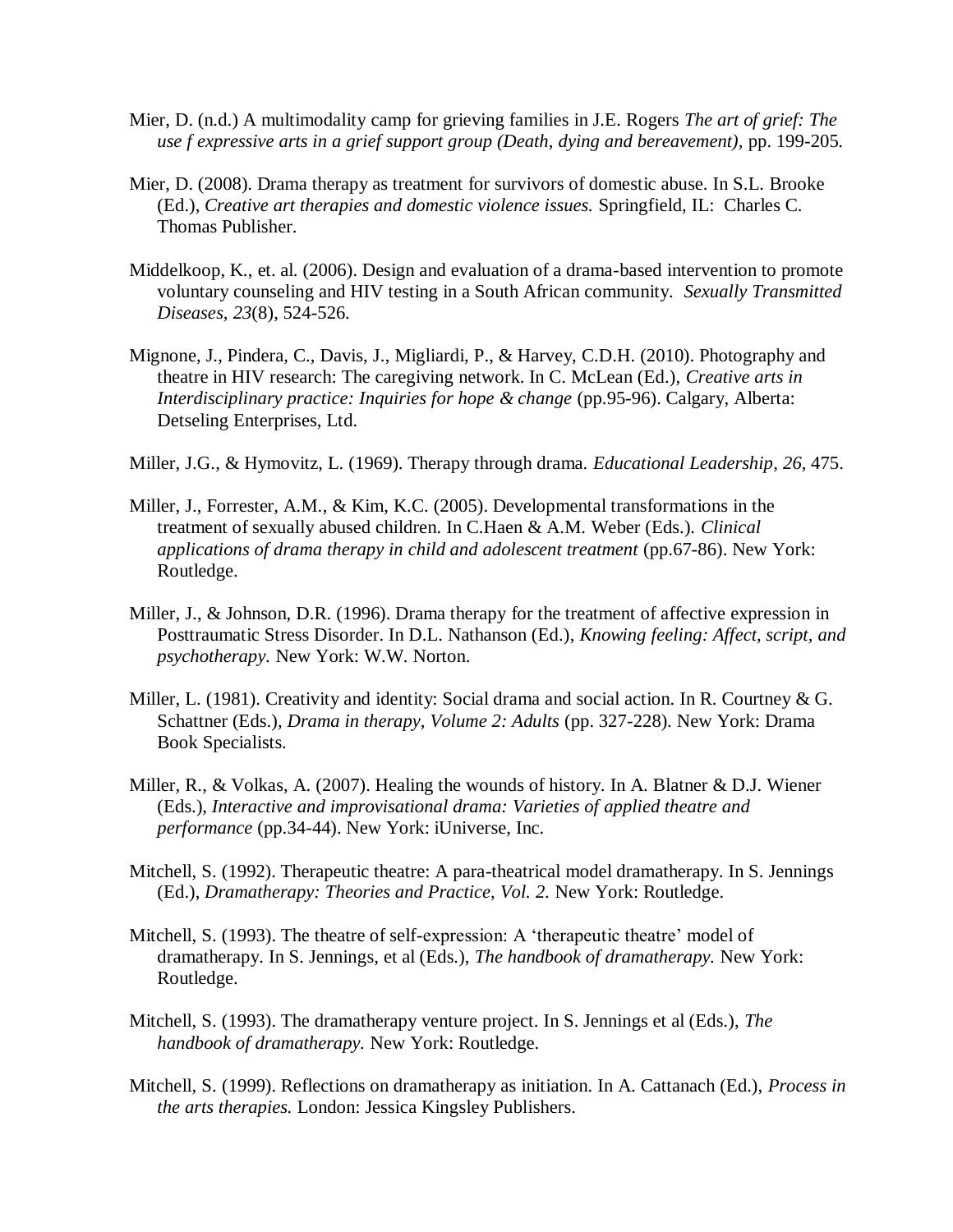- Moffett, L. A., & Bruto, L. (1990).Therapeutic theatre with personality disordered substance abusers: Characters in search of different characters*. The Arts in Psychotherapy, 17*(4), 339-348.
- Mond, P. (1995). Pinocchio A handicapped brother: Working with healthy siblings through dramatherapy. In S. Jennings (Ed.), *Dramatherapy with children and adolescents* (pp. 109- 149). New York: Routledge.
- Moore, J. (2009). Theatre of attachment TM: Drama therapy with adoptive and foster families. In S. Jennings (Ed.), *Dramatherapy and social theatre: Necessary Dialogues.* New York: Routledge.
- Morgan, V., & Pearson, S. (1994). Social skills training in a junior high setting*. Educational Psychology in Practice*, *10*(2), 99-103.
- Moriyama, M., Sakurai, N., & Kamata, K. (1995). Therapeutic drama activity for the cognitively impaired elderly in a nursing home. *Aging Clinical and Experimental Research, 7*(6), 441-450.
- Mosely, J. (1991). An evaluative account of the working of a dramatherapy peer support group within a comprehensive school. *Support for Learning*, *6*(4), 154-164.
- Mulkey, M. (2004). Recreating masculinity: Drama therapy with male survivors of sexual assault. *The Arts in Psychotherapy, 31*(1), 19-28.
- Murray-Park, S.A. (2003). An adoptee's journey to self: Containing the liminality of the adoption ritual through drama therapy. In D. Betts (Ed.), *Creative arts therapies approaches in adoption and foster care* (pp.62-76)*.* Springfield, IL: Charles C. Thomas Publisher.
- Naitove, C.E. (1981). A multi-arts approach to drama therapy with adolescents and young adults. In R. Courtney & G. Schattner (Eds.), *Drama in therapy, Volume 2: Adults* (pp. 243- 262). New York: Drama Book Specialists.
- Nash, E. (n.d.). Therapeutic use of theatre with adolescents In P. Kymissis & D. Halperin (Eds.), *Group therapy with children and adolescents.*
- Nash, E., & Haen, C. (2005). Healing through strength: A group approach to therapeutic enactment. In C.Haen & A.M. Weber (Eds.), *Clinical applications of drama therapy in child and adolescent treatment* (pp. 121-136). New York: Routledge.
- Nitsun, M., Stapleto, J.H., & Bender, M.P. (1974). Movement and drama therapy with long-stay schizophrenics. *British Journal of Medical Psychology, 47*, 101-119.
- Noble, G., Egan, P., & McDowell, S. (1977). Changing the self-concepts of seven-year- old deprived urban children by creative drama or videofeedback. *Social Behavior and Personality, 5*(1), 55-64.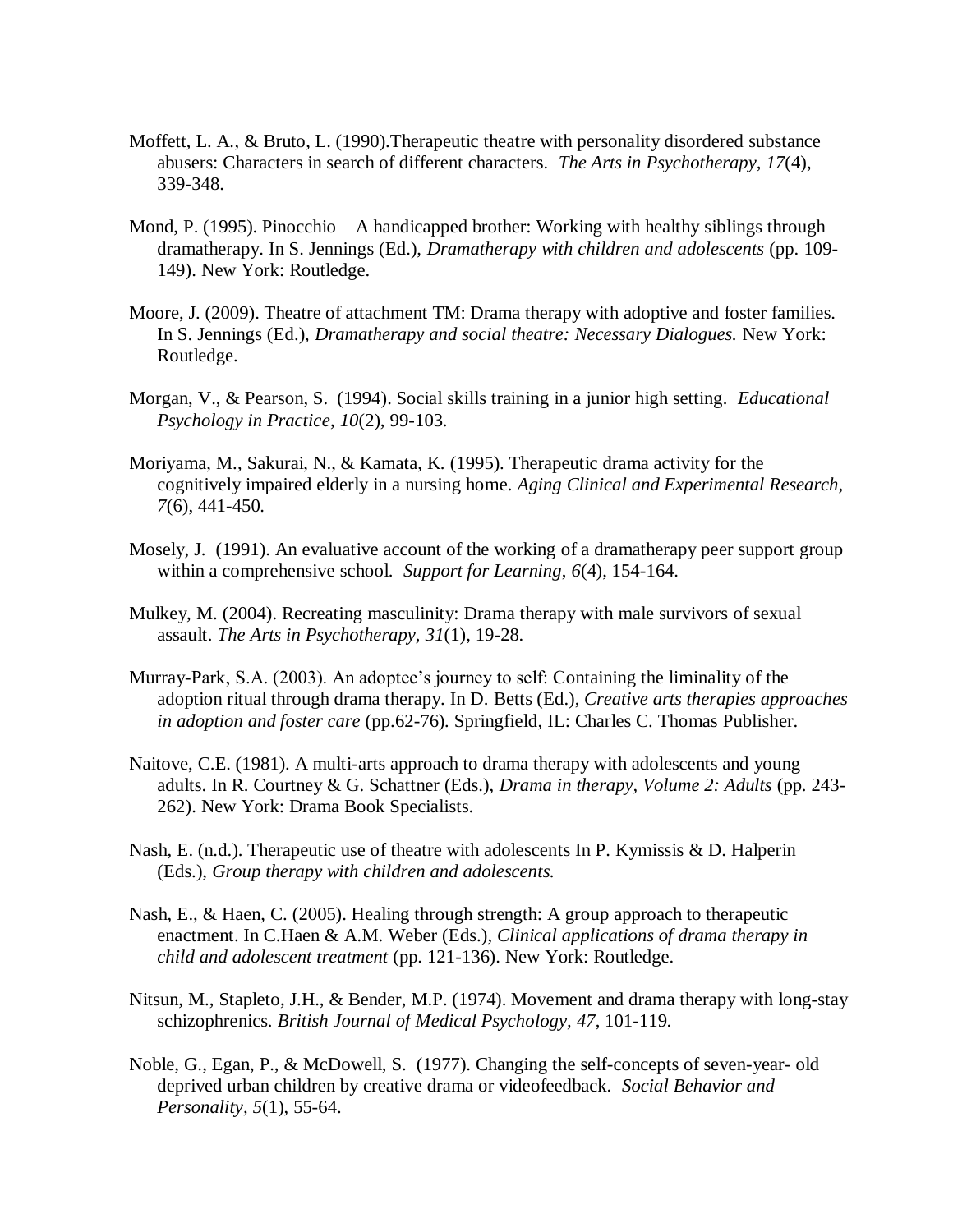- Novy, C. (2003). Drama therapy with pre-adolescents: A narrative perspective. *The Arts in Psychotherapy. 30*(4), 201-207.
- Novy, C. (2010). The Narratives of Change project: Dramatherapy and women in conflict with the law. In P. Jones (Ed.), *Drama as therapy, Volume 2: Clinical work and research into practice* (pp. 67-83). New York: Routledge.
- Odell-Miller, H. Hughes, P., & Westacott, M. (2006). An investigation into the effectiveness of the arts therapies for adults with continuing mental health problems. *Psychotherapy Research. 16*(1), 122-139.
- O'Doherty, S. (1989). Play and drama therapy with the Down's Syndrome child. *The Arts in Psychotherapy, 16*(3), 171-178.
- Okumodo, K. (2009). Using an art form for mutual understanding and reconciliation in East Asia: A drama project ‗Ho'o Pono Pono: Pax Pacifica.' In S. Jennings (Ed), *Dramatherapy and social theatre: Necessary Dialogues.* New York: Routledge.
- Oon, Phei Phei (2010). Playing with Gladys: A case study integrating drama therapy with behavioral interventions for the treatment of selective mutism. *Clinical Child Psychology and Psychiatry 15*(2), 215-230.
- Opie, I. (1995). Fear and tension in children's games. In S. Jennings (Ed.), *Dramatherapy with children and adolescents.* New York: Routledge.
- Orkibi, H. (2010)[.Creative arts therapies students' professional identity and career commitment:](http://csaweb111v.csa.com.er.lib.k-state.edu/ids70/view_record.php?id=2&recnum=1&log=from_res&SID=2krd1ml025thfkf51or5ip0uk0)  [A brief pilot study report.](http://csaweb111v.csa.com.er.lib.k-state.edu/ids70/view_record.php?id=2&recnum=1&log=from_res&SID=2krd1ml025thfkf51or5ip0uk0) *The Arts in Psychotherapy, 37*(3), 228-232.
- Oren, G. (1995). Dramatherapy with children who are trapped in their spontaneous play. In S. Jennings (Ed.), *Dramatherapy with children and adolescents* (pp.40-60). New York: Routledge.
- Osoff-Bultz, B. (2005). A template for the multidisciplinary team-led social and life skills groups utilizing drama and other creative arts therapies: Its application for girls experiencing neurological challenges. In C. La Navenec & L. Bridges. (Eds.), *Creating connections between nursing care and the creative arts therapies: Expanding the concept of holistic care.* Springfield, IL: Charles C. Thomas Publisher.
- Oxford, L.K., & Wiener, D.J. (2003). Rescripting family dramas using psychodramatic enactments. In D.J. Wiener & L. K. Oxford (Eds.), *Action therapy with families and groups: Using creative arts improvisation in clinical practice* (pp. 45-74). Washington, DC: APA Books.
- Parkinson, E. (2008). Developmental transformations with Alzheimer's patients in a residential care facility. *The Arts in Psychotherapy*, *35*(3), 209-216.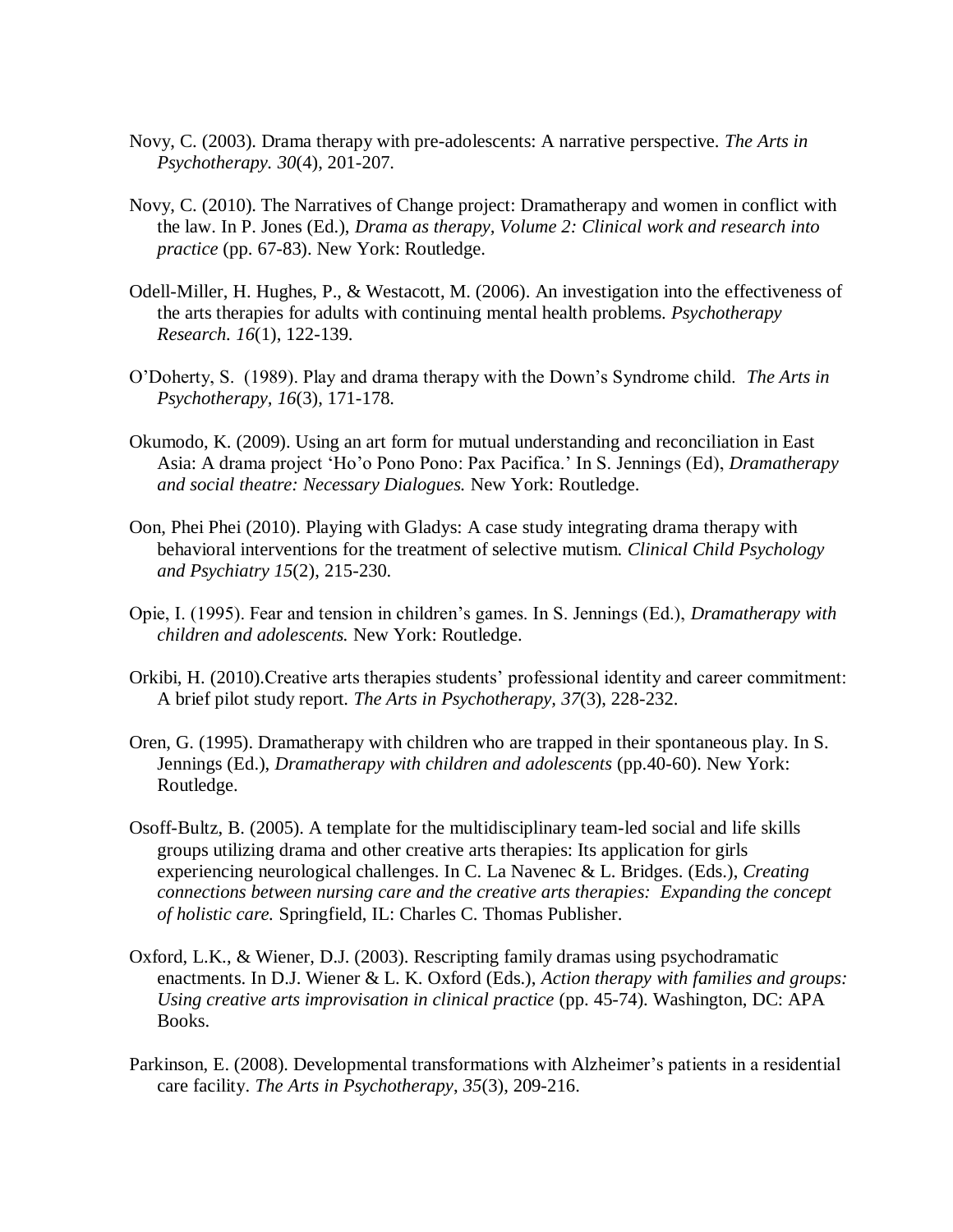- Pendzik, S. (1988). Drama therapy as a form of modern shamanism. *Journal of Transpersonal Psychology*, *20*(1), 81-92.
- Pendzik, S. (1994). The theatre stage and the sacred space: A comparison. *The Arts in Psychotherapy*, *21*(1), 25-35.
- Pendzik, S. (2003). Six keys to assessment. *The Arts in Psychotherapy, 30*(2), 91-99.
- Pendzik, S. (2006). On dramatic reality and its therapeutic function in drama therapy. *The Arts in Psychotherapy, 33*(4), 271-280.
- Pendzik, S. (2008). Using the 6-key model as an intervention tool in drama therapy. *The Arts in Psychotherapy, 35*(5), 349-354.
- Pendzik, S. (2008). Dramatic resonances: A technique of intervention in drama therapy, supervision, and training. *The Arts in Psychotherapy, 35*(3), 217-223.
- Petitti, G. J. (1989). Video as an externalizing object in drama therapy. *The Arts in Psychotherapy, 16*(2), 121-125.
- Petitti, Gregory J. (1992). The operational components of drama therapy*. Journal of Group Psychotherapy, Psychodrama, and Sociometry, 45*(1), 40-44.
- Petruzzella, S. (2009). Theatre and therapy: A necessary dialogue. In S. Jennings (Ed.), *Dramatherapy and social theatre: Necessary Dialogues.* New York: Routledge.
- Phei Phei, O. (2010). [Playing with Gladys: A case study integrating drama therapy with](http://csaweb111v.csa.com.er.lib.k-state.edu/ids70/view_record.php?id=2&recnum=2&log=from_res&SID=2krd1ml025thfkf51or5ip0uk0)  [behavioural interventions for the treatment of selective mutism.](http://csaweb111v.csa.com.er.lib.k-state.edu/ids70/view_record.php?id=2&recnum=2&log=from_res&SID=2krd1ml025thfkf51or5ip0uk0) *Clinical Child Psychology and Psychiatry, 15*(2), 215-230.
- Phillips, M.E. (1996). Looking back: The use of drama and puppetry in occupational therapy during the 1920's and 1930's*. American Journal of Occupational Therapy, 50*(3), 229- 233.
- Pierce, D. (2008). Drama therapy as treatment for survivors of domestic violence. In S.L. Brooke (Ed.), *The creative art therapies and domestic violence issues.* Springfield, IL: Charles C. Thomas Publisher.
- Pithers, W.D. (1997). Maintaining treatment integrity with sexual abusers. *Criminal Justice and Behavior, 24*(1), 24-51.
- Polos, Y. (1995). The labyrinth dance of adolescence: Journey through darkness and light. In S. Jennings (Ed.), *Dramatherapy with children and adolescents* (pp. 233-242). New York: Routledge.
- Porter, L. (2000). The bifurcated gift: Love and intimacy in drama psychotherapy. *The Arts in Psychotherapy, 27*(5), 309-320.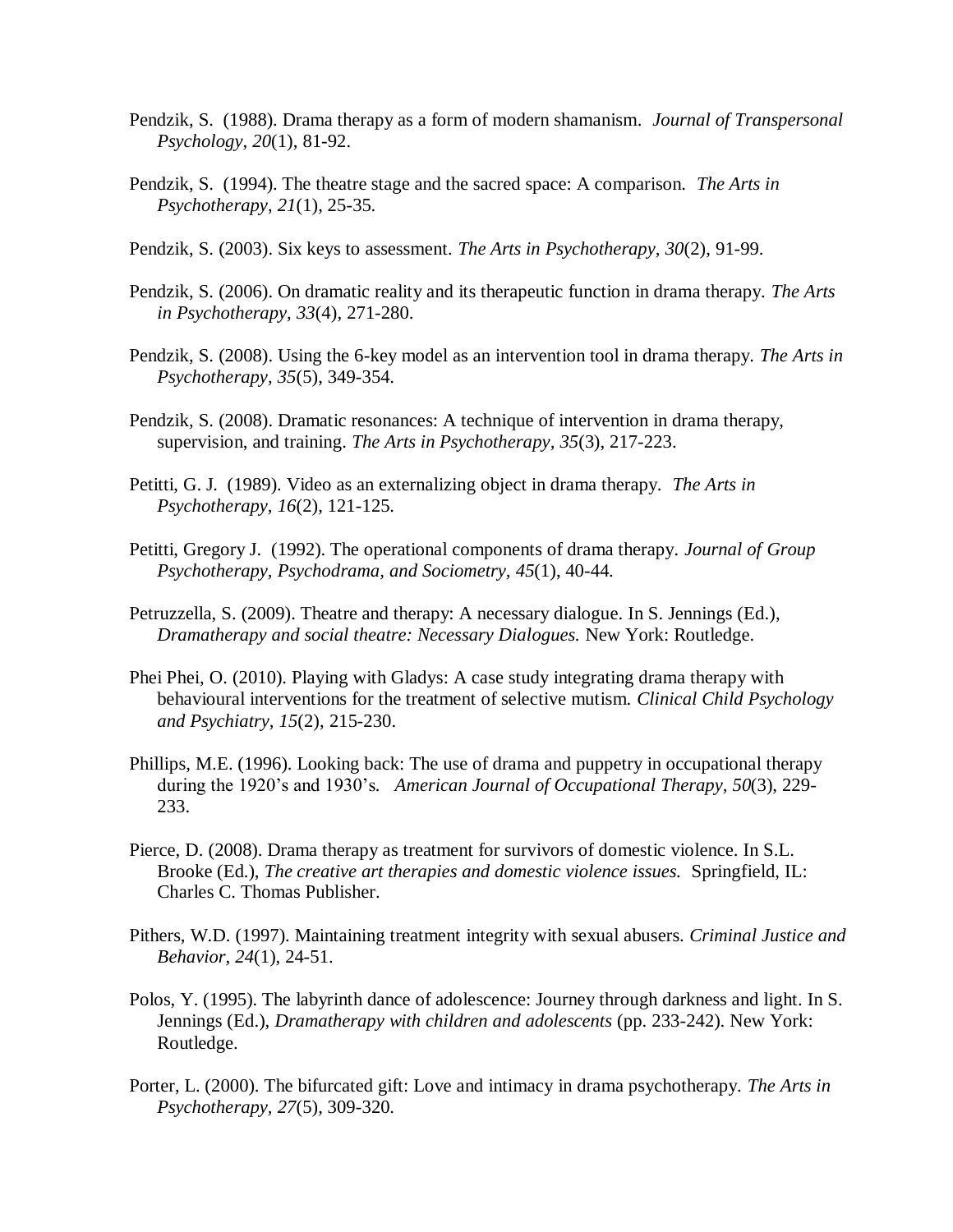- Porter, L. (2003). Death in transformation: The importance of impasse in drama therapy. *The Arts in Psychotherapy, 30*(2), 101-107.
- Portner, E.S. (1981). Drama in therapy: Experiences with a ten year old. In R. Courtney & G. Schattner (Eds.), *Drama in therapy, Volume 1: Children* (pp. 265-278). New York: Drama Book Specialists.
- Powis, C. (2010). Cinderella: The role fights back. In P. Jones (Ed.), *Drama as therapy, Volume 2: Clinical work and research into practice* (pp. 224-246). New York: Routledge.
- Powley, D. (1995). Drama as accelerator. In A. Gersie (Ed.), *Dramatic approaches to brief therapy* (pp.87-97)*.* London: Jessica Kingsley Publishers.
- Prinsloo, I. Negropontes, J. Eastham, S. Walsh, C., & Rutherford, G. (2010). Mining the depths: Performing stories of home and homelessness: How theatre can help create the space for deep listening and understanding. In C. McLean (Ed.), *Creative arts in Interdisciplinary practice: Inquiries for hope & change* (pp.203-230). Calgary, Alberta: Detseling Enterprises, Ltd.
- Propper H., & Saba S.Y. (2010). Empowering the oppressed and their (oppressed) helpers in Bangladesh and India. In E. Leveton (Ed.), *Healing collective trauma using sociodrama and drama therapy* (pp.179-206). New York: Springer Publishing Company.
- Psarraki, K. (2008). Psychodrama and the psychotic member. In J. Gale, A. Realpe, & E. Pedriali (Eds.), *Therapeutic communities for psychosis: Philosophy, history and clinical practice.* The International Society for the Psychological Treatments of the Schizophrenias and Other Psychoses book series (pp. 230-240). New York, NY: Routledge.
- Quibell, T. (2009). The searching drama of disaffection: Dramatherapy groups in a wholeschool context. In V. Karkou (Ed.), *Arts therapies in schools: Research and practice.*  London: Jessica Kingsley Publishers.
- Raileanu, L. (2009). The 'puppet' that felt the breeze of its own energy: Applied social theatre in the field of sexuality in Moldova. In S. Jennings (Ed.), *Dramatherapy and social theatre: Necessary Dialogues.* New York: Routledge.
- Ramsden, E., & Guarnieri, M. (2010). Dramatherapy and victim empathy: A workshop approach in a forensic setting. In P. Jones (Ed.), *Drama as therapy, Volume 2: Clinical work and research into practice* (pp. 152-171). New York: Routledge.
- Ramseur, C.A., & Wiener, D.J. (2003). Using Rehearsals for Growth in group therapy with substance abusers. In D.J. Wiener & L. K. Oxford (Eds.), *Action therapy with families and groups: Using creative arts improvisation in clinical practice* (pp.107-134). Washington, DC: APA Books.

Rana, Y. (2006). Drama therapy and refugee youth. In S.L. Brooke (Ed.), *Creative arts*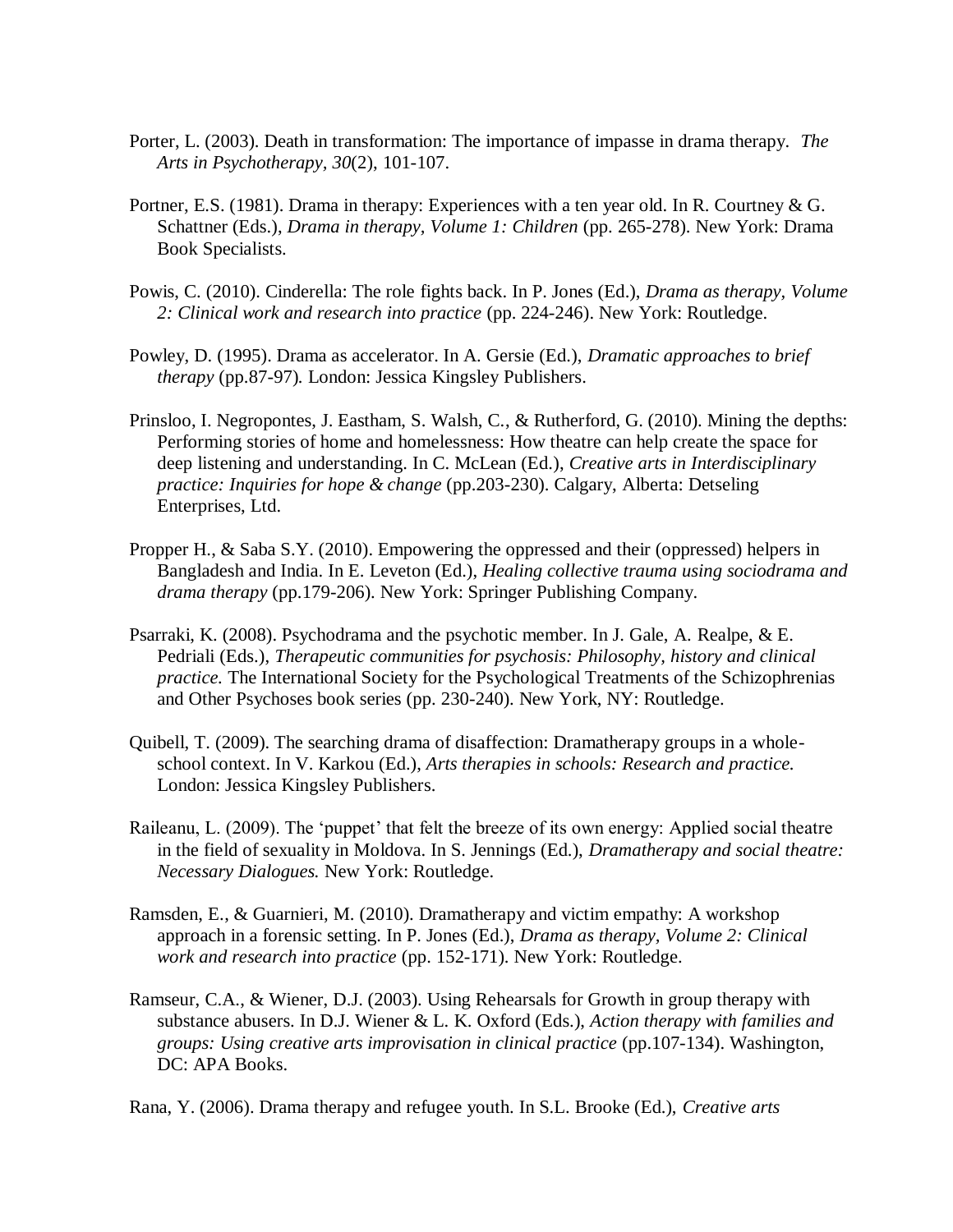*therapies manual* (pp. 244-247). Springfield, IL: Charles C. Thomas Publisher.

- Reif, R. (1981). Drama therapy with short-term psychiatric patients in a hospital setting: Observations of a student. In R.Courtney & G. Schattner (Eds.), *Drama in therapy, Volume 2: Adults* (pp. 67-84). New York: Drama Book Specialists.
- Riccio, T. (2010). The performance of body, space, and place: Creating indigenous performance. In E. Leveton (Ed.), *Healing collective trauma using sociodrama and drama therapy* (pp.149-178). New York: Springer Publishing Company.
- Root, M.P.P. (1989). Family sculpting with bulimic families. In L.M. Hornyak & E.K. Baker (Eds.), *Experiential therapies for eating disorders* (pp.78-100). New York: The Guilford Press.
- Rose, S. (1982). Producing *Our Town*: Therapeutic theatre in a psychiatric hospital. *Hospital and Community Psychiatry, 33*(12).
- Rosenberg, H., S., & Pinciotti, P. (1983-84). Imagery in creative drama. *Imagination, Cognition, and Personality*, *3*(1), 69-76.
- Rosenblatt, D. (1981). The drama of Gestalt therapy. In R. Courtney & G. Schattner (Eds.), *Drama in therapy, Volume 2: Adults* (pp. 121-128). New York: Drama Book Specialists.
- Rosseau, C., Gauthier, M.F., Lacroix, L., Alain, N., Benoit, M., Moran, A., Rojas, M.V., & Bourassa, D. (2005). Playing with identities and transforming shared realities: Drama therapy workshops for adolescent immigrants and refugees. *The Arts in Psychotherapy, 32*(1), 13-27.
- Rosseau, C., Lacroix, L., Signh, A., Gauthier, M.F., & Benoit, M. (2006). Creative expression workshops in school: Prevention programs for immigrant and refugee children. *Canadian Child and Adolescent Psychiatry Review, 14*(3), 77-80.
- Rosseau, C., Benoit, M., Gauthier, M.F., Lacroix, L., Alain, N., Rojas, M.V., Moran, A., & Bourassa, D. Classroom drama therapy program for immigrant and refugee adolescents: A pilot study. *Clinical Child Psychology and Psychiatry. 12*(3), 451- 465.
- Rubenstein, T.I. (2005). Taming the beast: The use of drama therapy in the treatment of children with obsessive-compulsive disorder. In C.Haen & A.M. Weber (Eds.), *Clinical applications of drama therapy in child and adolescent treatment* (pp.171-188). New York: Routledge.
- Rubenstein, T.I. (2006). The use of role-play as an assessment instrument. In S. Brooke (Ed.), *Creative arts therapies manual* (pp.232-243). Springfield, IL: Charles C. Thomas Publisher.
- Rubin, S. (2007). Self-revelatory performance. In A. Blatner & D.J. Wiener (Eds.), *Interactive and improvisational drama: Varieties of applied theatre and performance* (pp. 250-259). New York: iUniverse, Inc.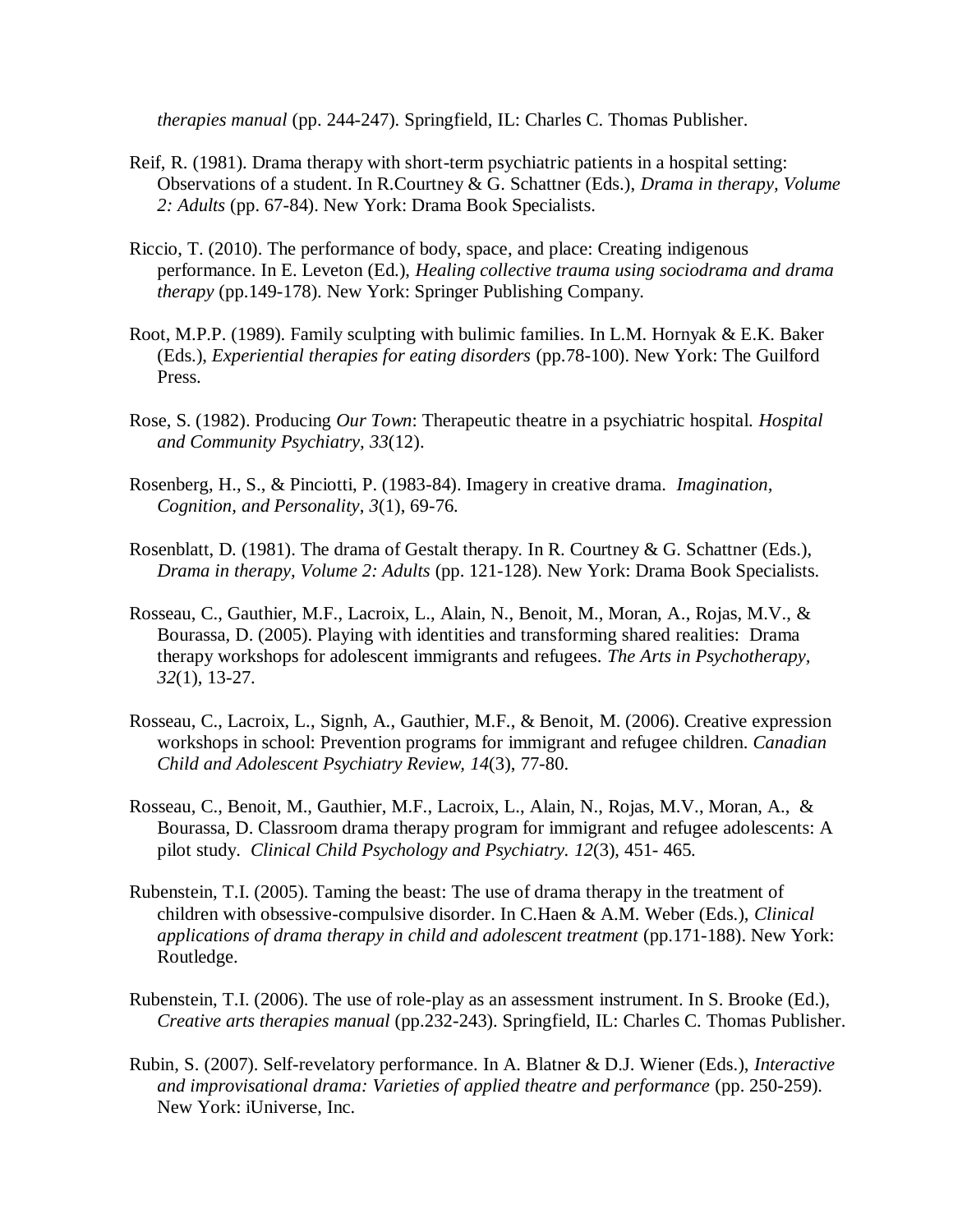- Rubin, S. (2008). Women, food and feelings: Drama therapy with women who have eating disorders. In S.L. Brooke (Ed.), *Creative therapies and eating disorders.* Springfield, IL: Charles C. Thomas Publisher.
- Rubin, J., & Irwin, E.C. (1975). Art and drama Parts of a puzzle. In I. Jakab (Ed.), *Transcultural aspects of psychiatric art: Art and psychiatry, Vol. 4 (pp. 193-200). Basel:* Karger Press.
- Ruddy, R.A., & Dent-Brown, K. (2007). Drama therapy for schizophrenia or schizophrenia-like illnesses. *Cochrane Database of Systemic Reviews, 1*.
- Sacks, J.M. (1981). Drama therapy with the acting-out patient. In R. Courtney & G. Schattner (Eds.), *Drama in therapy, Volume 2: Adults* (pp. 35-46). New York: Drama Book Specialists.
- Sajnani, N. (2010). Mind the gap: Facilitating transformative witnessing amongst audiences. In P. Jones (Ed.), *Drama as therapy, Volume 2: Clinical work and research into practice.* London: Routledge.
- Sajnani, N. (2010). Theatre of the oppressed: Drama therapy as cultural dialogue. In D.R. Johnson & R. Emunah (Eds.), *Current approaches in drama therapy*,  $2^{nd}$  *ed.* (pp. 461-482). Springfield, IL: Charles C. Thomas Publisher.
- Sajnani, N., & Nadeau, D. (2006). Creating safer spaces: Performing the politics of possibility. *Canadian Women"s Studies Journal, 25,* 45-53.
- Saldana, J. (2010). Ethnodramas about health and illness: Staging human vulnerability, fragility, and resiliency. In C. McLean (Ed.), *Creative arts in Interdisciplinary practice: Inquiries for hope & change* (pp.167-184). Calgary, Alberta: Detseling Enterprises, Ltd.
- Schauben, L.J. (1996). Those who hear need listen. In M. Corker (Ed.), *Counseling – The deaf challenge.* London: Jessica Kingsley Publishers.
- Schaverien, J., & Odell-Miller, H. (2005). The art therapies. In G.O. Gabbard, J.S. Beck, & J. Holmes (Eds.), *Oxford textbook of psychotherapy* (pp. 87-94). New York: Oxford University Press.
- Schinina, G. (2009). Like ham in a temperance hotel: Healing, participation, and education in social theatre. In S. Jennings (Ed.), *Dramatherapy and social theatre: Necessary Dialogues.*  London: Routledge.
- Schnee, G. (1996). Drama therapy in the treatment of the homeless mentally ill: Treating interpersonal disengagement*. The Arts in Psychotherapy*, *23*(1), 53-60.
- Scott-Danter, H. (1998). Between theatre and therapy: Experiences of a dramatherapist in Monzambique. In D. Dokter (Ed.), *Arts therapists, refugees and migrants: Reaching across*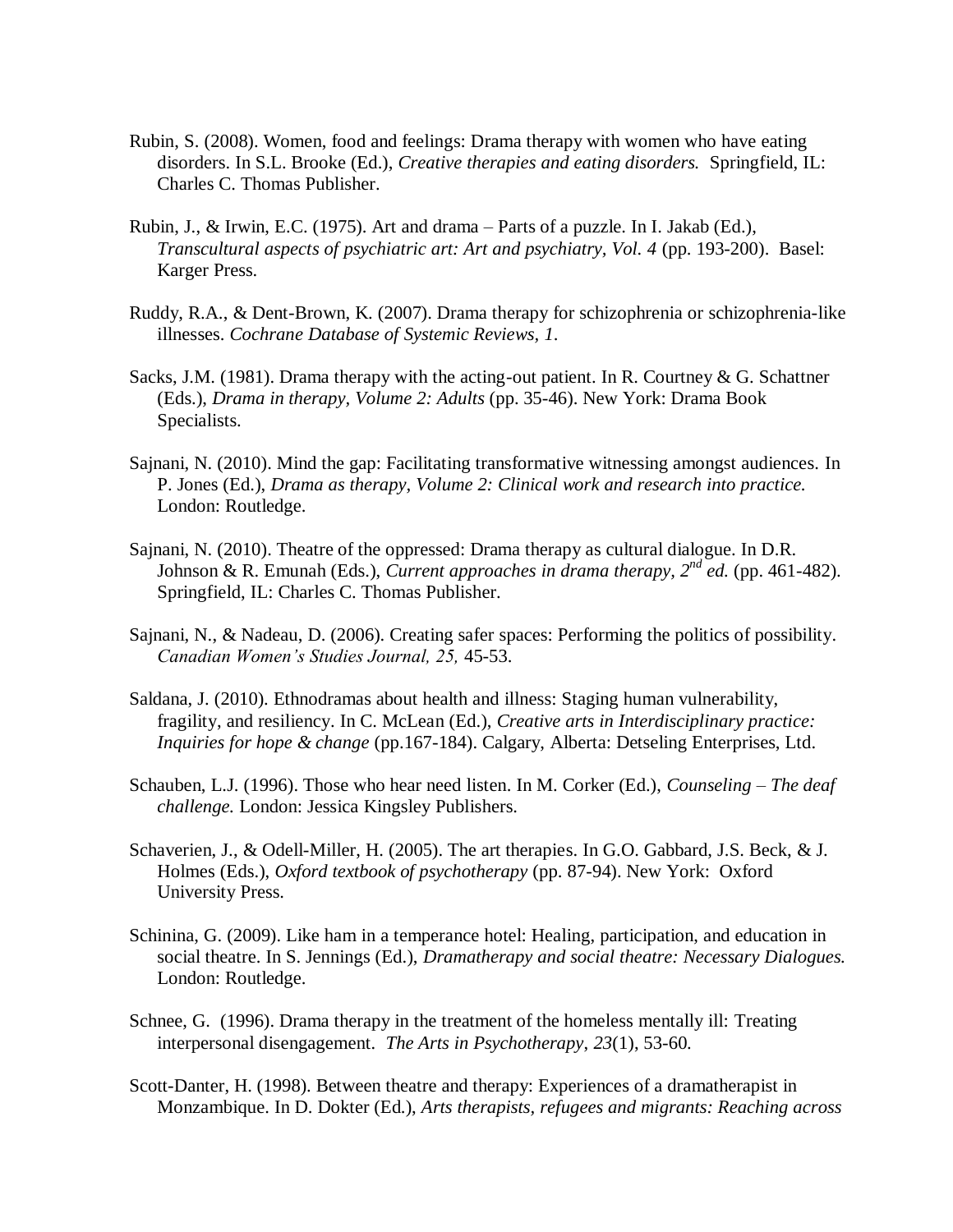*borders* (pp.94-110). London: Jessican Kingsley Publishers.

- Schutzman, M. (2009). What a riot! In S. Jennings, (Ed.), *Dramatherapy and social theatre: Necessary Dialogues.* London: Routledge.
- Seligman, Z. (1995). Trauma and drama: A lesson from the concentration camp*. The Arts in Psychotherapy, 22*(2), 119-132.
- Seymour, A. (2009). Dramatherapy and social theatre: A question of boundaries. In S. Jennings (Ed.), *Dramatherapy and social theatre: Necessary Dialogues.* London: Routledge.
- Senroy, P. (2009). Using expressive arts therapy with young male offenders recovering from substance abuse in a de-addiction setup in India. In S.L. Brooke (Ed.), *The use of the creative therapies with chemical dependency issues.* Springfield, IL: Charles C. Thomas Publisher.
- Senroy, P. (2008). Nourishing the inner child: The Sesame approach of drama and movement therapy with teens recovering from disordered eating. In S.L. Brooke (Ed.), *Creative therapies and eating disorders.* Springfield, IL: Charles C. Thomas Publisher.
- Senroy, P. & Senroy, S. (2007). Rediscover, reclaim and rejoice: The Sesame approach of drama and movement therapy with the exploited girl child in India. In. V.A. Camilleri (Ed.), *Healing the inner city child: Creative arts therapies with youth at risk.* London: Jessica Kingsley Publishers.
- Shapiro, D.E. (1995). Puppet modeling techniques for children undergoing stressful medical procedures: Tips for clinicians. *International Journal of Play Therapy, 4*(2), 31-39.
- Sheper, B. (1992). Theatre as community therapy. In S. Jennings (Ed.), *Dramatherapy: Theory and Practice, Volume 2.* New York: Routledge.
- Shuttleworth, R.E. (1981). Adolescent drama therapy. In R. Courtney & G. Schattner (Eds.), *Drama in therapy, Volume 2: Adults* (pp. 157-174).
- Silverman, Y. (2006). Drama therapy theoretical perspectives. In S.L. Brooke (Ed.), *Creative arts therapies manual* (pp. 223-231).IL: Charles C. Thomas Publisher.
- Silverman, Y. (2007). Drama therapy with adolescent survivors of sexual abuse: The use of myth, metaphor, and fairytale. In S.L. Brooke (Ed.), *The use of creative arts therapies with sexual abuse survivors* (pp.250-260). Springfield, IL: Charles C. Thomas Publisher.
- Simpson, J.L.,  $\&$  Adelman, R.B. (2006). Voice and "the other": Interactive theatre as a model for education and liberation on university campuses. In O. Swartz (Ed.), *Social justice and communication scholarship* (pp. 77-104). Mahwah, NJ: Erlbaum Associates Publishers.
- Slade, P. (1981). Dramatherapy. In R. Courtney & G. Schattner (Eds.), *Drama in therapy, Volume 1: Children* (pp. 77-94). New York: Drama Book Specialists.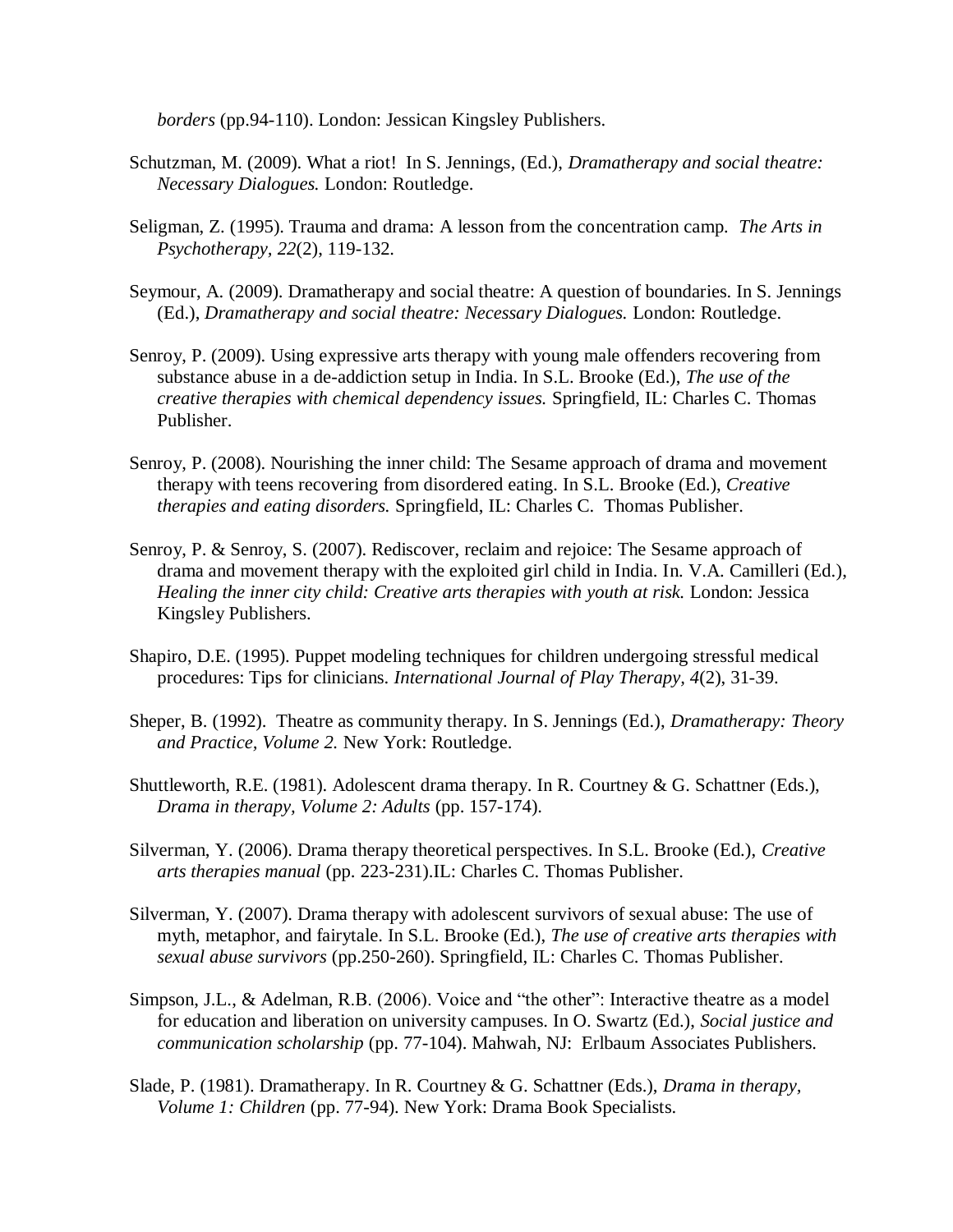- Smeijsters, H., & Cleven, G. (2006). The treatment of aggression using arts therapies in forensic psychiatry: Results of a qualitative inquiry. *The Arts in Psychotherapy, 33*(1), 27- 58.
- Smeijsters, H., Kil, J., Kurstjens, H. Welten, J., & Willemars, G. (2011). Arts therapies for young offenders in secure care – A practice-based research. *The Arts in Psychotherapy 38*(1), 41-51.
- Smigel, E.O. (1961). A note on audience involvement and role-playing in sociodrama. *Group Psychotherapy and Psychodrama, 14*(1-2), 66-67.
- Smith, A.G. (2000). Exploring death anxiety with older adults through developmental transformations. *The Arts in Psychotherapy, 27*(5), 321-331.
- Smith, J.D., Walsh, R. T., & Richardson, M. (1985). The clown club: A structured fantasy approach to group therapy with the latency-age child. *International Journal of Group Psychotherapy, 35*(1), 49-64.
- Smitskamp, H. (1995). Brief dramatherapy: The need for professional diagnosis. In A. Gersie (Ed.), *Dramatic approaches to brief therapy* (pp.98-112)*.* London: Jessica Kingsley Publishers.
- Smyth, G. (2009). Solution-focused brief dramatherapy group work: Working with children in mainstream education in Sri Lanka. In V. Karkou (Ed.), *Arts therapies in schools: Research and practice.* London: Jessica Kingsley Publishers.
- Snow, S. (1991). Working creatively with the symbolic process of the schizophrenic patient in drama therapy. In G. Wilson (Ed.), *Psychology and the performing arts* (pp. 261-268). Amsterdam: Swets & Zeitlinger.
- Snow, S. (1995). Focusing on mythic imagery in brief dramatherapy with psychotic individuals. In A. Gersie (Ed.), *Dramatic approaches to brief therapy* (pp. 216-235). London: Jessica Kingsley Publishers.
- Snow, S. (1996). Fruit of the same tree: A response to Kedem-Tahar and Kellerman's comparison of psychodrama and drama therapy*. The Arts in Psychotherapy, 23*(3), 199- 205.
- Snow, S. (2010). Ritual/theatre/therapy. In D.R. Johnson & R. Emunah (Eds.), *Current approaches in drama therapy, 2nd ed.* (pp. 117-144). Springfield, IL: Charles C. Thomas Publisher.
- Snow, S., D'Amico, M., & Tanguay, D. (2003). Therapeutic theatre and well-being. *The Arts in Psychotherapy, 30*(2), 73-83.

Somers, J. (2009). Drama and well-being: Narrative theory and the use of interactive theatre in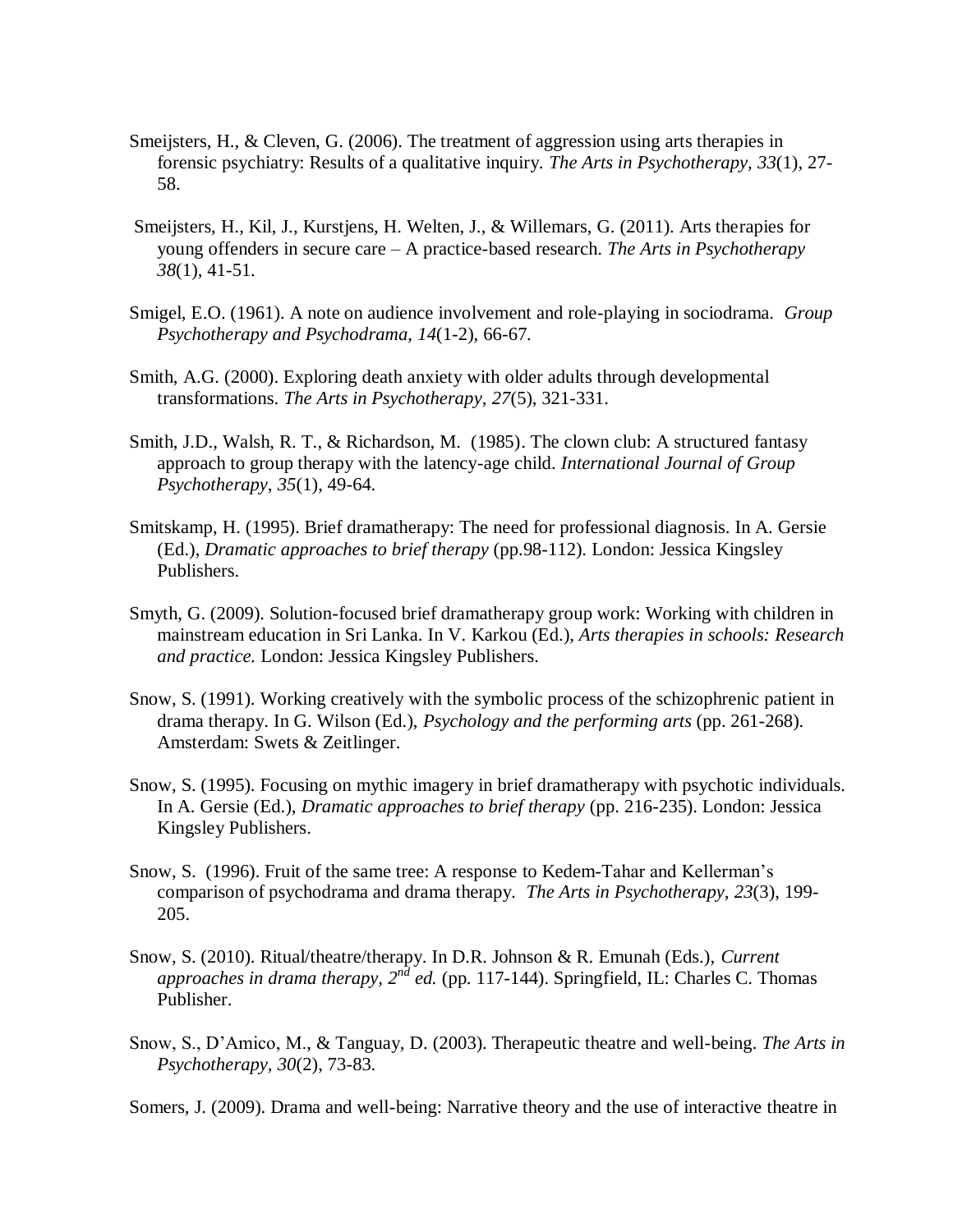raising mental health awareness In S. Jennings (Ed.), *Dramatherapy and social theatre: Necessary Dialogues.* New York: Routledge.

- Stahler, W. (2006/2007). Prayerformance: A drama therapy approach with female prisoners recovering from addiction. *Journal of Creativity in Mental Health, 2*(1), 3-12.
- Steinhardt, L. (1994). Creating the autonomous image through puppet theatre and art therapy. *The Arts in Psychotherapy*, *21*(3), 205-218.
- Sternberg, P., & Garcia, A. (2010). Sociodrama. In D.R. Johnson & R. Emunah (Eds.), *Current approaches in drama therapy, 2nd ed.* (pp. 424-444). Springfield, IL: Charles C. Thomas Publisher.
- Stevens, S. (1984). A multidisciplinary day unit for the treatment of substance abuse. *British Journal of Occupational Therapy*, *47*(4), 117-120.
- Stirtzinger, R., & Robson, B. (1985). Videodrama and the observing ego*. Small Group Behavior, 16*(4), 539-548.
- Strongylou, N., & Woodard, V. (1993). Exploring images of the Greek-Cypriot woman through drama therapy*. The Arts in Psychotherapy*, *20*(2), 161-165.
- Stuart-Smith, S. (1994). Reaction to Hill End Adolescent Unit: Interviews with 20 ex- patients. *Journal of Adolescence, 17*(5), 483-489.
- Sullivan, J. (2010). Engaging neighbors, transforming toxic realities: Community environmental forum theatre: Using Augusto Boal's theatre of the oppressed to promote environmental justice. In C. McLean (Ed.), *Creative arts in Interdisciplinary practice: Inquiries for hope & change* (pp.61-94). Calgary, Alberta: Detseling Enterprises, Ltd.
- Thompson, J. (2009). *Ah pava! Nathiye:* Respecting silence and the performances of not telling. In S. Jennings (Ed.), *Dramatherapy and social theatre: Necessary Dialogues.* London: Routledge.
- Tisza, V., Irwin, E.C., & Zabarenko, L. (1969). A psychiatric interpretation of children's creative dramatic stories. *Cleft Palate Journal*, *6*(3), 228-234.
- Tisza, V., Irwin, E.C., & Scheide, B. (1973). Children with oral-facial clefts: A contribution to the psychological development of handicapped children. *Journal of the American Academy of Child Psychiatry, 12*(2), 292-313.
- Trafford, G., & Perks, A. (1987). Drama therapy in a child and family psychiatry unit. *British Journal of Occupational Therapy, 50*(3), 94-96.
- Treder-Wolff, J. (1993). Brief Report: The use of interactive theatre in AIDS prevention education. *The Arts in Psychotherapy*, *20*(4), 335-338.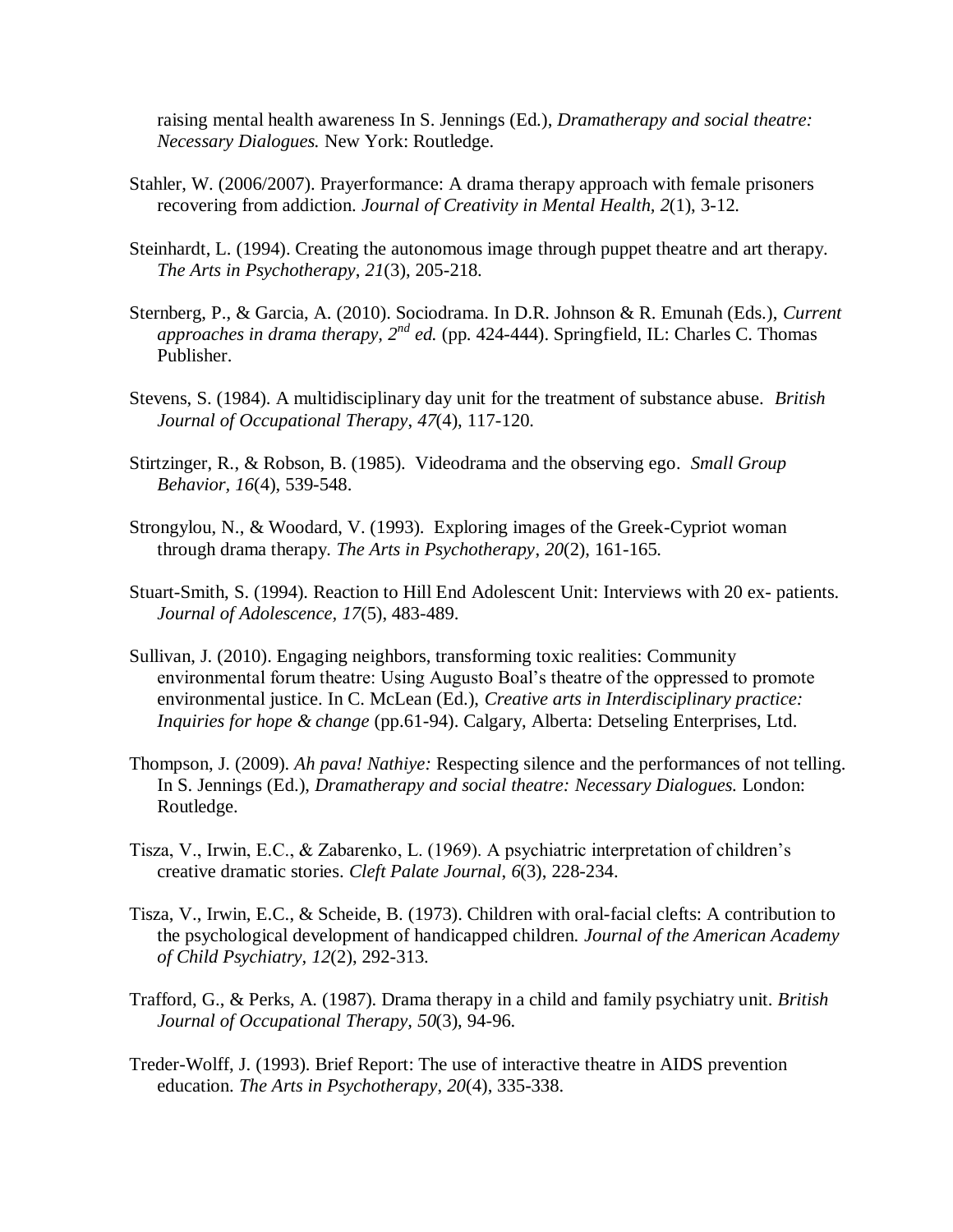- Tselikas E. (2009). An exercise in trusting the art. In S. Jennings (Ed.), *Dramatherapy and social theatre: Necessary Dialogues.* New York: Routledge.
- Tucker, A.N., & Price, A. (2010). Performance based approaches and moving toward kinaesthetic understandings of illness in healthcare. In C. McLean (Ed.), *Creative arts in Interdisciplinary practice: Inquiries for hope & change* (pp.185-202). Calgary, Alberta: Detseling Enterprises, Ltd.
- Tytherleigh, L., & Karkou, V. Dramatherapy, autism and relationship building: A case study. In V. Karkou (Ed.), *Arts therapies in schools: Research and practice.* London: Jessica Kingsley Publishers.
- Urspruch, I. (1996). Therapeutic work with actors at the theatre therapy of dynamic psychiatry and in the Russian theatre tradition by Stanislavsky. *Dynamische Psychiatrie, 29*(1-2), 69- 77.
- Valente, L. (2009). Social theatre: An integration of education and theatre arts: The Portuguese experience. In S. Jennings (Ed.), *Dramatherapy and social theatre: Necessary Dialogues.*  London: Routledge.
- Valente, L., & Fontana, D. (1994). Drama therapist and client: An examination of good practice and outcomes. The Arts in Psychotherapy, *21*(1), 3-10.
- van den Bosch, J.A., Hales, H., & Philpot, M. (2005). Dramatherapy with older people suffering from functional mental disorders. *Psychogeriatria Polska, 2*(4), 341- 348.
- van der Wiik, J.B. (1995). Brief dramatherapy with adolescents. In A. Gersie (Ed.), *Dramatic approaches to brief therapy* (pp.244-251)*.* London: Jessica Kingsley Publishers.
- van der Wiik, J.B. (1995). How individual is individual therapy? The use of contextual therapy principles in the treatment of children and adolescents in dramatherapy. In S. Jennings (Ed.), *Dramatherapy with children and adolescents* (pp. 75-89), New York: Routledge.
- Vidrih, A. (2009). "The only thing better than playing on stage is playing at the heart of life." In S. Jennings (Ed.), *Dramatherapy and social theatre: Necessary Dialogues.* New York: Routledge.
- Volkas, A. (2010). Healing the wounds of history: Drama therapy in collective trauma and intercultural conflict resolution. In D.R. Johnson & R. Emunah (Eds.), *Current approaches in drama therapy, 2<sup>nd</sup> ed.* (pp. 145-171). Springfield, IL: Charles C. Thomas Publisher.
- Vorenberg, B. L. (1985). Drama in a supportive environment: It's more than just a play. *Activities, Adaptation and Aging, 7*(2) 45-48.
- Waite, L. M. (1993). Drama therapy in small groups with the developmentally disabled. *Social Work with Groups, 16*(4), 95-108.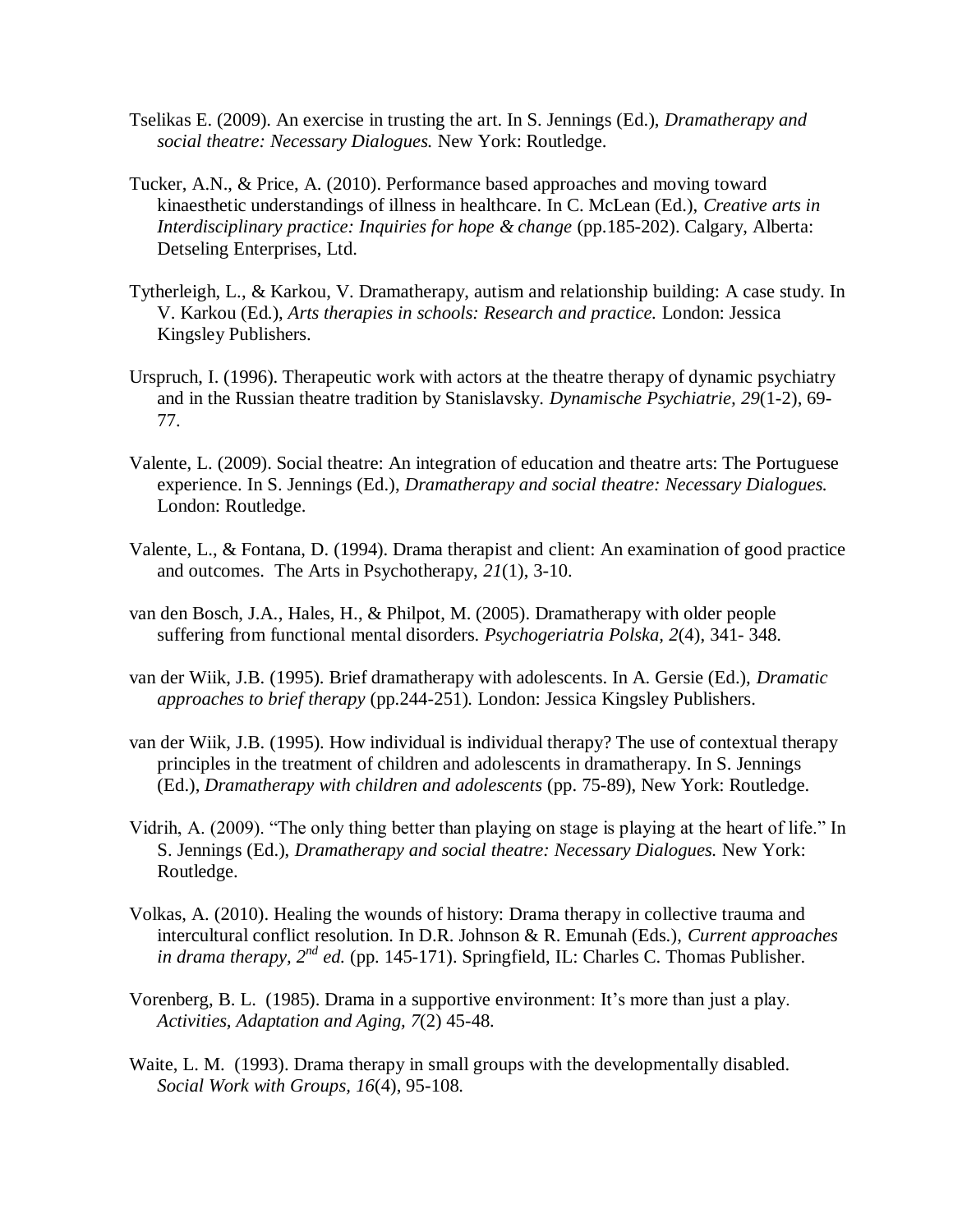- Waller, D. (1994). "The power of food": Some explorations and transcultural experiences in relation to eating disorders. In D. Dokter (Ed.), *Arts therapies and clients with eating disorders: Fragile board.* London: Jessica Kingsley Publisher.
- Walsh, R. T., Kosidoy, M., & Swanson, L. (1991). Promoting social-emotional development through creative drama for students with special needs. *Canadian Journal of Community Mental Health, 10*(1), 153-166.
- Walsh, R.T., Richardson, M., & Cardey, R. M. (1991). Structured fantasy approaches to children's group therapy. *Social Work with Groups*, *14*(1), 57-73.
- Walsh-Bowers, R.T. (1992). A creative drama prevention program for easing early adolescent adjustment to school transitions*. Journal of Primary Prevention*, *13*(2), 131-147.
- Warger, C. L. (1984). Creative drama for autistic adolescents: Expanding leisure and recreational options. *Journal of Child and Adolescent Psychotherapy*, *1*(1), 15- 19.
- Warger, C. L., & Kleman, D. (1986). Developing positive self-concepts in institutionalized children with severe behavior disorders. *Child Welfare*, *65*(2), 165-176.
- Warstat, M. (2009). Images of the future of drama therapy. *Theatre Research International 34*(2) 180-186.
- Warren, B. (1989). The hidden stage: The role of drama in teaching the unspoken rules of social interaction. In R.I. Brown & M. Chazan (Eds.), *Emotional and allied issues in the field of disability* (pp. 97-104). Calgary: Detselig.
- Warren, B. (2003). Treating wellness: How clown-doctors help to humanise healthcare and promote good health. In P. Twoghig & V. Kalitzdus (Eds.), *Making sense of health, illness and disease* (pp. 201-216). Amsterdam: Rodopi.
- Warren, B. (2004). Bring me sunshine: The effects of clown-doctors on the mood and attitudes of health care staff. In P. Twohig & V. Kalitzkus (Eds.), *Interdisciplinary perspectives on health, illness, and disease* (pp. 83-89). Amsterdam: Rodopi.
- Warren, B., & Nadeau, R. (1987). Enhancing the quality of life: The role of the arts in the process of rehabilitation. In R. I. Brown (Ed.), *Quality of life for handicapped people*  (pp.184-213). London: Croom Helm.
- Watts, P. (1993). Therapy in drama. In S. Jennings (Ed.), *Dramatherapy: Theory and practice, Vol. 2.* New York: Routledge.
- Weber, A.M. (2005). "Don't hurt my mommy": Drama therapy for children who have witnessed severe domestic violence. In C.Haen & A.M. Weber (Eds.), *Clinical applications of drama therapy in child and adolescent treatment* (pp. 25-44). New York: Routledge.

Wells, M. (1981). Theatre for the less fortunate. In R. Courtney & G. Schattner (Eds.), *Drama*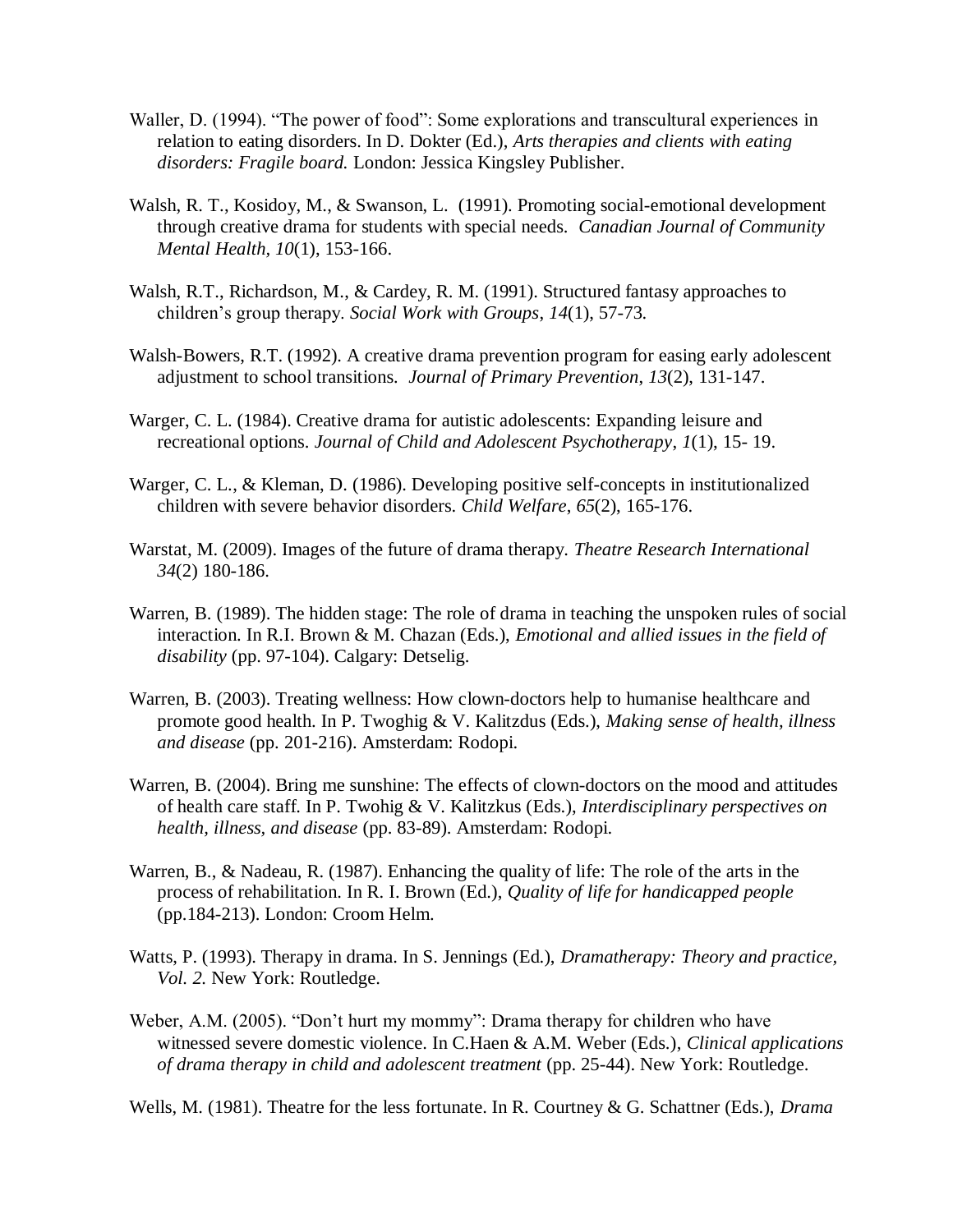*in therapy, Volume 1: Children* (pp. 279-294). New York: Drama Book Specialists.

- Weiner, H.B. (1981). Return from "Splendid Isolation" The uses of psychodrama, sociodrama and drama in the process of recovering from substance addiction. In R. Courtney & G. Schattner (Eds.), *Drama in therapy, Volume 2: Adults* (pp. 129-156). New York: Drama Book Specialists.
- Weiss, F. (1997). The field of wings: Puppetry as therapy from an object relations point of view and incorporating field psychology. In A. Robbins (Ed.), *Therapeutic presence: Bridging expression and form.* London: Jessica Kingsley Publishers.
- Wharam, T. (1992). The building blocks of dramatherapy. In S. Jennings (Ed.), *Dramatherapy: Theories and Practice, Volume 2.* New York: Routledge.
- Wharam, T. (1995). Time and timing: Attending to Kairos in brief dramatherapy. In A. Gersie (Ed.), *Dramatic approaches to brief therapy* (pp.236-243)*.* London: Jessica Kingsley Publishers.
- Wiener, D.J. (1991). You wanna play? In T.J.Goodrich (Ed.). *Women and power: Perspectives for therapy.* NY: Norton. Reprinted in *Journal of Feminist Family Therapy, 2*(3), 213-219.
- Wiener, D.J. (1994). Rehearsing for growth: Improvisational group therapy. *Tele*, *5*(1), 3-4.
- Wiener, D.J. (1995). The gift of play. *Family Therapy Networker 19*(1), 65-70. Reprinted in R. Simon, L. Markowitz, C. Barrilleaux & B. Topping (Eds.), (1999), *The art of psychotherapy: Case Studies from the Family Therapy Networker* (pp. 203-214)*.* NY: John Wiley & Sons.
- Wiener, D.J. (1996). Tug-of-war: A theatrical technique for marital therapy. *Dialog, 27*(2), 27- 43.
- Wiener, D.J. (1997). Rehearsals for growth: A methodology for using theater improvisation in MFT. *The Family Journal, 5*(4), 309-314.
- Wiener, D.J. (1997). Using dramatic enactment in MFT supervision. *The Supervision Bulletin*, *10*, 1.
- Wiener, D.J. (1997). Presents of mind. *Journal of Family Psychotherapy, 8*(2), 85-93.
- Wiener, D.J. (1998). Family assessment using subjective genograms. In T.S. Nelson  $&\sigma$  T. Trepper (Eds.), *101 more interventions in family therapy* (pp. 411-414). NY: Haworth Press.
- Wiener, D.J. (1998). Mirroring movement for increasing family cooperation. In T.S. Nelson & T. Trepper (Eds.), *101 more interventions in family therapy* (pp. 5-8). NY: Haworth Press.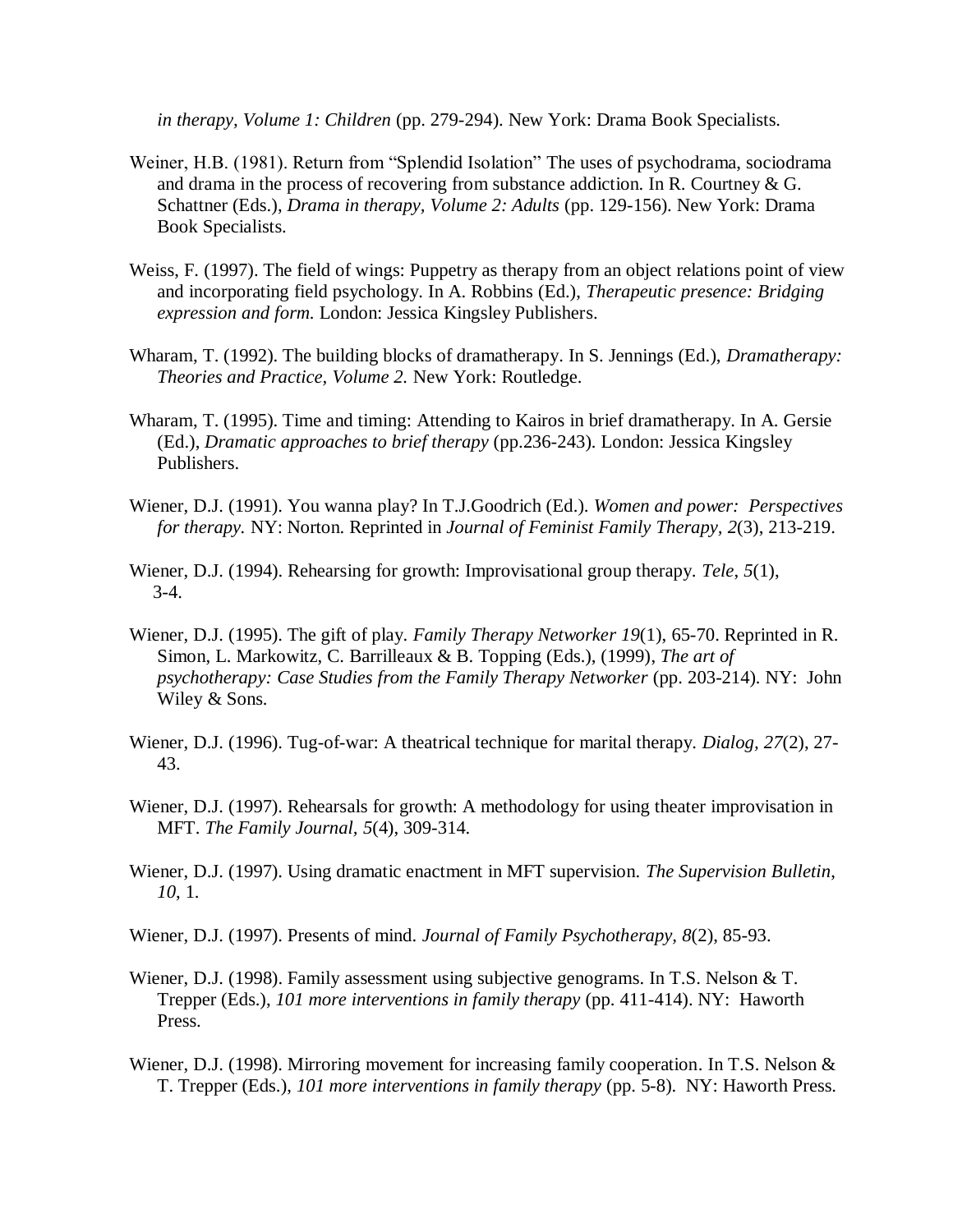- Wiener, D.J. (1998). Feeding the relationship by feeding each other. In L.L. Hecker, S. Deacon & Associates (Eds.), *The therapist"s notebook: Homework, handouts & activities* (pp. 163- 166). New York: Haworth Press.
- Wiener, D.J. (1999). Rehearsals for Growth: Applying improvisational theater games to relationship therapy. In D.J. Wiener (Ed.), *Beyond talk therapy: Using movement and expressive techniques in clinical practice* (pp. 165-180). Washington, DC: APA Books.
- Wiener, D.J. (1999). Using theater improvisation to assess interpersonal functioning. *International Journal of Action Methods, 52*(2), 51-69.
- Wiener, D.J. (2000). Struggling to grow: Using dramatic enactments in family therapy. *Journal of Family Psychotherapy*, *11*(2), 9-21.
- Wiener, D.J. (2000). Rehearsals for growth: Activating clinical change via theater improvisation. *Journal of Systemic Therapies, 19*(3) 43-54.
- Wiener, D.J. (2001). Family of origin-based action techniques for improving client interpersonal functioning (unpublished).
- Wiener, D.J. (2003). Creating a participating role for adolescents in family therapy. In C.F. Sori & L.L. Hecker (Eds.), *The therapist's notebook for children and adolescents* (pp. 180-184). New York: Haworth.
- Wiener, D.J. (2003). From the outside in. *Psychotherapy Networker, 27*(2), 55-61.
- Wiener, D.J. (2004). Treating depression with Rehearsals for Growth. In L. Harrison (Ed.), *Natural healing for depression* (pp. 68-70). NY: Kensington.
- Wiener, D.J. (2007). Rehearsals for growth. In A. Blatner & D.J. Wiener (Eds.), *Interactive and improvisational drama: Varieties of applied theatre and performance (pp.174-183).* New York: iUniverse, Inc.
- Wiener, D.J. (2008). Assessing trust in action: The couples leaning exercise. In L.L Hecker & C. F. Sori (Eds.), *The therapist"s notebook III: Homework, handouts, & activities* (pp. 137- 142). New York: Haworth Press.
- Wiener, D.J. (2010). Rehearsals for Growth: Drama therapy with couples. In D.R. Johnson & R. Emunah (Eds.), *Current approaches in drama therapy, 2nd ed.* (pp. 355-373). Springfield, IL: Charles C. Thomas Publisher.
- Wiener, D.J., & Cantor D. (2002). Improvisational play in couples therapy. In C. Schaefer (Ed.), *Play therapy with adults* (pp. 62-77). NY: John Wiley & Sons.
- Wiener, D.J., & Pels-Roulier, L. (2005). Action methods in marriage and family therapy: A review. *Journal of Group Psychotherapy, Psychodrama and Sociometry, 52*(2), 86-101.